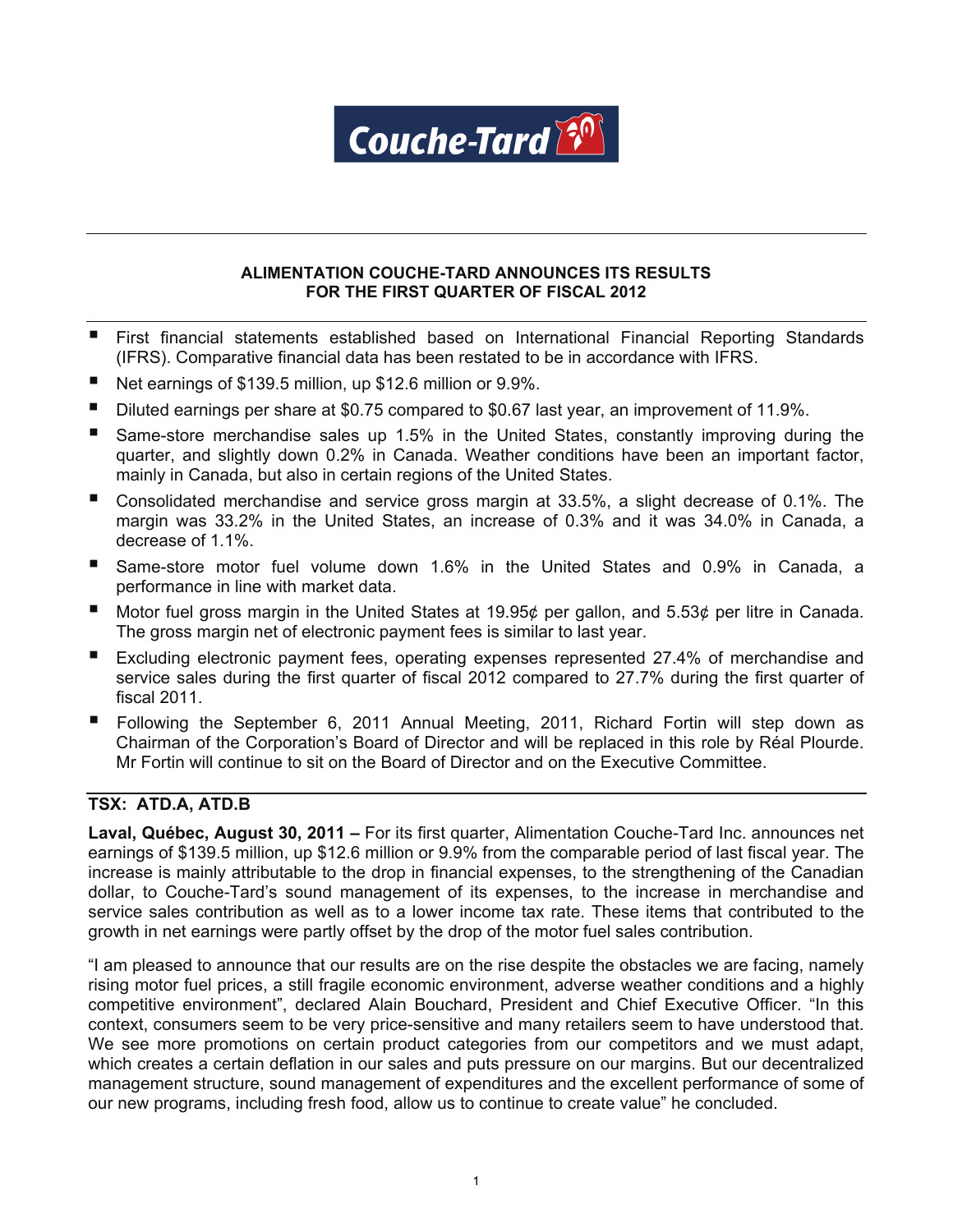As for Raymond Paré, Vice-President and Chief Financial Officer, he indicated: "The nice performance and efficiency of our operations along with the contribution of fresh food, our proactive management of our balance sheet and of our debt as well as our share repurchase program continue to create value and to withstand the economic sluggishness. It is a set of elements that contribute to earnings growth, demonstrating Couche-Tard's exceptional strength, even in challenging times". Mr Paré concluded: "We also continue to be active on the acquisition front while maintaining our usual discipline".

# **Highlights of the First Quarter of Fiscal 2012**

# **Changes in the Store Network**

The following table presents certain information regarding changes in Couche-Tard's store network over the 12-week period ended July 12, 2011:

|                                       |                         | 12-week period ended July 17, 2011 |       |  |  |  |
|---------------------------------------|-------------------------|------------------------------------|-------|--|--|--|
|                                       | Company-operated stores | <b>Affiliated stores</b>           | Total |  |  |  |
| Number of stores, beginning of period | 4,401                   | 1,394                              | 5,795 |  |  |  |
| Acquisitions                          | 13                      | -                                  | 13    |  |  |  |
| Openings / constructions / additions  | 5                       | 11                                 | 16    |  |  |  |
| Closures / withdrawals                | (25)                    | (58)                               | (83)  |  |  |  |
| Number of stores, end of period       | 4,394                   | 1,347                              | 5,741 |  |  |  |

# **Network growth**

# *Completed transactions*

In May 2011, Couche-Tard acquired 11 company-operated stores located in Ontario, Manitoba, Saskatchewan, Alberta and British-Columbia, Canada from Shell Canada Products. Couche-Tard owns the land and buildings for seven sites and leases these same assets for four sites. Two out of the 11 sites have not yet been integrated into the Corporation's network.

In May 2011, Couche-Tard acquired five company-operated stores operating under the Gas City banner of which one is located in Arizona and four in the Chicago area, United States. The four sites in Chicago were acquired through Couche-Tard's RDK joint venture. The Corporation owns the land and buildings for three of these sites and leases the others.

In addition, during the first quarter of fiscal 2012, Couche-Tard acquired one additional companyoperated store.

Internal available cash was used for these acquisitions.

# *Outstanding transactions*

In June 2011, Couche-Tard signed an agreement with Exxon Mobil for 322 stores and a motor fuel supply agreement for another 65 stores. All stores are operated in Southern California, United States. Assuming the closing of the transaction, out of the 322 stores, 72 would be operated by the Corporation while 250 would be operated by independent operators. Couche-Tard would own the real estate for up to 202 of the sites while the balance would be leased. The transaction is anticipated to close in stages between the third quarter of calendar year 2011 and the second quarter of calendar year 2012 and is subject to standard regulatory approvals and closing conditions.

In June 2011, Couche-Tard signed an agreement to acquire 26 company-operated stores operating in the mid-Atlantic states of the United States. Assuming the closing of the transaction that is scheduled before the end of the 2011 summer season, the Corporation would own the real estate for 25 sites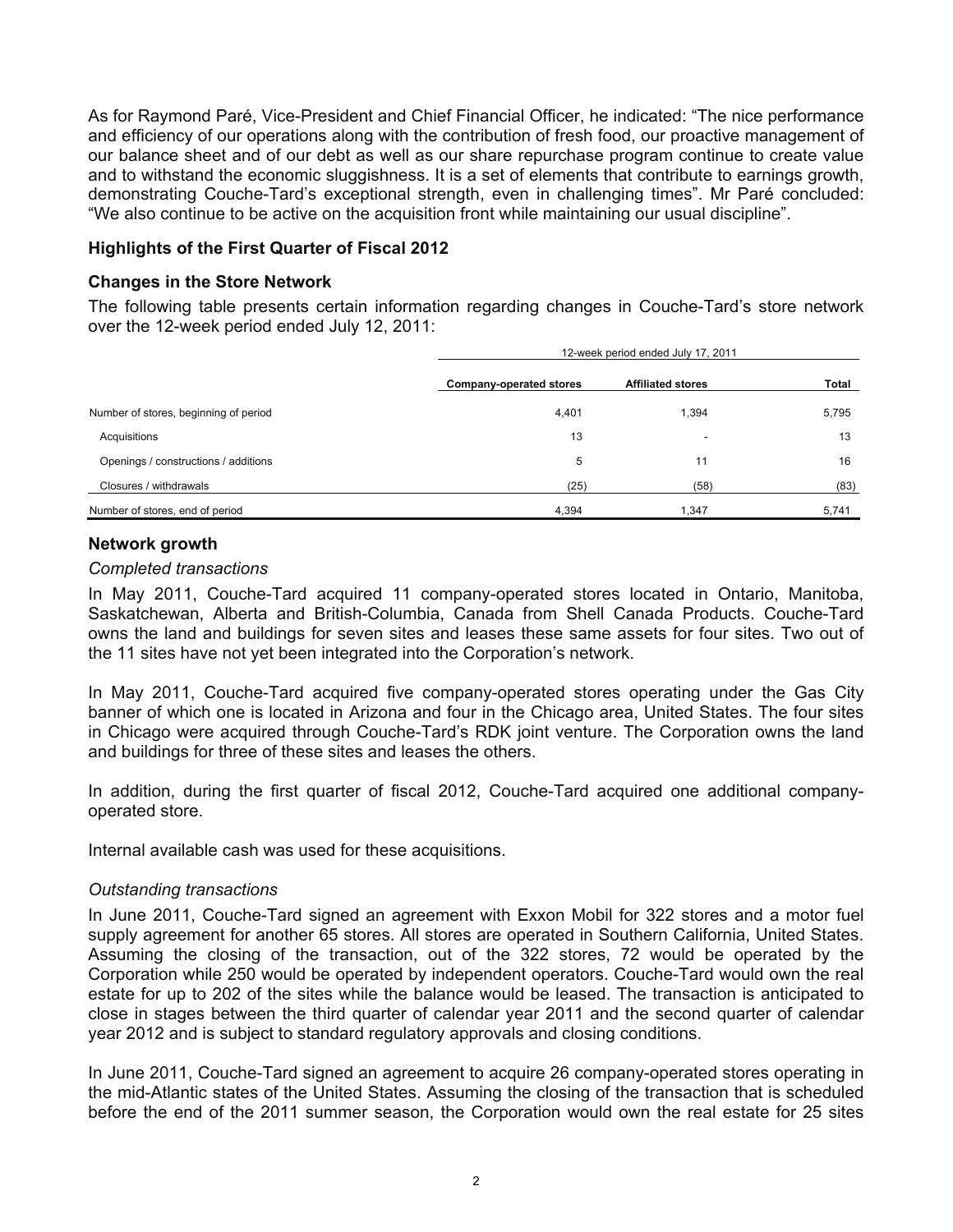while it would lease the other one. The transaction is subject to standard regulatory approvals and closing conditions.

In August 2011, Couche-Tard signed an agreement to acquire from ExxonMobil, 33 companyoperated stores operating under the "On the Run" banner in Louisiana, United States. Assuming the closing of the transaction which is scheduled for December 2011, the Corporation would own the real estate for 27 sites while it would lease the other sites. The transaction is subject to standard regulatory approvals and closing conditions.

In August 2011, through its RDK joint venture, Couche-Tard signed an agreement for 27 stores operating in the Midwest region of the United States. The agreement also includes the transfer to RDK of two vacant land parcels. Out of the 27 stores, 14 are expected to be company-operated while the other 13 are expected to be operated by independent operators. Assuming the closing of the transaction that is expected in the early fall of 2011, RDK would own the real estate for 24 sites as well as the two land parcels while it would lease the real estate for the other sites. The transaction is subject to standard regulatory approvals and closing conditions.

Internal available cash and our credit facilities should be used for these transactions.

# *Store construction*

Couche-Tard completed the construction of five new stores during the 12-week period ended July 17, 2011.

# **Board of Directors**

After three years as Chairman of Couche-Tard's Board of Directors, Mr. Richard Fortin will hand over this responsibility to Mr. Réal Plourde, effective following the next shareholders' meeting to be held next September 6. Mr. Fortin will continue to play an active role within the Corporation since he will remain a member of the Board of Directors and of the Executive Committee. In addition to his new role, Mr. Plourde will continue to play an active role on the Executive Committee. At its meeting held on August 30, 2011, the Board of Directors decided to reduce to nine the number of directors to be elected at the upcoming shareholder's meeting considering that Mr. Roger Longpré would not be seeking a reelection due to his health condition.

# **Share repurchase program**

Couche-Tard has not repurchased any shares under its share repurchase program during the 12 week period ended July 17, 2011. Subsequent to the end of the first quarter of fiscal year 2012 and up to August 26, 2011, Couche-Tard repurchased 1,000 Class A multiple voting shares at an average cost of CA\$29.50 and 1,493,500 Class B subordinate voting shares at an average cost of CA\$28.82. On a cumulative basis since the implementation of the program, Couche-Tard repurchased 13,000 Class A multiple voting shares at an average cost of CA\$25.64 and 4,261,800 Class B subordinate voting shares at an average cost of CA\$26.39.

# **Dividends**

During its August 30, 2011 meeting, the Corporation's Board of Directors declared a quarterly dividend of CA\$0.0625 per share for the first quarter of fiscal 2012 to shareholders on record as at September 9, 2011 and approved its payment for September 19, 2011. This is an eligible dividend within the meaning of the *Income Tax Act of Canada*.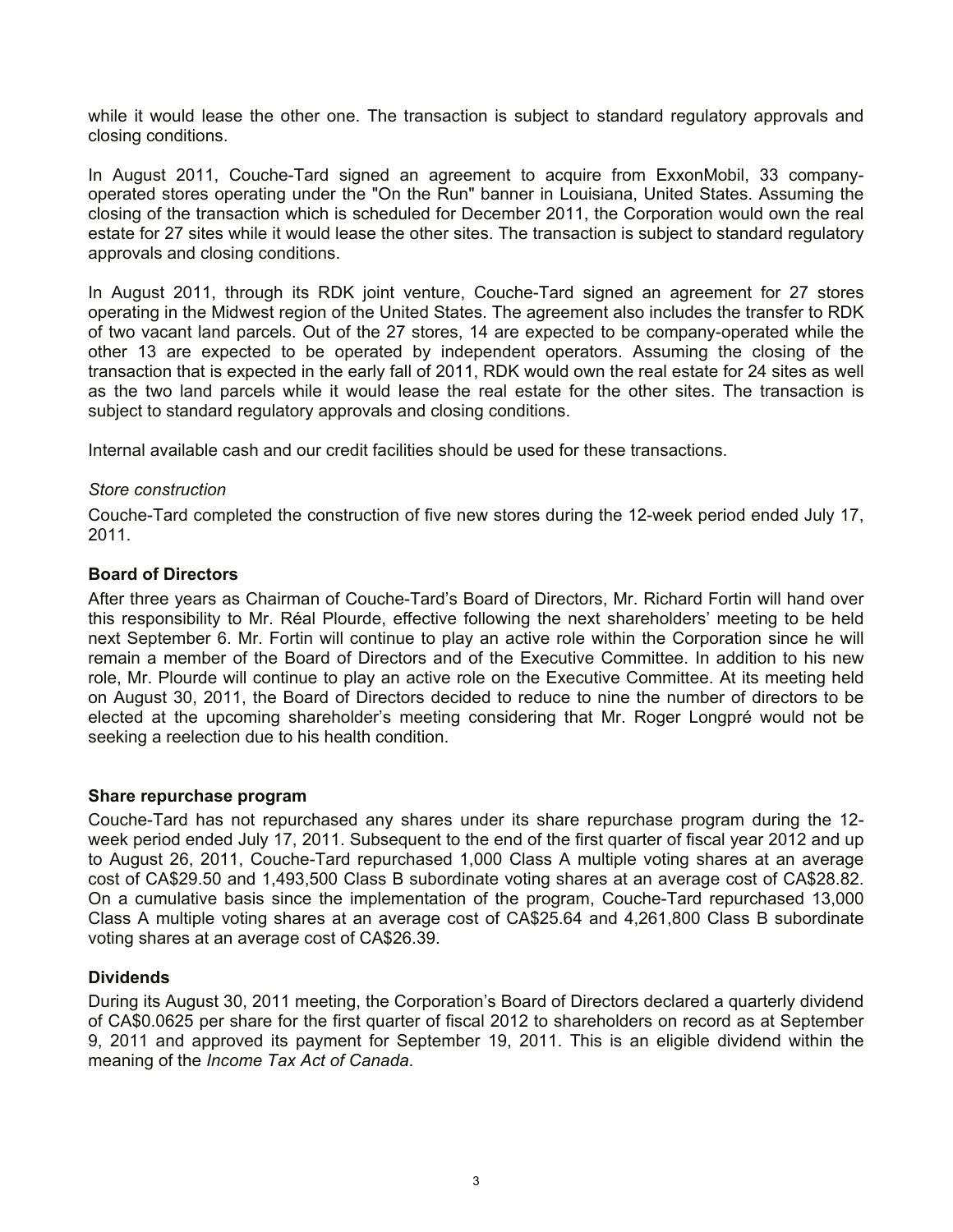# **Exchange Rate Data**

The Corporation's US dollar reporting provides more relevant information given the predominance of its operations in the United States and its debt largely dominated in US dollars.

The following table sets forth information about exchange rates based upon the Bank of Canada closing rates expressed as US dollars per CA\$1.00:

| 12-week periods ended |  |  |
|-----------------------|--|--|
| July 18, 2010         |  |  |
| ን.9629                |  |  |
| 0.9482                |  |  |
|                       |  |  |

 $(1)$  Calculated by taking the average of the closing exchange rates of each day in the applicable period.

Considering the Corporation uses the US dollar as its reporting currency, in its consolidated financial statements and in the present document, unless indicated otherwise, results from its Canadian and corporate operations are translated into US dollars using the average rate for the period. Variances and explanations related to variations in the foreign exchange rate and the volatility of the Canadian dollar which are discussed in the present document are therefore related to the translation in US dollars of the Corporation's Canadian and corporate operations results and do not have a true economic impact on its performance since most of the Corporation's consolidated revenues and expenses are received or denominated in the functional currency of the markets in which it does business. Accordingly, the sensitivity of the Corporation's results to variations in foreign exchange rates is economically limited.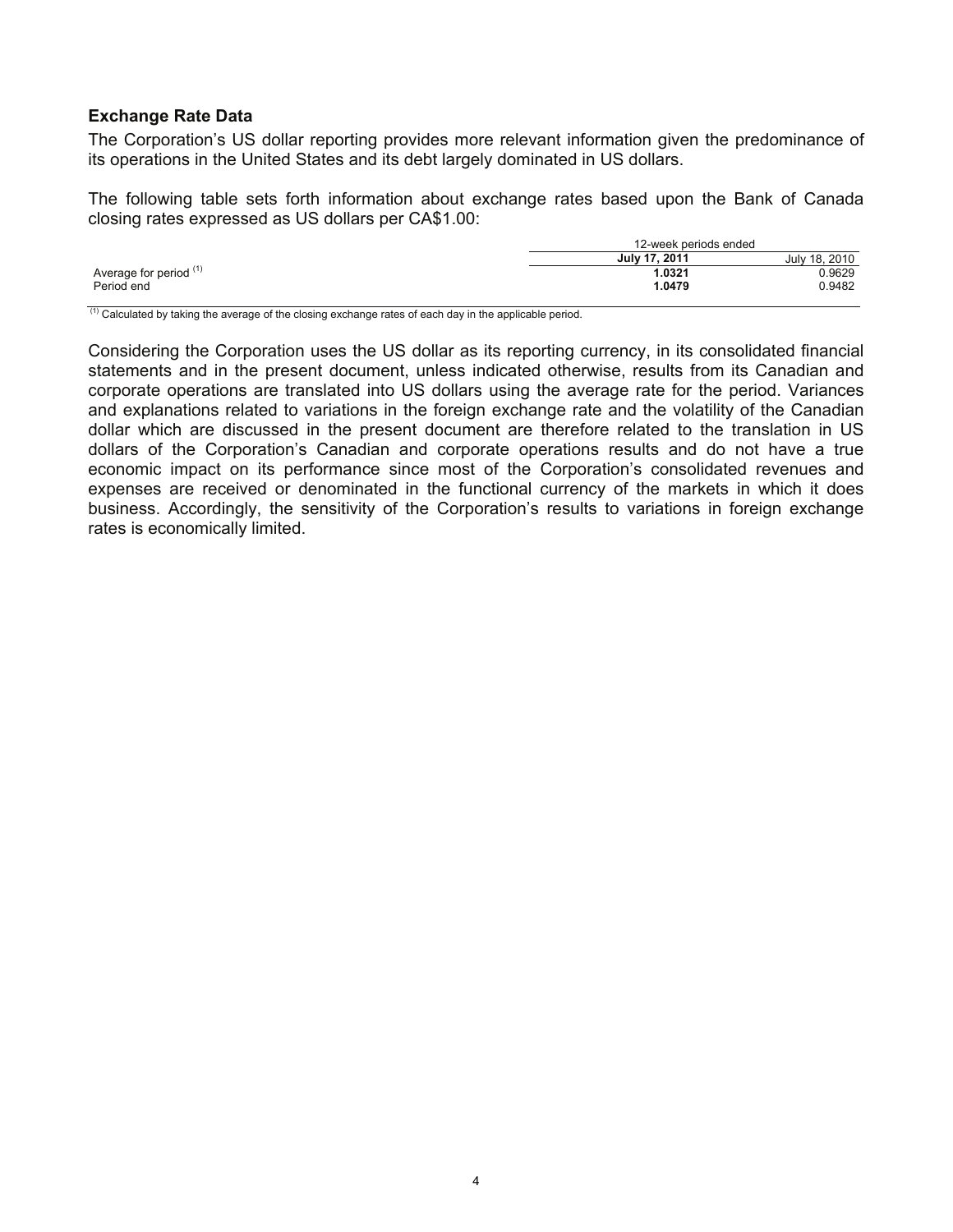#### **Selected Consolidated Financial Information**

The following table highlights certain information regarding Couche-Tard's operations for the 12-week periods ended July 17, 2011 and July 18, 2010:

| (In millions of US dollars, unless otherwise stated)                     | 12-week periods ended |                |              |
|--------------------------------------------------------------------------|-----------------------|----------------|--------------|
|                                                                          | July 17, 2011         | July 18, 2010  | Variation %  |
| <b>Statement of Operations Data:</b>                                     |                       |                |              |
| Merchandise and service revenues (1):                                    |                       |                |              |
| <b>United States</b>                                                     | 1,013.3               | 992.5          | 2.1          |
| Canada                                                                   | 548.6                 | 516.6          | 6.2          |
| Total merchandise and service revenues                                   | 1,561.9               | 1,509.1        | 3.5          |
| Motor fuel revenues:                                                     |                       |                |              |
| <b>United States</b>                                                     | 2,974.2               | 2,206.5        | 34.8         |
| Canada                                                                   | 641.5                 | 461.8          | 38.9         |
| Total motor fuel revenues                                                | 3,615.7               | 2.668.3        | 35.5         |
| <b>Total revenues</b>                                                    | 5,177.6               | 4,177.4        | 23.9         |
| Merchandise and service gross profit <sup>(1)</sup> :                    |                       |                |              |
| <b>United States</b>                                                     | 336.6                 | 326.2          | 3.2          |
| Canada                                                                   | 186.6                 | 181.4          | 2.9          |
| Total merchandise and service gross profit                               | 523.2                 | 507.6          | 3.1          |
| Motor fuel gross profit:                                                 |                       |                |              |
| <b>United States</b>                                                     | 160.4                 | 149.8          | 7.1          |
| Canada                                                                   | 35.5                  | 30.3           | 17.2         |
| Total motor fuel gross profit                                            | 195.9                 | 180.1          | 8.8          |
| <b>Total gross profit</b>                                                | 719.1                 | 687.7          | 4.6          |
| Operating, selling, administrative and general expenses                  | 487.4                 | 467.1          | 4.3          |
| Depreciation and amortization of property and equipment and other assets | 49.5                  | 47.4           | 4.4          |
| <b>Operating income</b>                                                  | 182.2                 | 173.2          | 5.2          |
| Net earnings                                                             | 139.5                 | 126.9          | 9.9          |
| <b>Other Operating Data:</b>                                             |                       |                |              |
| Merchandise and service gross margin (1):                                |                       |                |              |
| Consolidated                                                             | 33.5%                 | 33.6%          | $(0.1\%)$    |
| <b>United States</b>                                                     | 33.2%                 | 32.9%          | 0.3%         |
| Canada                                                                   | 34.0%                 | 35.1%          | $(1.1\%)$    |
| Growth of same-store merchandise revenues (2) (3):                       |                       |                |              |
| <b>United States</b><br>Canada                                           | 1.5%                  | 4.4%<br>6.6%   |              |
| Motor fuel gross margin (3):                                             | $(0.2\%)$             |                |              |
| United States (cents per gallon)                                         | 19.95                 | 18.83          | 5.9%         |
| Canada (CA cents per litre)                                              | 5.53                  | 5.26           | 5.1%         |
| Volume of motor fuel sold (4):                                           |                       |                |              |
| United States (millions of gallons)                                      | 814.1                 | 818.3          | $(0.5\%)$    |
| Canada (millions of litres)                                              | 622.9                 | 600.8          | 3.7%         |
| Growth of same-store motor fuel volume (3):                              |                       |                |              |
| <b>United States</b>                                                     | $(1.6\%)$             | 1.1%           |              |
| Canada                                                                   | (0.9%                 | 5.4%           |              |
| Per Share Data:                                                          |                       |                |              |
| Basic net earnings per share (dollars per share)                         | 0.76                  | 0.68           | 11.8%        |
| Diluted net earnings per share (dollars per share)                       | 0.75                  | 0.67           | 11.9%        |
|                                                                          |                       |                |              |
|                                                                          | July 17, 2011         | April 24, 2011 | Variation \$ |
| <b>Balance Sheet Data:</b>                                               |                       |                |              |
| <b>Total assets</b>                                                      | 4,130.4               | 3,926.0        | 204.4        |
| Interest-bearing debt                                                    | 502.3                 | 501.5          | 0.8          |
| Shareholders' equity                                                     | 2,107.5               | 1,980.6        | 126.9        |
| <b>Indebtedness Ratios:</b>                                              |                       |                |              |
| Net interest-bearing debt/total capitalization <sup>(5)</sup>            | 0.01:1                | 0.09:1         |              |
| Net interest-bearing debt/EBITDA <sup>(6)</sup>                          | $0.01:1^{(7)}$        | 0.26:1         |              |
| Adjusted net interest bearing debt/EBITDAR <sup>(8)</sup>                | 1.90: 1 $(7)$         | 2.09:1         |              |
| <b>Returns</b>                                                           |                       |                |              |
| Return on equity (7) (9)                                                 | 19.7%                 | 21.0% (11)     |              |
| Return on capital employed (7) (10)                                      | 17.9%                 | 18.1% (11)     |              |

(1) Includes other revenues derived from franchise fees, royalties and rebates on some purchases by franchisees and licensees.<br>(2) Does not include services and other revenues (as described in footnote 1 above). Growth in (2) Does not include services and other revenues (as described in footnote 1 above). Growth in Canada is calculated based on Canadian dollars.

(3) For Corporation-operated stores only.

(4) Includes volume of franchisees and dealers.<br>(5) This ratio is presented for information purp

This ratio is presented for information purposes only and represents a measure of financial condition used especially in financial circles. It represents the following calculation: long-term interest-<br>This ratio is present bearing debt, net of cash and cash equivalents and temporary investments, divided by the addition of shareholders' equity and long-term debt, net of cash and cash equivalents and temporary<br>investments. It does not have a s

bearing debt, net of cash and cash equivalents and temporary investments, divided by EBITDA (Earnings Before Interest, Tax, Depreciation and Amortization). It does not have a standardized<br>meaning prescribed by IFRS and the

(7) This ratio was standardized over a period of one year. It includes the results of the first quarter of the fiscal year which will end April 29, 2012 as well as the second, third fourth and quarters of the fiscal year ended April 24, 2011.

This ratio is presented for information purposes only and represents a measure of financial condition used especially in financial circles. It represents the following calculation: long-term interest-<br>bearing debt plus the

last four quarter divided by average equity for the same period. It does not have a standardized meaning prescribed by IFRS and therefore may not be comparable to similar measures presented by other public corporations.

(10) This ratio is presented for information purposes only and represents a measure of performance used especially in financial circles. It represents the following calculation: cumulated earning before income taxes and interests of the last four quarter divided by average capital employed for the same period. Capital employed represents total assets less short-term liabilities. It does not have a<br>standardized meaning pre

second, third and fourth quarters of fiscal year ended April 25, 2010 which were established based on Canadian GAAP and which were not restated to comply with IFRS. The denominator has been<br>restated to comply with IFRS bas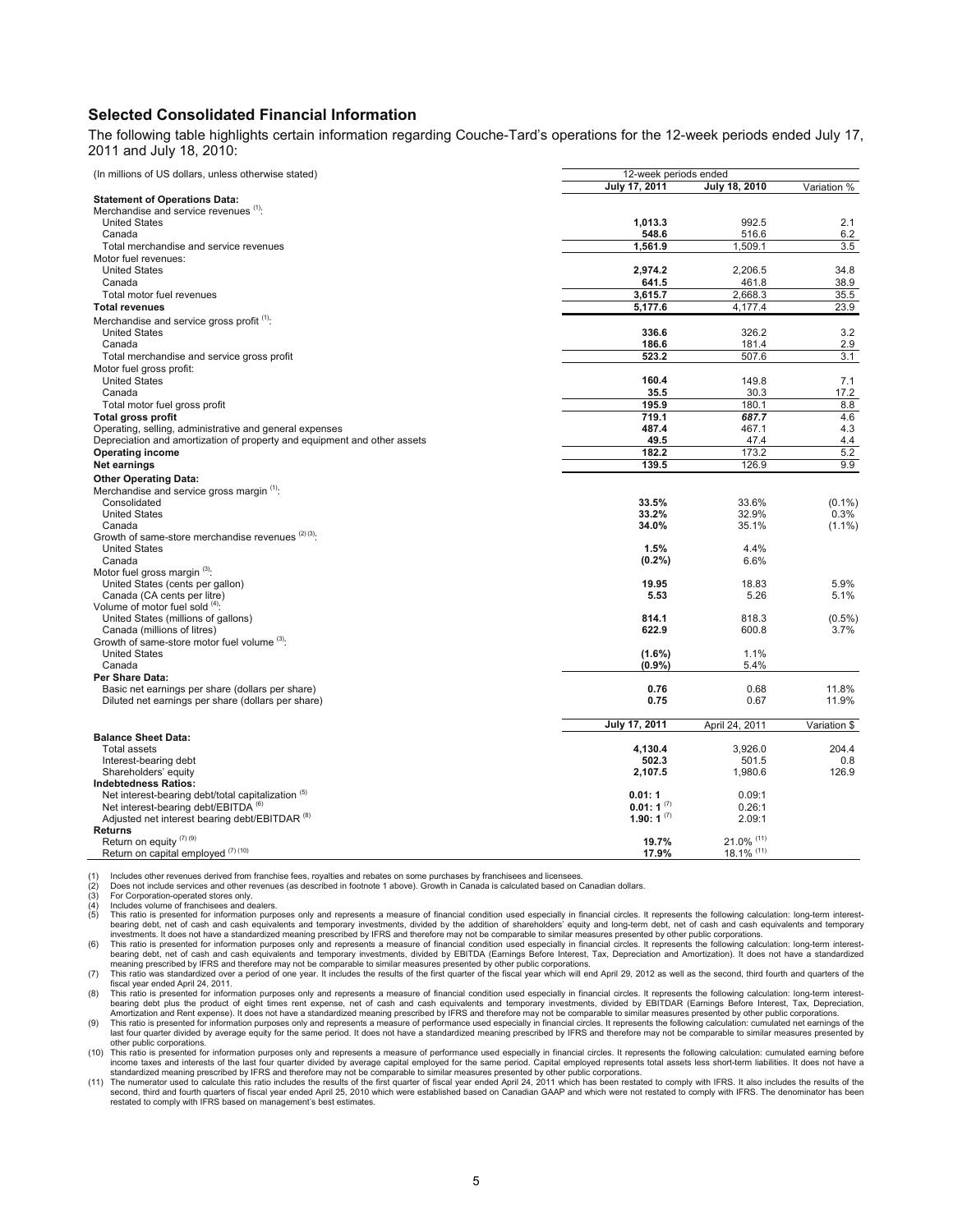# **Operating Results**

Couche-Tard's **revenues** amounted to \$5.2 billion in the first quarter of fiscal 2012, up \$1.0 billion, an increase or 23.9%, mainly attributable to an increase in motor fuel sales due to higher average retail prices at the pump, to the stronger Canadian dollar, to acquisitions as well as to the growth of samestore merchandise and service sales in the United States. These items contributing to the growth in revenues were partially offset by the decrease in same-store motor fuel volume in the United States and Canada.

More specifically, the growth of **merchandise and service revenues** for the first quarter of fiscal 2012 was \$52.8 million or 3.5%, of which approximately \$37.0 million was generated by a stronger Canadian dollar and 7.0 million by acquisitions. As for internal growth, same-store merchandise revenues increased by 1.5% in the United States while they decreased by 0.2% in Canada. For the Canadian and U.S. markets, the variance in same-store merchandise sales is attributable to Couche-Tard's merchandising strategies, to the economic condition in each of its market as well as to the investments the Corporation made to enhance service and the offering of products in its stores. As indicated in the fourth quarter of fiscal 2011, Couche-Tard sees some slowdown on the part of consumers, likely due to rising motor fuel prices, unemployment level remaining high in the United States, pressure on personal disposable income and the level of household indebtedness. This seems to be supported by the University of Michigan Consumer Sentiment Index preliminary report for August 2011 which came in at 54.9, its lowest level since May 1980, and the third lowest in the history of this indicator. In the same way, Canadian consumers who had not suffered as much during the last financial crisis, now seem to change their consumption habits as Americans did, by looking for products that will help them save money. In addition, adverse weather conditions in many of Couche-Tard's markets had a negative impact on merchandise and service sales as it did for many other retailers. As for the United States, Philip Morris, a cigarette manufacturer, modified its supply terms and price structure in order to encourage retailers to decrease or maintain low unit prices on certain of its products, which has put a deflationary pressure on Couche-Tard's cigarettes sales. Thus, the Corporation estimates that excluding cigarettes sales, its same-store merchandise sales increased by 3,9 %. Lastly, in Canada, the strength of the Canadian dollar seemed to have played a role in the decrease of same-store merchandise revenues as Americans were less inclined to cross the border for their summer vacations. However, Couche-Tard seems to hold up well in comparison to other retailers and it maintains its attention on balancing in-store traffic and margin level as well as on its market share as always.

**Motor fuel revenues** increased by \$947.4 million or 35.5% in the first quarter of fiscal 2012, of which \$25.0 million stems from additional volume due to a growing number of sites offering motor fuel and approximately \$33.0 million were generated by the appreciation of the Canadian dollar against its U.S. counterpart. In light of the still fragile economy and higher retail prices at the pump which have put downward pressure on motor fuel consumption, same-store motor fuel volume fell 1.6% in the United States and 0.9% in Canada. This seems to be confirmed by the U.S. Federal Highway Administration May and June 2011 Traffic Volume Trends reports which show that, month over month, travel on U.S. roads and streets declined 1.9% in May and 1,4% in June. The higher average retail price of motor fuel generated an increase in revenues of approximately \$900.0 million as shown in the following table, starting with the second quarter of the fiscal year ended April 24, 2011:

| Quarter                               | n <sup>nc</sup> | ord   | $4^{\text{th}}$ | ⊿st    | Weighted<br>average |
|---------------------------------------|-----------------|-------|-----------------|--------|---------------------|
| 52-week period ended July 17, 2011    |                 |       |                 |        |                     |
| United States (US dollars per gallon) | 2.67            | 2.89  | 3.44            | 3.67   | 3.15                |
| Canada (CA cents per litre)           | 90.47           | 97.76 | 108.53          | 114.08 | 102.30              |
| 52-week period ended July 18, 2010    |                 |       |                 |        |                     |
| United States (US dollars per gallon) | 2.48            | 2.59  | 2.71            | 2.72   | 2.62                |
| Canada (CA cents per litre)           | 89.24           | 90.00 | 92.36           | 91.46  | 90.70               |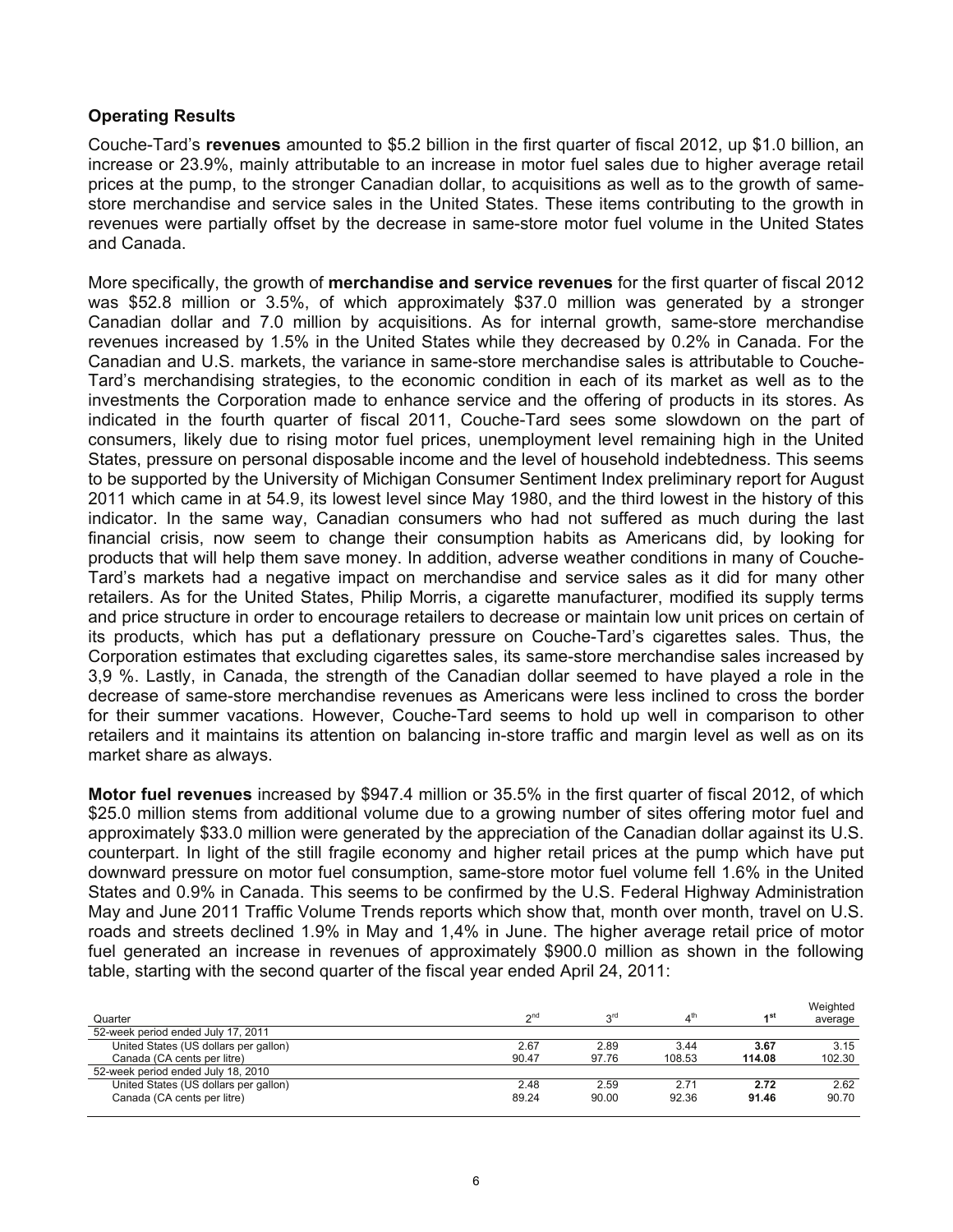The **consolidated merchandise and service gross margin** was 33.5% in the first quarter of fiscal 2012, a slight reduction of 0.1% compared with the same quarter of fiscal 2011. In the United States, the gross margin is up 0.3% to 33.2% while in Canada, it fell 1.1% to 34.0%. These performances reflect changes in the product-mix, the improvements Couche-Tard brought to its supply terms as well as its merchandising strategy in tune with market competitiveness and economic conditions within each market. More specifically, in Canada, the margin reduction reflects more aggressive promotions in certain categories to protect store traffic as well as a change in the product-mix created, in part, by the impact that unfavorable weather conditions had on Couche-Tard's clients' consumption habits.

In the first quarter of fiscal 2012, the **motor fuel gross margin** for Couche-Tard's company-operated stores in the United States increased by 1.12¢ per gallon, from 18.83¢ per gallon last year to 19,95¢ per gallon this year. However, taking into account expenses related to electronic payment modes, net margin per gallon decreased slightly. In Canada, the gross margin increased to CA5.53¢ per litre compared with CA5.26¢ per litre for the first quarter of fiscal 2011. The motor fuel gross margin of Couche-Tard's company-operated stores in the United States as well as the impact of expenses related to electronic payment modes for the last eight quarters, starting with the second quarter of fiscal year ended April 24, 2011, were as follows:

(US cents per gallon)

| Quarter                                                          | $\gamma$ <sup>nd</sup> | 3 <sup>rd</sup> |       | ⊿st   | Weighted<br>average |
|------------------------------------------------------------------|------------------------|-----------------|-------|-------|---------------------|
| 52-week period ended July 17, 2011                               |                        |                 |       |       |                     |
| Before deduction of expenses related to electronic payment modes | 16.84                  | 13.12           | 14.06 | 19.95 | 15.80               |
| Expenses related to electronic payment modes                     | 4.16                   | 4.36            | 4.93  | 5.29  | 4.66                |
| After deduction of expenses related to electronic payment modes  | 12.68                  | 8.76            | 9.13  | 14.66 | 11.14               |
| 52-week period ended July 18, 2010                               |                        |                 |       |       |                     |
| Before deduction of expenses related to electronic payment modes | 15.78                  | 12.88           | 14.21 | 18.83 | 15.27               |
| Expenses related to electronic payment modes                     | 3.79                   | 3.85            | 4.14  | 4.15  | 3.97                |
| After deduction of expenses related to electronic payment modes  | 11.99                  | 9.03            | 10.07 | 14.68 | 11.30               |
|                                                                  |                        |                 |       |       |                     |

For the first quarter of fiscal 2012, **operating, selling, administrative and general expenses** rose by 4.3% compared with the first quarter of fiscal 2011, but decreased by 0.4% if we exclude certain items, as demonstrated by the following table:

|                                                                              | 12 week period ended July 17, 2011 |
|------------------------------------------------------------------------------|------------------------------------|
| Total variance as reported                                                   | 4.3%                               |
| Subtract:                                                                    |                                    |
| Increase from higher electronic payment fees                                 | $2.4\%$                            |
| Increase from the strengthening of the Canadian dollar                       | 2.2%                               |
| Increase from incremental expenses related to stores acquired                | 0.6%                               |
| Acquisition costs recognized to earnings of the first guarter of fiscal 2011 | $(0.6\%)$                          |
| Acquisition costs recognized to earnings of the first guarter of fiscal 2012 | 0.1%                               |
| <b>Remaining variance</b>                                                    | $(0.4\%)$                          |

The increase in electronic payment fees stems mainly from the rise in the average retail price of motor fuel.

Moreover, excluding expenses related to electronic payment modes as well as acquisitions costs for both comparable periods, expenses in proportion to merchandise and services sales represented 27.4% of sales during the first quarter of fiscal 2012, compared to 27.7% during the first quarter of fiscal 2011. This indicator has been constantly improving for more than two years now. This performance reflects Couche-Tard's constant efforts to find ways to improve its efficiency while making certain that it maintains the quality of the service it offers to its clients**.** 

During the first quarter of fiscal 2012, **EBITDA** increased by 5.0% compared to the corresponding period of the previous fiscal year, reaching \$237.7 million. Acquisitions contributed \$1.2 million to EBITDA while the strengthening of the Canadian dollar contributed for about \$4.6 million.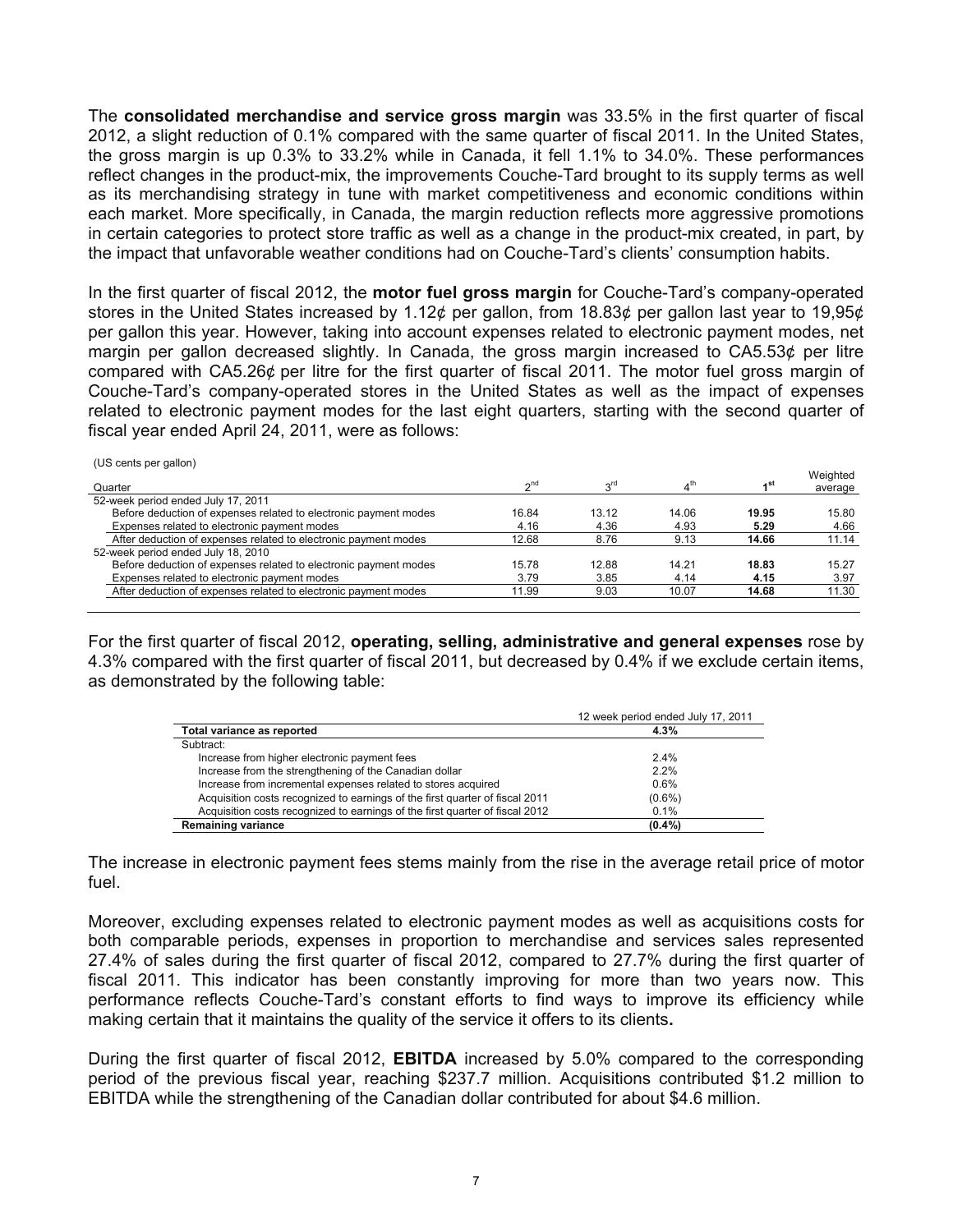It should be noted that EBITDA is not a performance measure defined by IFRS, but the Corporation, as well as investors and analysts, use this measure to evaluate the Corporation's financial and operating performance. Note that Couche-Tard's definition of this measure may differ from the one used by other public corporations:

| (in millions of US dollars)                                              | 12-week periods ended |               |  |
|--------------------------------------------------------------------------|-----------------------|---------------|--|
|                                                                          | July 17, 2011         | July 18, 2010 |  |
| Net earnings, as reported                                                | 139.5                 | 126.9         |  |
| Add:                                                                     |                       |               |  |
| Income taxes                                                             | 46.0                  | 44.4          |  |
| Financial expenses                                                       | 2.7                   | 7.6           |  |
| Depreciation and amortization of property and equipment and other assets | 49.5                  | 47.4          |  |
| <b>EBITDA</b>                                                            | 237.7                 | 226.3         |  |

For the first quarter of fiscal 2012, the **depreciation expense** increased due to the investments Couche-Tard made through acquisitions, replacement of equipment, the addition of new stores and the ongoing improvement of its network.

For the first quarter of fiscal 2012, **net financial expenses** decreased by \$4.9 million compared with the first quarter of fiscal 2011, mainly explained by the early redemption of our \$350.0 million subordinated unsecured debt during the third quarter of fiscal 2011, which had an effective interest rate higher than Couche-Tard's current borrowings under its credit facilities as well as by the reduction in average borrowings.

The **income tax rate** for the first quarter of fiscal 2012 is 24.8% compared to a rate of 25.9% for the same quarter of the previous fiscal year.

Couche-Tard closed the first quarter of fiscal 2012 with **net earnings** of \$139.5 million, which equals \$0.76 per share (or \$0.75 per share on a diluted basis), compared to \$126.9 million the previous fiscal year (\$0.67 per share on a diluted basis), an increase of \$12.6 million or 9.9%.

As for the stronger Canadian dollar, it had a favorable impact of approximately \$3.5 million on net earnings.

# **Liquidity and Capital Resources**

Couche-Tard's sources of liquidity remain unchanged compared with the fiscal year ended April 24, 2011. For further information, please refer to its 2011 Annual Report.

With respect to capital expenditures and acquisitions Couche-Tard carried out in the first quarter of fiscal 2012, they were financed using available cash. The Corporation expects that cash generated from operations together with borrowings available under its revolving unsecured credit facilities will be adequate to meet its liquidity needs in the foreseeable future.

Couche-Tard's credit facilities have not changed with respect to their terms of use since April 24, 2011. As at July 17, 2011, \$486.0 million of its term revolving unsecured operating credits had been used (\$250.0 million for the US dollars portion and \$236.0 million for the Canadian dollars portion). As at the same date, the weighted average effective interest rate was 0.74% for the US dollars portion and 0.75% for the Canadian dollars portion. In addition, standby letters of credit in the amount of CA\$0.8 million and \$29.4 million were outstanding as at July 17, 2011.

As at July 17, 2011, approximately \$484.0 million were available under Couche-Tard's credit agreements and the Corporation was in compliance with the restrictive covenants and ratios imposed by the credit agreements at that date. Thus, at the same date, Couche-Tard had access to more than \$975.0 million through its available cash and credit agreements.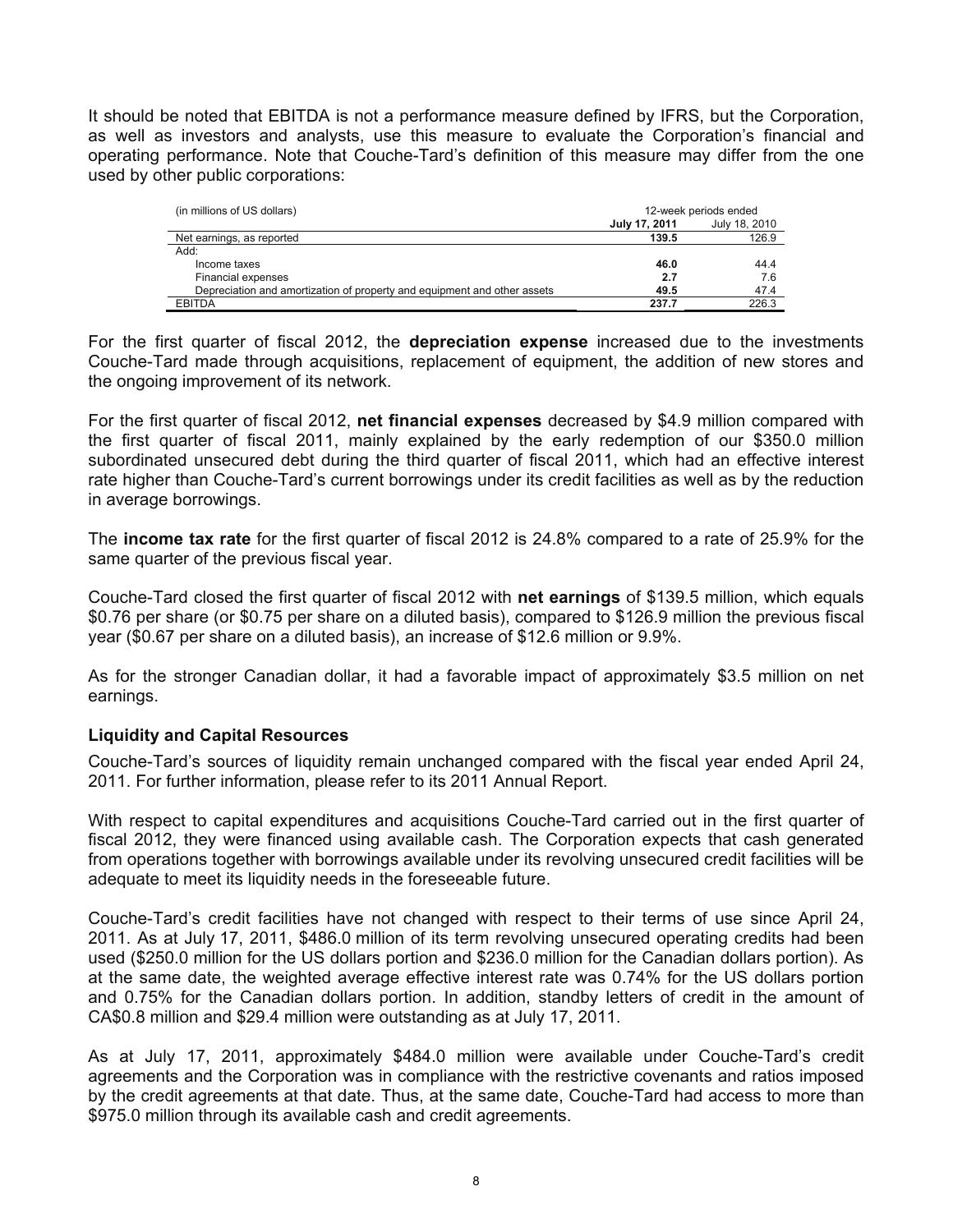# **Selected Consolidated Cash Flow Information**

| (In millions of US dollars)<br>12-week periods ended                 |               |               |              |
|----------------------------------------------------------------------|---------------|---------------|--------------|
|                                                                      | July 17, 2011 | July 18, 2010 | Variation \$ |
| <b>Operating activities</b>                                          |               |               |              |
| Cash flows $(1)$                                                     | 196.0         | 170.2         | 25.8         |
| Other                                                                | 19.3          | (16.9)        | 36.2         |
| Net cash provided by operating activities                            | 215.3         | 153.3         | 62.0         |
| <b>Investing activities</b>                                          |               |               |              |
| Purchase of property and equipment and other assets, net of proceeds |               |               |              |
| from the disposal of property and equipment and other assets         | (20.5)        | (23.6)        | 3.1          |
| Business acquisitions                                                | (14.4)        | (6.9)         | (7.5)        |
| Proceeds from sale and leaseback transactions                        |               | 1.9           | (1.9)        |
| Dividends received from a joint venture                              | 0.6           | 0.3           | 0.3          |
| Other                                                                | (0.4)         |               | (0.4)        |
| Net cash used in investing activities                                | (34.7)        | (28.3)        | (6.4)        |
| <b>Financing activities</b>                                          |               |               |              |
| Net decrease in long-term borrowings                                 | (0.9)         | (98.5)        | 97.6         |
| Issuance of shares                                                   | 1.6           | 4.1           | (2.5)        |
| Net cash from (used in) financing activities                         | 0.7           | (94.4)        | 95.1         |
| Company credit rating                                                |               |               |              |
| Standard and Poor's                                                  | BBB-          | BB+           |              |

1. These cash flows are presented for information purposes only and represent a performance measure used especially in financial circles. They represent net earnings plus depreciation and amortization, loss on disposal of assets (less gains on disposal of assets) and future income taxes. They do not have a standardized meaning prescribed by IFRS and therefore may not be comparable to similar measures presented by other public corporations.

# *Operating activities*

During the first quarter of fiscal 2012, net cash from the operation of Couche-Tard's stores reached \$215.3 million, up \$62.0 million compared to the first quarter of fiscal year 2011, mainly due to higher net earnings and more favorable changes in working capital.

# *Investing activities*

During the first quarter of fiscal 2012, Couche-Tard's investing activities were primarily for the acquisition of 13 stores for an amount of \$14.4 million and for capital expenditures for an amount of \$20.5 million. The Corporation's capital investments were primarily for the replacement of equipment in some of its stores to enhance its offering of products and services, the addition of new stores as well as the ongoing improvement of its network.

# *Financing activities*

 $\overline{a}$ 

During the first quarter of fiscal 2012, the decrease in long term debt amounted to \$0.9 million while Couche-Tard received \$1.6 million upon the exercise of stock options.

# *Financial Position as at April 24, 2011*

As shown by its indebtedness ratios included in the "Selected Consolidated Financial Information" section and its net cash provided by operating activities, Couche-Tard's financial position is excellent.

Its total consolidated assets amounted to \$4.1 billion as at July 17, 2011, an increase of \$204.4 million over the balance as at April 24, 2011. This increase stems primarily from the following items:

- $\circ$  The increase in cash arising from cash flows provided by operating activities;
- o The increase in vendor rebates receivable.

For the 52-week period ended July 17, 2011, Couche-Tard recorded a return on capital employed of  $17.9\%$ <sup>1</sup>.

<sup>1</sup> This ratio is presented for information purposes only and represents a measure of performance used especially in financial circles. It represents the following calculation: cumulated earning before income taxes and interests of the last four quarter divided by average capital employed for the same period. Capital employed represents total assets less short-term liabilities. It does not have a standardized meaning prescribed by IFRS and therefore may not be comparable to similar measures presented by other public corporations. This ratio was standardized over a period of one year. It includes the results of the first quarter of the fiscal year which will end April 29, 2012 as well as the second, third and fourth quarters of the fiscal year ended April 24, 2011.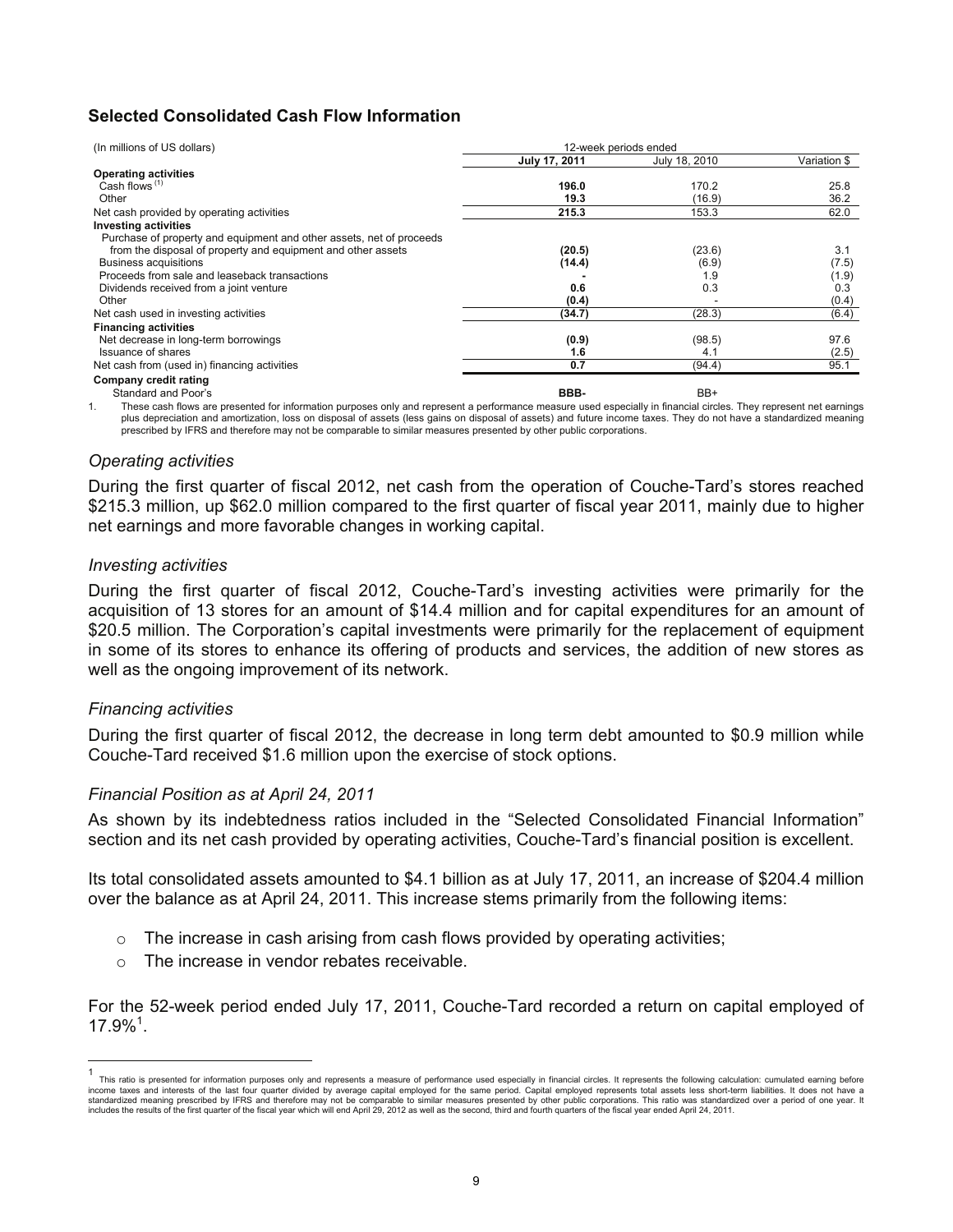Shareholders' equity amounted to \$2.1 billion as at July 17, 2011, up \$126.9 million compared to April 24, 2011, mainly reflecting net earnings of the first quarter of fiscal 2012, partially offset by dividends declared and by the decrease in accumulated other comprehensive income following the weakening of the Canadian dollars as at the balance sheet date. For the 52-week period ended July 17, 2011, Couche-Tard recorded a return on equity of 19.7%<sup>1</sup>.

# **Selected Quarterly Financial Information (Unaudited)**

|                                                                     | 12-week<br>period |                 |          |                                     |          |                 |                                     |                 |
|---------------------------------------------------------------------|-------------------|-----------------|----------|-------------------------------------|----------|-----------------|-------------------------------------|-----------------|
|                                                                     | ended             |                 |          |                                     |          |                 |                                     |                 |
|                                                                     | <b>July 17,</b>   |                 |          |                                     |          |                 | Extract from the 52-week period     |                 |
| (In millions of US dollars except for per share data, unaudited)    | 2011              |                 |          | 52-week period ended April 24, 2011 |          |                 | ended April 25, 2010 <sup>(1)</sup> |                 |
| Quarter                                                             | 4 <sup>st</sup>   | $4^{\text{th}}$ | $3^{rd}$ | $2^{nd}$                            | ⊿st      | 4 <sup>th</sup> | $3^{ra}$                            | 2 <sup>na</sup> |
| Weeks                                                               | 12 weeks          | 12 weeks        | 16 weeks | 12 weeks                            | 12 weeks | 12 weeks        | 16 weeks                            | 12 weeks        |
| <b>Revenues</b>                                                     | 5,177.6           | 4,737.0         | 5,486.9  | 4,149.1                             | 4,177.4  | 4,003.5         | 4,935.2                             | 3,825.8         |
| Income before depreciation and amortization of property and         |                   |                 |          |                                     |          |                 |                                     |                 |
| equipment and other assets, financial expenses and income           |                   |                 |          |                                     |          |                 |                                     |                 |
| taxes                                                               | 231.7             | 133.7           | 163.5    | 199.0                               | 220.6    | 150.5           | 141.3                               | 176.4           |
| Depreciation and amortization of property and equipment and         |                   |                 |          |                                     |          |                 |                                     |                 |
| other assets                                                        | 49.5              | 50.9            | 66.1     | 49.3                                | 47.4     | 49.4            | 63.2                                | 46.9            |
| Operating income                                                    | 182.2             | 82.8            | 97.4     | 149.7                               | 173.2    | 101.1           | 78.1                                | 129.5           |
| Share of earnings of a joint venture accounted for using the equity |                   |                 |          |                                     |          |                 |                                     |                 |
| method                                                              | 6.0               | 2.6             | 3.8      | 4.8                                 | 5.7      |                 |                                     |                 |
| Net financial expenses                                              | 2.7               | 2.6             | 11.2     | 8.2                                 | 7.6      | 7.4             | 8.6                                 | 7.0             |
| Net earnings                                                        | 139.5             | 64.5            | 69.6     | 108.2                               | 126.9    | 68.8            | 54.8                                | 88.2            |
| Net earnings per share                                              |                   |                 |          |                                     |          |                 |                                     |                 |
| Basic                                                               | \$0.76            | \$0.35          | \$0.38   | \$0.58                              | \$0.68   | \$0.37          | \$0.30                              | \$0.48          |
| Diluted                                                             | \$0.75            | \$0.35          | \$0.37   | \$0.57                              | \$0.67   | \$0.37          | \$0.29                              | \$0.47          |

(1) Figures presented for this period were not restated following the adoption of IFRS.

# **Outlook**

For the remainder of fiscal year 2012, Couche-Tard expects to pursue its investments with caution in order to, amongst other things, improve its network. Given the economic climate and its attractive access to capital, Couche-Tard believes to be well-positioned to realize acquisitions and create value. However, the Corporation will continue to exercise patience in order to benefit from a fair price in view of current market conditions. Couche-Tard also intends to keep an ongoing focus on supply terms and operating expenses.

Finally, in line with its business model, Couche-Tard intends to continue to focus its resources on the sale of fresh products and on innovation, including the introduction of new products and services, in order to satisfy the needs of its large clientele.

 $\mathbf{1}$ This ratio is presented for information purposes only and represents a measure of performance used especially in financial circles. It represents the following calculation: cumulated net earnings of the last four quarter divided by average equity for the same period. It does not have a standardized meaning prescribed by IFRS and therefore may not be comparable to similar measures presented by other<br>public corporations. Th quarters of the fiscal year ended April 24, 2011.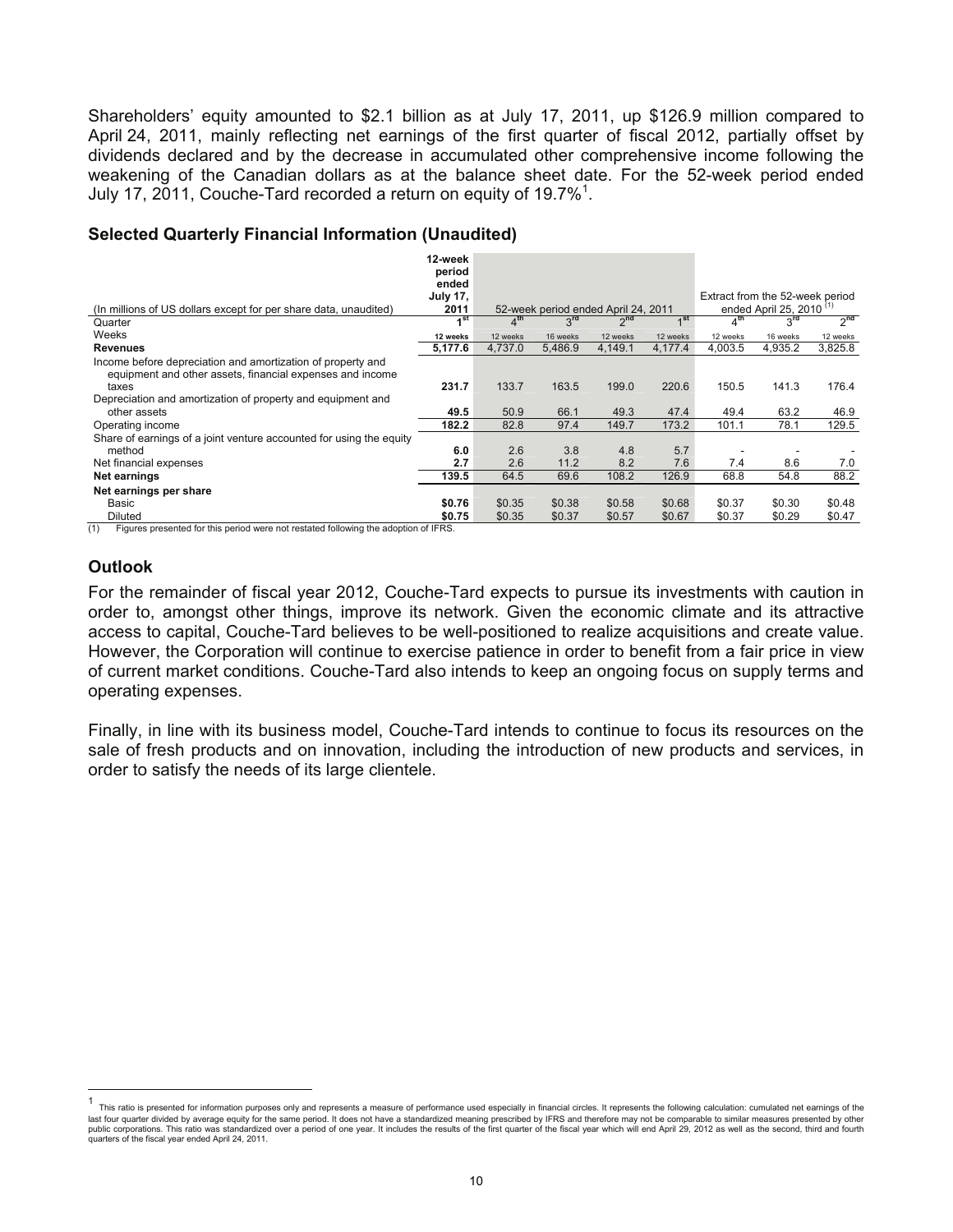# **Profile**

Alimentation Couche-Tard Inc. is the leader in the Canadian convenience store industry. In North America, Couche-Tard is the largest independent convenience store operator (whether integrated with a petroleum Corporation or not) in terms of number of company-operated stores. As of April 24, 2011, Couche-Tard had a network of 5,741 convenience stores, 4,117 of which include motor fuel dispensing. The network consists of 13 business units, including nine in the United States covering 43 states and the District of Columbia, and four in Canada covering all ten provinces. More than 53,000 people are employed throughout Couche-Tard's retail convenience network and service centers.

# **Source**

**Raymond Paré**, Vice-President and Chief Financial Officer Tel: (450) 662-6632 ext. 4607 **investor.relations@couche-tard.com** 

The statements set forth in this press release, which describes Couche-Tard's objectives, projections, estimates, expectations or forecasts, may constitute forward-looking statements within the meaning of securities legislation. Positive or negative verbs such as "plan", "evaluate", "estimate", "believe" and other related expressions are used to identify such statements. Couche-Tard would like to point out that, by their very nature, forward-looking statements involve risks and uncertainties such that its results, or the measures it adopts, could differ materially from those indicated or underlying these statements, or could have an impact on the degree of realization of a particular projection. Major factors that may lead to a material difference between Couche-Tard's actual results and the projections or expectations set forth in the forward-looking statements include the effects of the integration of acquired businesses and the ability to achieve projected synergies, fluctuations in margins on motor fuel sales, competition in the convenience store and retail motor fuel industries, exchange rate variations, and such other risks as described in detail from time to time in the reports filed by Couche-Tard with securities authorities in Canada and the United States. Unless otherwise required by applicable securities laws, Couche-Tard disclaims any intention or obligation to update or revise any forward-looking statements, whether as a result of new information, future events or otherwise. The forward-looking information in this release is based on information available as of the date of the release.

# **Webcast on August 30, 2011 at 3:30 P.M. (EST)**

Couche-Tard invites analysts known to the Corporation to send their two questions in advance to its management, before 1:30 P.M. (EST) on August 30, 2011.

Financial analysts and investors who wish to listen to the webcast on Couche-Tard's results which will take place online on August 30, 2011 at 3:30 P.M. (EST) can do so by accessing the Corporation's website at www.couche-tard.com/corporate and by clicking on the corporate presentations link of the investor relations section. For those who will not be able to listen to the live presentation, the recording of the webcast will be available on the Corporation's website for a period of 90 days.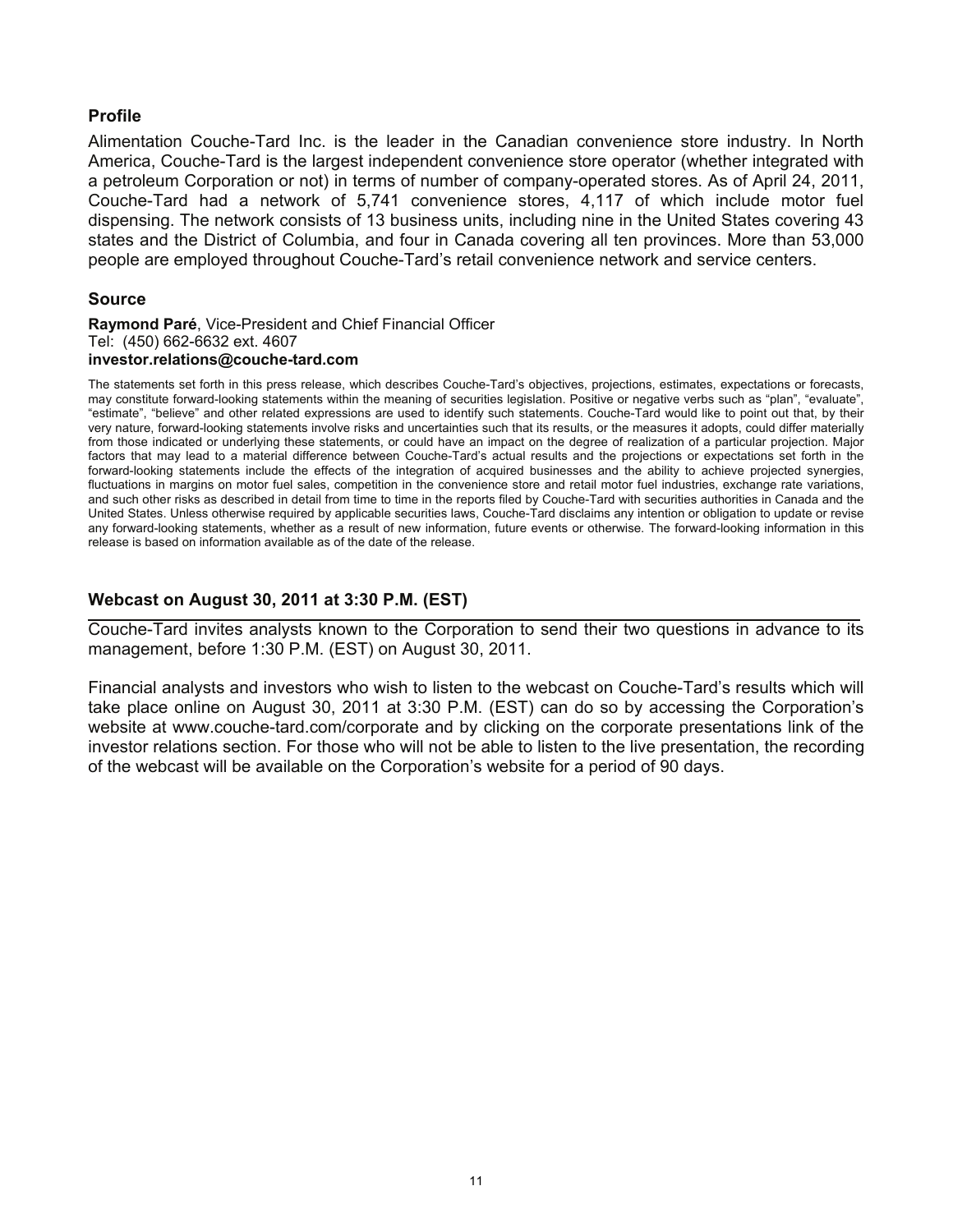#### **CONSOLIDATED STATEMENTS OF CHANGES IN SHAREHOLDERS' EQUITY**

(in millions of US dollars, except per share amounts, unaudited)

| For the 12-week periods ended                                                                                                | <b>July 17,</b> | July 18, |
|------------------------------------------------------------------------------------------------------------------------------|-----------------|----------|
|                                                                                                                              | 2011            | 2010     |
|                                                                                                                              |                 |          |
| <b>Revenues</b>                                                                                                              | 5,177.6         | 4.177.4  |
| Cost of sales                                                                                                                | 4.458.5         | 3,489.7  |
| <b>Gross profit</b>                                                                                                          | 719.1           | 687.7    |
| Operating, selling, administrative and general expenses<br>Depreciation and amortization of property and equipment and other | 487.4           | 467.1    |
| assets                                                                                                                       | 49.5            | 47.4     |
|                                                                                                                              | 536.9           | 514.5    |
| Operating income<br>Share of earnings of a joint venture accounted for using the equity                                      | 182.2           | 173.2    |
| method                                                                                                                       | 6.0             | 5.7      |
| Financial expenses                                                                                                           | 2.8             | 8.9      |
| <b>Financial revenues</b>                                                                                                    | (0.1)           | (1.3)    |
| Net financial expenses                                                                                                       | 2.7             | 7.6      |
| Earnings before income taxes                                                                                                 | 185.5           | 171.3    |
| Income taxes                                                                                                                 | 46.0            | 44.4     |
| Net earnings                                                                                                                 | 139.5           | 126.9    |
| Net earnings per share attributable to parent corporation<br>shareholders (Note 5)                                           |                 |          |
| Basic                                                                                                                        | 0.76            | 0.68     |
| <b>Diluted</b>                                                                                                               | 0.75            | 0.67     |
| Weighted average number of shares (in thousands)                                                                             | 183,689         | 185,307  |
| Weighted average number of shares - diluted (in thousands)                                                                   | 187,069         | 188,485  |
| Number of shares outstanding at end of period (in thousands)                                                                 | 183,727         | 185,418  |
| <b>CONSOLIDATED STATEMENTS OF COMPREHENSIVE INCOME</b><br>(in millions of US dollars, unaudited)                             |                 |          |

For the 12-week periods ended

|                                                                   | <b>July 17.</b> | July 18, |
|-------------------------------------------------------------------|-----------------|----------|
|                                                                   | 2011            | 2010     |
|                                                                   |                 | \$       |
| Net earnings                                                      | 139.5           | 126.9    |
| Other comprehensive income                                        |                 |          |
| Changes in cumulative translation adjustments (1)                 | (2.3)           | (21.8)   |
| Change in fair value of a financial instrument designated as a    |                 |          |
| cash flow hedge <sup>(2)</sup>                                    | 1.4             | 0.4      |
| Gain realized on a financial instrument designated as a cash flow |                 |          |
| hedge transferred to earnings (3)                                 | (0.8)           | (0.1)    |
| Gain realized on the disposal of an available-for-sale financial  |                 |          |
| instrument transferred to earnings (4)                            | (0.6)           |          |
| Other comprehensive income                                        | (2.3)           | (21.5)   |
| <b>Comprehensive income</b>                                       | 137.2           | 105.3    |

- (1) For the 12-week periods ended July 17, 2011, this amount includes a loss of \$0.3 (net of income taxes). For the 12-week period ended July 18, 2010, this amount includes a loss of \$28.6 (net of income taxes of \$4.3). These losses arise from the translation of US dollar denominated longterm debt designated as a foreign exchange hedge of the Corporation's net investment in its U.S. operations.
- (2) For the 12-week period ended July 17, 2011, this amount is net of income taxes of \$0.4. For the 12-week period ended July 18, 2010, this amount is net of income taxes of \$0.2.
- (3) For the 12-week periods ended July 17, 2011, this amount is net of income taxes of \$0.3. For the 12-week period ended July 18, 2010, this amount is net of income taxes of 0.1\$.
- (4) For the 12-week periods ended July 17, 2011, this amount is net of income taxes.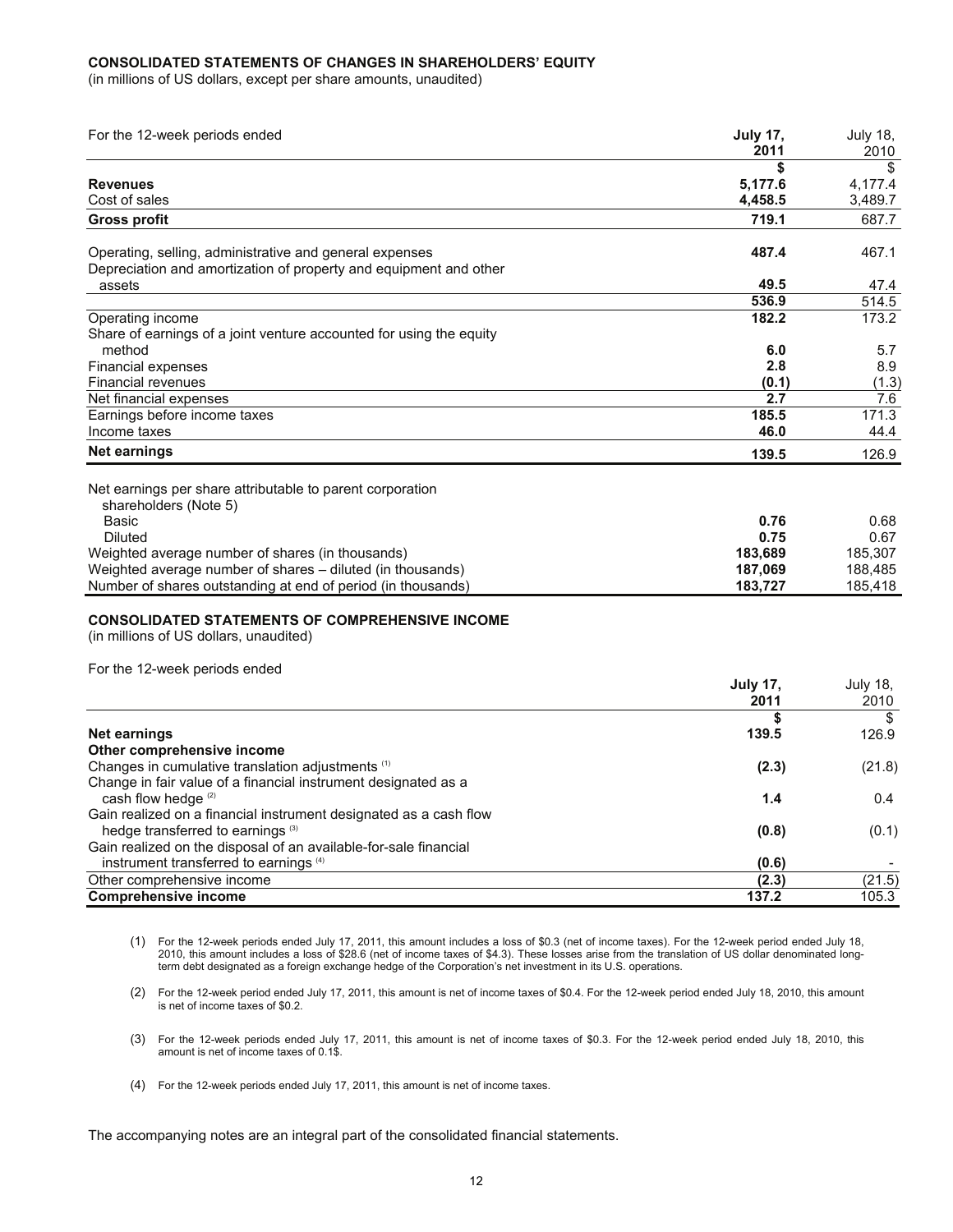# **CONSOLIDATED STATEMENTS OF CHANGES IN SHAREHOLDERS' EQUITY**

(in millions of US dollars, except per share amounts, unaudited)

| For the 12-week period ended                                                              |         |                    |                 |                    | <b>July 17, 2011</b> |
|-------------------------------------------------------------------------------------------|---------|--------------------|-----------------|--------------------|----------------------|
|                                                                                           |         |                    |                 | <b>Accumulated</b> |                      |
|                                                                                           |         |                    |                 | other              |                      |
|                                                                                           | Capital | <b>Contributed</b> | <b>Retained</b> | comprehensive      | Shareholders'        |
|                                                                                           | stock   | surplus            | earnings        | income             | equity               |
|                                                                                           | \$      | \$                 |                 | \$                 |                      |
| Balance, beginning of period                                                              | 323.8   | 19.3               | 1,596.3         | 41.2               | 1,980.6              |
| Comprehensive income:                                                                     |         |                    |                 |                    |                      |
| Net earnings                                                                              |         |                    | 139.5           |                    | 139.5                |
| Change in cumulative translation adjustments                                              |         |                    |                 | (2.3)              | (2.3)                |
| Change in fair value of a financial instrument<br>designated as a cash flow hedge (net of |         |                    |                 |                    |                      |
| income taxes of \$0.4)                                                                    |         |                    |                 | 1.4                | 1.4                  |
| Gain realized on a financial instrument                                                   |         |                    |                 |                    |                      |
| designated as a cash flow hedge transferred                                               |         |                    |                 |                    |                      |
| to earnings (net of income taxes of \$0.3)                                                |         |                    |                 | (0.8)              | (0.8)                |
| Gain realized on the disposal of an available-                                            |         |                    |                 |                    |                      |
| for-sale financial instrument transferred to                                              |         |                    |                 |                    |                      |
| earnings (net of income taxes)                                                            |         |                    |                 | (0.6)              | (0.6)                |
| Total comprehensive income                                                                |         |                    |                 |                    | 137.2                |
| <b>Dividends</b>                                                                          |         |                    | (12.0)          |                    | (12.0)               |
| Stock option-based compensation expense                                                   |         | 0.1                |                 |                    | 0.1                  |
| Initial fair value of stock options exercised                                             | 0.7     | (0.7)              |                 |                    |                      |
| Cash received upon exercise of stock options                                              | 1.6     |                    |                 |                    | 1.6                  |
| Balance, end of period                                                                    | 326.1   | 18.7               | 1,723.8         | 38.9               | 2,107.5              |

| For the 12-week period ended                   |         |             |          |               | July 18, 2010 |
|------------------------------------------------|---------|-------------|----------|---------------|---------------|
|                                                |         |             |          | Accumulated   |               |
|                                                |         |             |          | other         |               |
|                                                | Capital | Contributed | Retained | comprehensive | Shareholders' |
|                                                | stock   | surplus     | earnings | income        | equity        |
|                                                | \$      | \$          | \$       | \$            | \$            |
| Balance, beginning of period                   | 319.5   | 20.4        | 1,319.7  | 0.4           | 1,660.0       |
| Comprehensive income:                          |         |             |          |               |               |
| Net earnings                                   |         |             | 126.9    |               | 126.9         |
| Change in cumulative translation adjustments   |         |             |          | (21.8)        | (21.8)        |
| Change in fair value of a financial instrument |         |             |          |               |               |
| designated as a cash flow hedge (net of        |         |             |          |               |               |
| income taxes of \$0.2)                         |         |             |          | 0.4           | 0.4           |
| Gain realized on a financial instrument        |         |             |          |               |               |
| designated as a cash flow hedge transferred    |         |             |          |               |               |
| to earnings (net of income taxes of \$0.1)     |         |             |          | (0.1)         | (0.1)         |
| Total comprehensive income                     |         |             |          |               | 105.4         |
| <b>Dividends</b>                               |         |             | (7.5)    |               | (7.5)         |
| Stock option-based compensation expense        |         | 0.3         |          |               | 0.3           |
| Cash received upon exercise of stock options   | 4.1     |             |          |               | 4.1           |
| Balance, end of period                         | 323.6   | 20.7        | 1,439.1  | (21.1)        | 1,762.3       |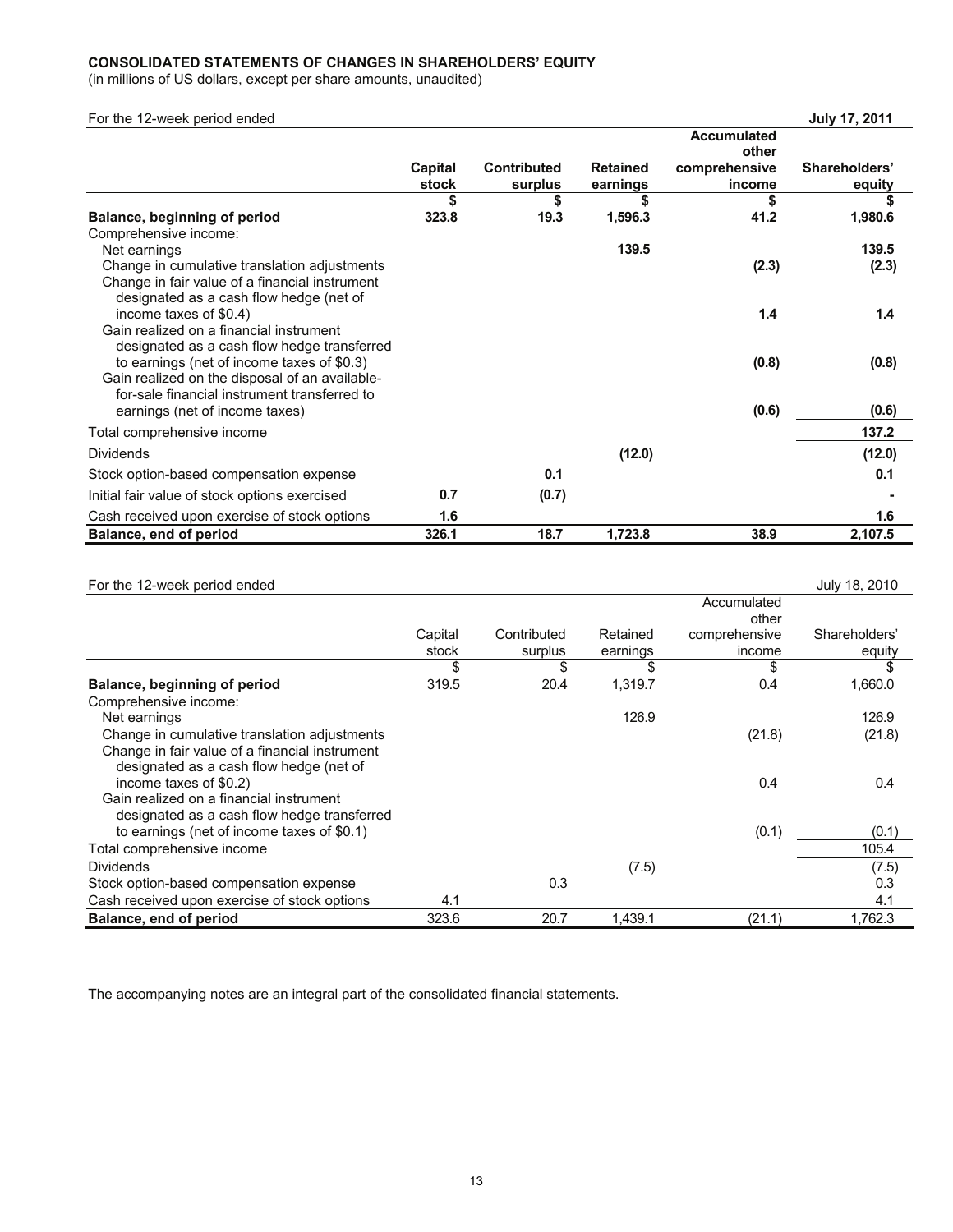#### **CONSOLIDATED STATEMENTS OF CASH FLOWS**

(in millions of US dollars, unaudited)

| For the 12-week periods ended                                                         | <b>July 17,</b><br>2011 | <b>July 18,</b><br>2010 |
|---------------------------------------------------------------------------------------|-------------------------|-------------------------|
|                                                                                       | \$                      | \$                      |
| <b>Operating activities</b>                                                           |                         |                         |
| Net earnings                                                                          | 139.5                   | 126.9                   |
| Adjustments to reconcile net earnings to net cash provided by operating<br>activities |                         |                         |
| Depreciation and amortization of property and equipment and other                     |                         |                         |
| assets, net of amortization of deferred credits                                       | 43.0                    | 40.0                    |
| Deferred income taxes                                                                 | 11.4                    | 1.5                     |
| Loss on disposal of property and equipment and other assets                           | 2.1                     | 1.8                     |
| Deferred credits                                                                      | 3.9                     | 1.4                     |
| Share of earnings of a joint venture accounted for using the equity                   |                         |                         |
| method                                                                                | (6.0)                   | (5.7)                   |
| Other                                                                                 | 7.6                     | 4.3                     |
| Changes in non-cash working capital                                                   | 13.8                    | (16.9)                  |
| Net cash provided by operating activities                                             | 215.3                   | 153.3                   |
| <b>Investing activities</b>                                                           |                         |                         |
| Purchase of property and equipment and other assets                                   | (23.8)                  | (26.6)                  |
| Business acquisitions (Note 4)                                                        | (14.4)                  | (6.9)                   |
| Proceeds from disposal of property and equipment and other assets                     | 3.3                     | 3.0                     |
| Dividends from a joint venture accounted for using the equity method                  | 0.6                     | 0.3                     |
| Other                                                                                 | (0.4)                   |                         |
| Proceeds from sale and leaseback transactions                                         |                         | 1.9                     |
| Net cash used in investing activities                                                 | (34.7)                  | (28.3)                  |
| <b>Financing activities</b>                                                           |                         |                         |
| <b>Issuance of shares</b>                                                             | 1.6                     | 4.1                     |
| Net decrease in long-term debt                                                        | (0.9)                   | (98.5)                  |
| Net cash provided by (used in) financing activities                                   | 0.7                     | (94.4)                  |
| Effect of exchange rate fluctuations on cash and cash equivalents                     | 0.6                     | (3.5)                   |
| Net increase in cash and cash equivalents                                             | 181.9                   | 27.1                    |
| Cash and cash equivalents, beginning of period                                        | 309.7                   | 215.7                   |
| Cash and cash equivalents, end of period                                              | 491.6                   | 242.8                   |
| <b>Supplemental information:</b>                                                      |                         |                         |
| Interest paid                                                                         | 1.4                     | 14.3                    |
| Interest received                                                                     | 0.1                     | 0.9                     |
| Income taxes paid                                                                     | 14.3                    | 36.4                    |
|                                                                                       |                         |                         |
| Cash and cash equivalents components:                                                 |                         |                         |
| Cash and demand deposits                                                              | 370.1                   | 198.0                   |
| Liquid investments                                                                    | 121.5                   | 44.8                    |
|                                                                                       | 491.6                   | 242.8                   |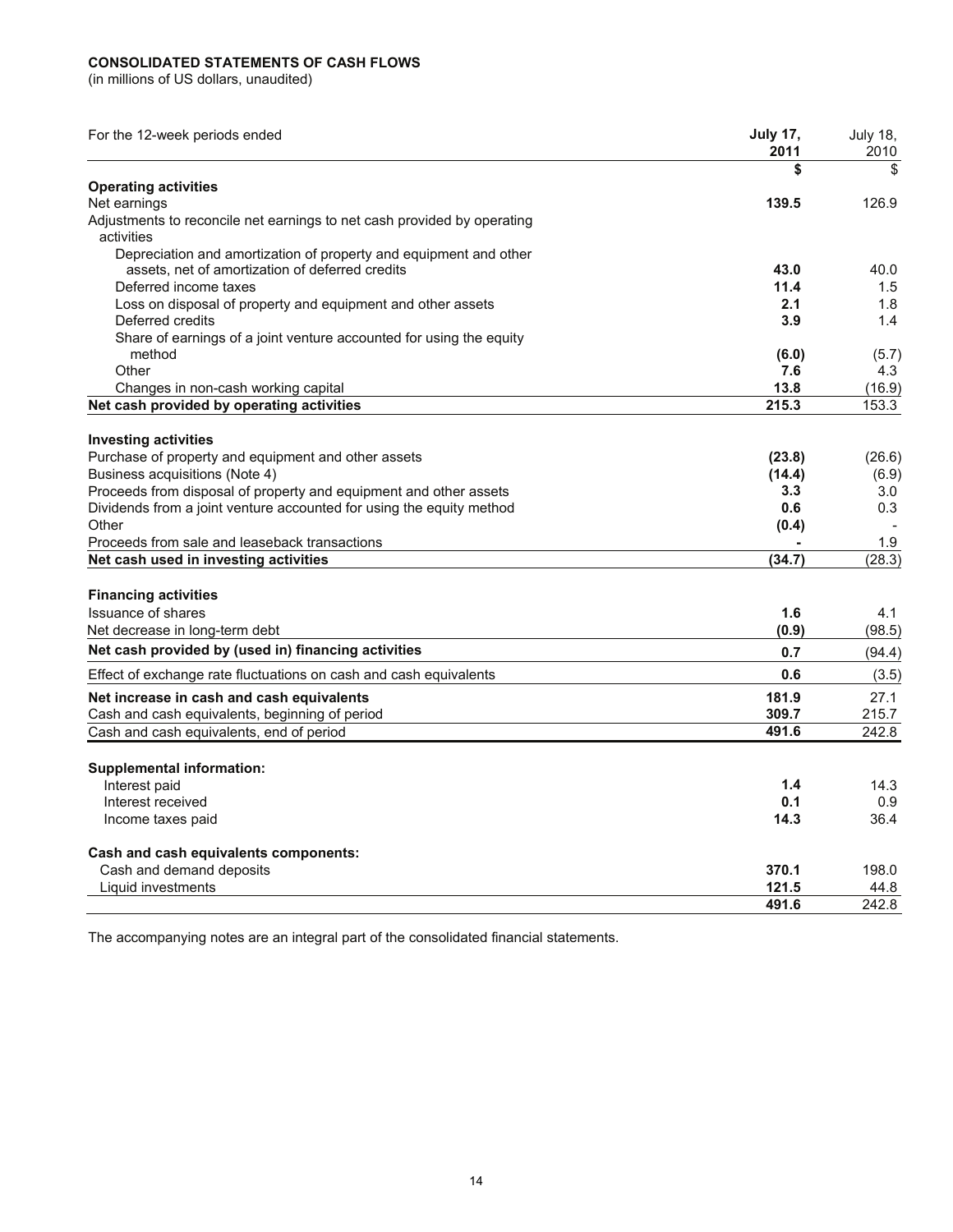# **CONSOLIDATED BALANCE SHEETS**

(in millions of US dollars, unaudited)

|                                                  | As at July 17,<br>2011 | As at April 24,<br>2011 | As at April 26,<br>2010 |
|--------------------------------------------------|------------------------|-------------------------|-------------------------|
|                                                  | \$                     | \$                      | \$                      |
| <b>Assets</b>                                    |                        |                         |                         |
| <b>Current assets</b>                            |                        |                         |                         |
| Cash and cash equivalents                        | 491.6                  | 309.7                   | 215.7                   |
| Accounts receivable                              | 387.5                  | 349.1                   | 280.8                   |
| Inventories                                      | 536.6                  | 526.0                   | 469.9                   |
| Prepaid expenses                                 | 23.4                   | 21.0                    | 20.0                    |
| Income taxes receivable                          | 19.6                   | 36.4                    | 17.7                    |
|                                                  | 1,458.7                | 1,242.2                 | 1,004.1                 |
| Property and equipment                           | 1,911.2                | 1,935.4                 | 1,914.9                 |
| Goodwill                                         | 444.6                  | 440.9                   | 425.3                   |
| Intangible assets                                | 188.8                  | 188.6                   | 188.2                   |
| Other assets                                     | 63.1                   | 58.0                    | 55.8                    |
| Investment in a joint venture                    | 53.6                   | 48.2                    | 42.1                    |
| Deferred income taxes                            | 10.4                   | 12.7                    | 8.6                     |
|                                                  | 4,130.4                | 3,926.0                 | 3,639.0                 |
| <b>Liabilities</b><br><b>Current liabilities</b> |                        |                         |                         |
| Accounts payable and accrued liabilities         | 992.5                  | 936.5                   | 821.7                   |
| Provisions                                       | 36.7                   | 36.3                    | 31.4                    |
| Current portion of long-term debt                | 4.8                    | 4.6                     | 4.4                     |
|                                                  | 1,034.0                | 977.4                   | 857.5                   |
| Long-term debt                                   | 497.5                  | 496.9                   | 711.9                   |
| Provisions (Note 8)                              | 91.2                   | 88.7                    | 87.7                    |
| Deferred credits and other liabilities           | 144.5                  | 137.7                   | 128.0                   |
| Deferred income taxes                            | 255.7                  | 244.7                   | 193.9                   |
|                                                  | 2,022.9                | 1,945.4                 | 1,979.0                 |
| <b>Shareholders' equity</b>                      |                        |                         |                         |
| Capital stock                                    | 326.1                  | 323.8                   | 319.5                   |
| Contributed surplus                              | 18.7                   | 19.3                    | 20.4                    |
| Retained earnings                                | 1,723.8                | 1,596.3                 | 1 3 1 9.7               |
| Accumulated other comprehensive income           | 38.9                   | 41.2                    | 0.4                     |
|                                                  | 2,107.5                | 1,980.6                 | 1,660.0                 |
|                                                  | 4,130.4                | 3,926.0                 | 3,639.0                 |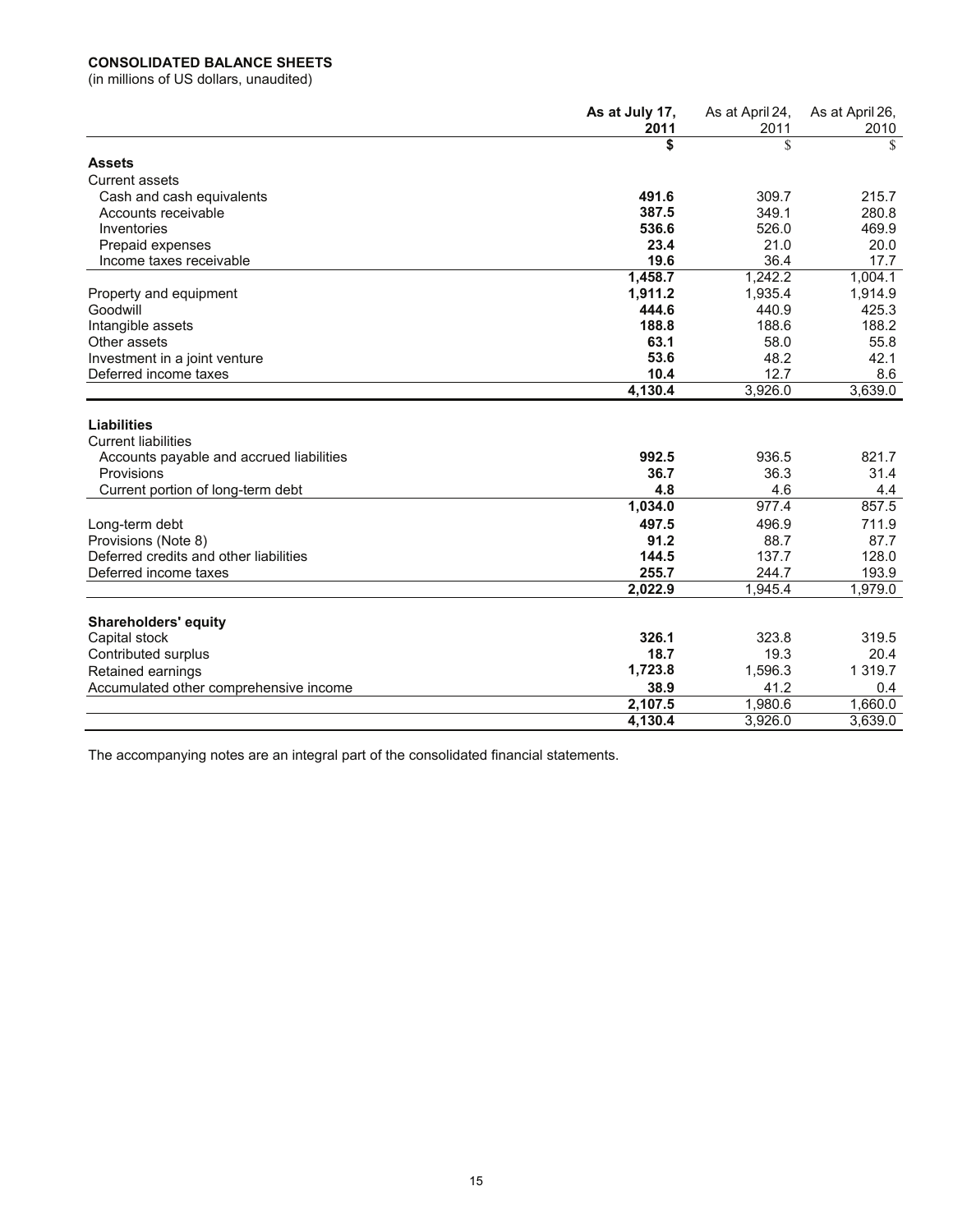(in millions of US dollars, except per share and stock option data, unaudited)

#### **1. CONSOLIDATED FINANCIAL STATEMENTS PRESENTATION**

The condensed unaudited interim consolidated financial statements ("the interim financial statements") have been prepared by the Corporation in accordance with Canadian generally accepted accounting principles as set out in the Handbook of the Canadian Institute of Chartered Accountants ("CICA Handbook"). In 2010, the CICA Handbook was revised to incorporate International Financial Reporting Standards ("IFRS"), and require publicly accountable enterprises to apply such standards effective for years beginning on or after January 1, 2011. Therefore, the Corporation has started to present its information in accordance with these accounting standards in these current interim financial statements. In these interim financial statements, the term "Canadian GAAP" refers to Canadian GAAP before the adoption of IFRS.

These interim financial statements were prepared in accordance with applicable IFRS for interim financial statements, including IAS 34 "Interim Financial Reporting" and IFRS 1 "First-time Adoption of International Financial Reporting Standards". In accordance with IFRS, the Corporation has:

- provided comparative financial information;
- applied the same accounting policies throughout all reporting periods presented (except for certain exemptions applicable for first time IFRS adopters applied and disclosed in Note 10); and
- retrospectively applied all IFRS standards issued as of August 30, 2011, the date at which the board of directors approved the interim financial statements, with an effective date before April 29, 2012.

The Corporation's consolidated financial statements were previously prepared in accordance with Canadian GAAP. Canadian GAAP differs from IFRS in some areas. In preparing these interim financial statements in accordance with IFRS, management has amended certain accounting, measurement and consolidation methods previously applied in its financial statements prepared under Canadian GAAP. Note 10 presents line-by-line reconciliations of the balance sheets as at April 24, 2011 and April 26, 2010, a reconciliation of net earnings for the fiscal year ended April 24, 2011, a reconciliation of shareholders' equity and net earnings for the 12-week period ended July 18, 2010, as well as a description of the effect of the transition from Canadian GAAP to IFRS on these items. No reconciliation of comprehensive income is included because the components of this statement are not affected by the transition.

These interim financial statements have not been subject to a review engagement by the Corporation's external auditors. The interim financial statements were prepared in accordance with the same accounting policies and methods as the audited annual consolidated financial statements prepared in accordance with Canadian GAAP for the year ended April 24, 2011, except for those disclosed in Note 2. The interim financial statements do not include all the information required for complete financial statements and should be read in conjunction with the audited annual consolidated financial statements and notes thereto in the Corporation's 2011 Annual Report (the 2011 Annual Report). The results of operations for the interim periods presented do not necessarily reflect results expected for the full fiscal year. The Corporation's business follows a seasonal pattern. The busiest period is the first half-year of each fiscal year, which includes summer's sales.

On August 30, 2011, the Corporation's interim financial statements for the 12-week period ended July 17, 2011 (including comparative statements) were approved by the board of directors who also approved their publication. Future changes to IFRS after that date will be applied to the annual consolidated financial statements for the fiscal year ended on April 29, 2012. Theses changes could result in a restatement of these interim financial statements, including adjustments to the transitory adjustments at the transition date. The vice-president and chief financial officer has the authority to amend these interim financial statements subsequent to their issuance.

#### **2. ACCOUNTING POLICIES AFFECTED BY IFRS TRANSITION AND DIFFERENT FROM THOSE USED IN THE 2011 ANNUAL CONSOLIDATED FINANCIAL STATEMENTS**

#### **Principles of consolidation**

The interim financial statements include the accounts of the Corporation and its subsidiaries, all of which are wholly owned. They also include the Corporation's portion of the earnings of a joint venture accounted for using the equity method. All intercompany balances and transactions have been eliminated on consolidation.

Subsidiaries are entities over which the Corporation has control, where control is defined as the power to govern financial and operating policies. The Corporation has a shareholding of 100% of the voting rights in its subsidiaries. The effect of potential voting rights that are currently exercisable is considered when assessing whether control exists. These criteria are reassessed regularly and subsidiaries are fully consolidated from the date control is transferred to the Corporation, and are deconsolidated from the date control ceases.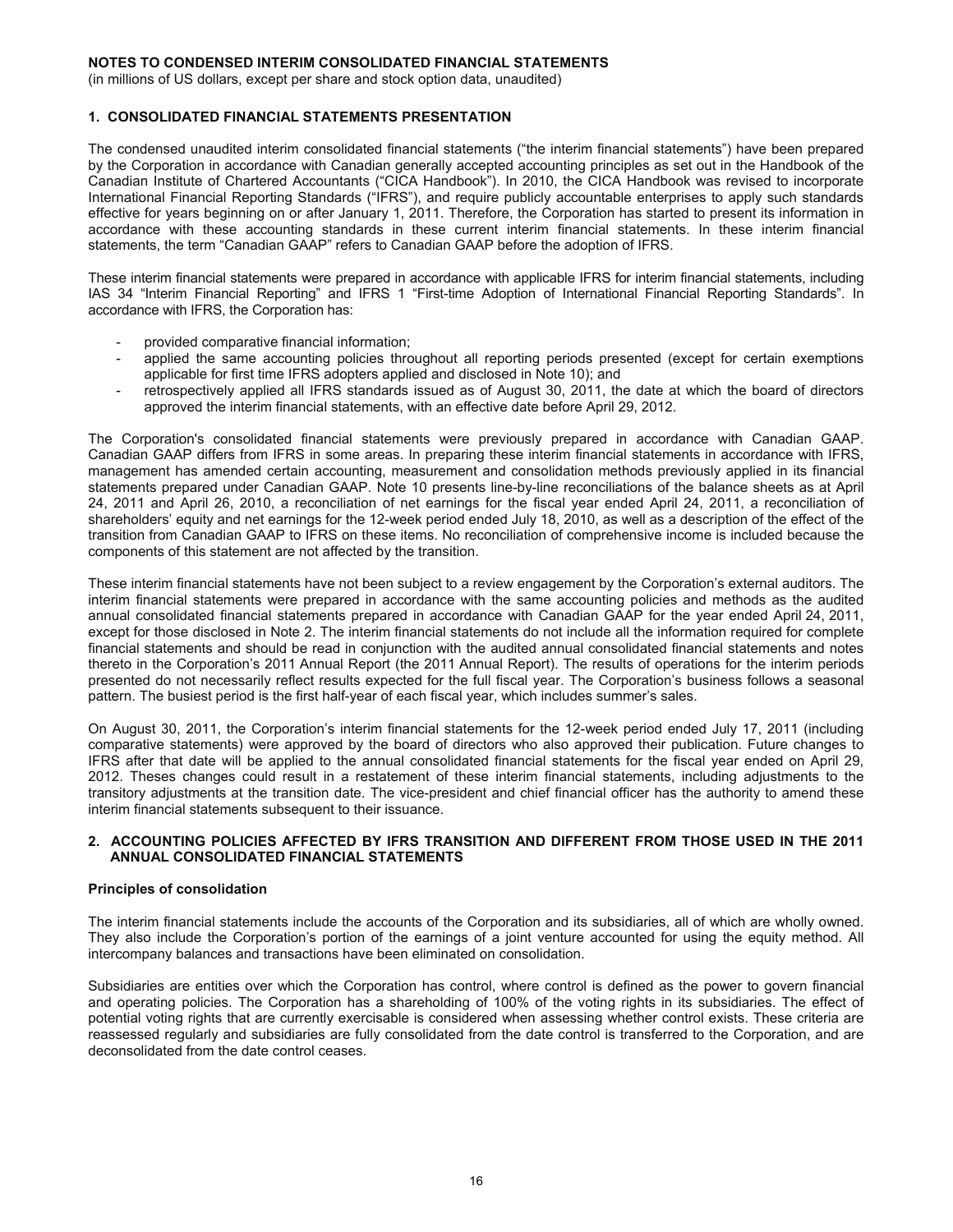(in millions of US dollars, except per share and stock option data, unaudited)

#### **Foreign currency translation**

#### *Functional currency*

The functional currency of the parent Corporation and its Canadian operations is the Canadian dollar while the US operations' is the US dollar.

#### *Foreign currency transactions*

Transactions denominated in foreign currencies are translated into the relevant functional currency as follows: Monetary assets and liabilities are translated at the exchange rate in effect at the balance sheet date and revenues and expenses are translated at the average exchange rate on a 4-week period basis. Non-monetary assets and liabilities are translated at historical rates or at the date they were valued at fair value. Gains and losses arising from such translation, if any, are reflected in the consolidated statement of earnings except when deferred in equity as qualifying net investment hedge.

#### *Consolidation and foreign operations*

The interim financial statements are consolidated in Canadian dollars using the following procedure: Assets and liabilities of the US operations are translated into Canadian dollars using the exchange rate in effect at the balance sheet date. Revenues and expenses are translated at the average exchange rate on a 4-week period basis. Gains and losses arising from such translation are included in Accumulated other comprehensive income account in Shareholders' equity.

#### *Reporting currency*

The Corporation has adopted the US dollar as its reporting currency. The Canadian dollar consolidated interim financial statements are translated into the reporting currency using the procedure described above. Capital stock, Contributed surplus and Retained earnings are translated using historical rates. Non-monetary assets at fair value are translated at the rate of the date at which their fair value was determined. Gains and losses arising from translation are included in Other comprehensive income in Shareholders' equity.

#### **Net earnings per share**

Basic net earnings per share is calculated by dividing the net earnings available to Class A and Class B shareholders by the weighted average number of Class A and Class B shares outstanding during the year. Diluted net earnings per share is calculated using the average weighted number of shares outstanding plus the weighted average number of shares that would be issued upon the conversion of all potential dilutive stock-options into common shares

#### **Income taxes**

The income tax expense recorded to earnings is the sum of the deferred income tax and current income taxes that are not recognized in Other comprehensive income or directly to Shareholders' equity.

Income tax expense is recognized based on management's best estimate of the weighted average annual income tax rate expected for the fiscal year. The estimated average annual tax rate used for the fiscal year ending on April 29, 2012 is 24.8% (25.9% for the 12-week period ended July 18, 2010).

The Corporation uses the balance sheet liability method to account for income taxes. Under this method, deferred tax assets and liabilities are determined based on differences between the carrying amounts and tax bases of assets and liabilities using enacted or substantively enacted tax rates and laws, as appropriate, at the date of the interim financial statements for the years in which the temporary differences are expected to reverse. A valuation allowance is recognized to the extent that it is more likely than not that all of the deferred income tax assets will not be realized.

Deferred tax liabilities are recognized for taxable temporary differences associated with investments in subsidiaries, and interests in joint ventures, except where the Corporation is able to control the reversal of the temporary difference and it is probable that the temporary difference will not reverse in the foreseeable future. Deferred tax assets arising from deductible temporary differences associated with such investments and interests are only recognized to the extent that it is probable that there will be sufficient taxable profits against which to utilize the benefits of the temporary differences and they are expected to reverse in the foreseeable future.

Deferred tax assets and liabilities are offset when there is a legally enforceable right to set off current tax assets against current tax liabilities and when they relate to income taxes levied by the same taxation authority and the Corporation intends to settle its current tax assets and liabilities on a net basis.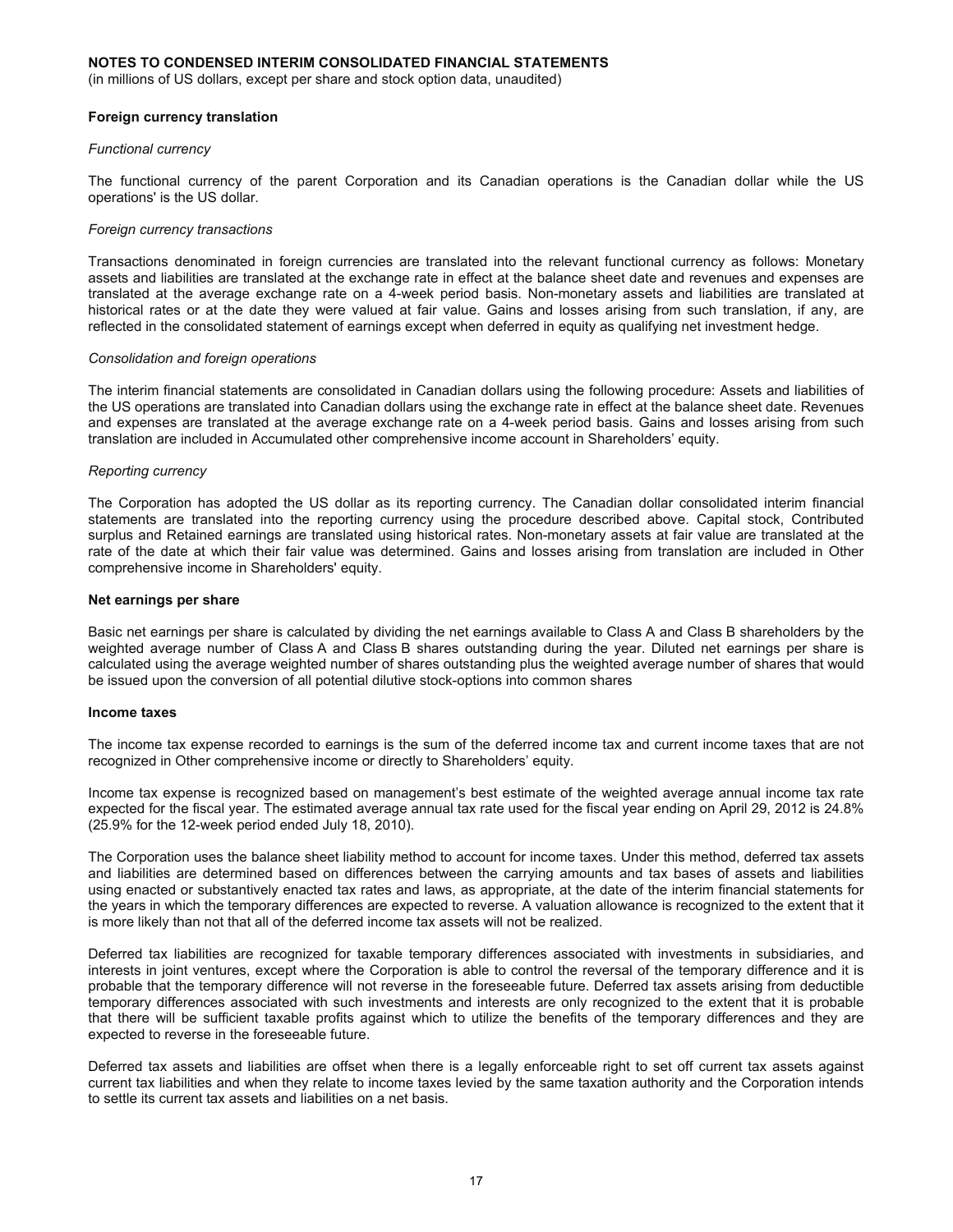(in millions of US dollars, except per share and stock option data, unaudited)

#### **Property and equipment, depreciation and amortization and impairment**

Property and equipment are stated at cost less accumulated depreciation and are depreciated over their estimated useful lives using the straight-line method based on the following periods:

| Buildings and building components | 3 to 40 years |
|-----------------------------------|---------------|
| Equipment                         | 3 to 40 years |
| Buildings under finance leases    | Lease term    |
| Equipment under finance leases    | Lease term    |

Building components include air conditioning and heating systems, plumbing and electrical fixtures. Equipment includes signage, fuel equipment and in-store equipment.

Leasehold improvements and property and equipment on leased properties are amortized and depreciated over the lesser of their useful lives and the term of the lease.

Property and equipment are tested for impairment should events or circumstances indicate that their book value may not be recoverable, as measured by comparing their net book value to their recoverable amount which corresponds to the higher of fair value less costs to sell and value in use of the asset or cash-generating unit. Should the carrying amount of property and equipment exceed their recoverable amount, an impairment loss in the amount of the excess would be recognized.

The Corporation performs an annual evaluation of residual values, estimated useful lives and depreciation methods used for property and equipment and any change resulting from this evaluation is applied prospectively by the Corporation.

#### **Goodwill**

Goodwill is the excess of the cost of an acquired business over the fair value of underlying net assets acquired from the business at the time of acquisition. Goodwill is not amortized. Rather it is tested for impairment annually during the first quarter, or more frequently should events or changes in circumstances indicate that it might be impaired. Should the carrying amount of a cash-generating unit's goodwill exceed its recoverable amount, an impairment loss would be recognized. When the initial evaluation of the net fair value of the acquired assets of an acquired business exceeds the cost of the business combination, the excess is immediately recognized to earnings.

#### **Intangible assets**

Intangible assets are mainly comprised of trademarks and licenses. Trademarks and licenses have indefinite lives since they do not expire, are recorded at cost, are not amortized and are tested for impairment annually during the first quarter, or more frequently should events or changes in circumstances indicate that they might be impaired. Other intangible assets are amortized using the straight-line method over a period of five to ten years.

#### **Rent expense**

The Corporation accounts for finance leases in instances where it has acquired substantially all the benefits and risks incidental to ownership of the leased property. In some cases, the lease transaction is not always conclusive, and management uses judgment in determining whether the lease is a finance lease arrangement that transfers substantially all the risks and benefits incidental to ownership. The cost of assets under finance leases represents the present value of minimum lease payments or the fair value of the leased property, whichever is lower, and is amortized on a straight-line basis over the term of the lease or useful life of the asset, whichever is shorter. Assets under finance leases are presented under Property and equipment in the consolidated balance sheet.

Leases that do not transfer substantially all the benefits and risks incidental to ownership of the property are accounted for as operating leases. When a lease contains a predetermined fixed escalation of the minimum rent, the Corporation recognizes the related rent expense on a straight-line basis over the term of the lease and, consequently, records the difference between the recognized rental expense and the amounts payable under the lease as deferred rent expense.

The Corporation also receives tenant allowances, which are amortized on a straight-line basis over the term of the lease or useful life of the asset, whichever is shorter.

Gains and losses resulting from sale and leaseback transactions are recorded in the consolidated statements of earnings at the transaction date except if:

 the sale price is below fair value and the loss is compensated for by future lease payments below market price, in which case it shall be deferred and amortized in proportion to the lease payments over the period during which the asset is expected to be used;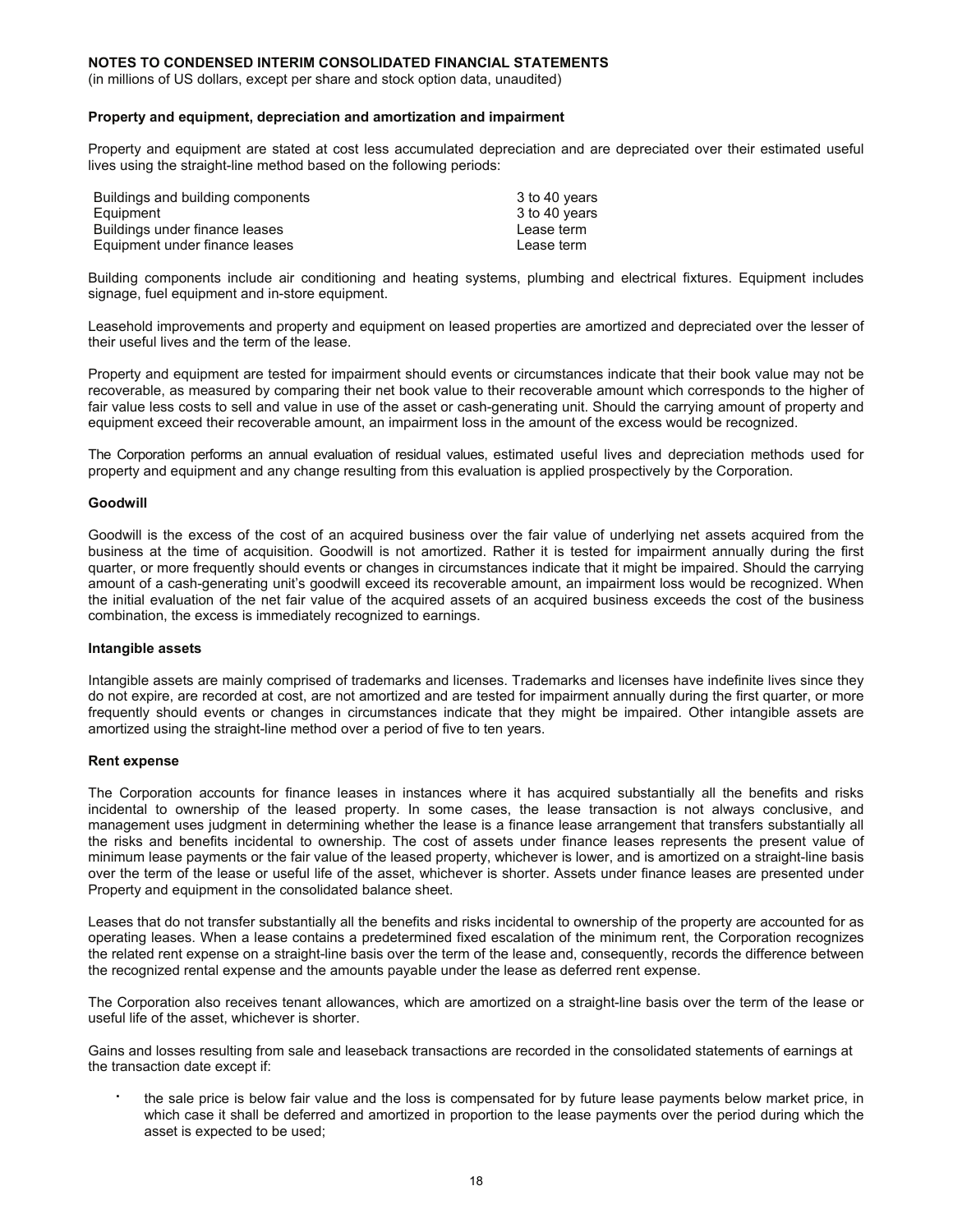(in millions of US dollars, except per share and stock option data, unaudited)

 the sale price is above fair value, in which case the excess shall be deferred and amortized over the period during which the asset is expected to be used.

#### **Stock-based compensation and other stock-based payments**

Stock-based compensation costs are measured at the grant date of the award based on the fair value method for all transactions entered into starting in fiscal year 2003.

The fair value of stock options is recognized over the vesting period of each respective vesting portion as compensation expense with a corresponding increase in contributed surplus. When stock options are exercised, the corresponding contributed surplus is transferred to capital stock.

The Phantom Stock Units compensation cost and the related liability are recorded on a straight-line basis over the corresponding vesting period based on the fair market value of Class B shares and the best estimate of the number of Phantom Stock Units that will ultimately be paid. The recorded liability is adjusted periodically to reflect any variation in the fair market value of the Class B shares.

#### **Employee future benefits**

The Corporation accrues its obligations under employee pension plans and the related costs, net of plan assets. The Corporation has adopted the following accounting policies with respect to the defined benefit plans:

- the accrued benefit obligations and the cost of pension benefits earned by active employees are actuarially determined using the projected unit credit method pro-rated on service and pension expense is recorded in earnings as the services are rendered by active employees. The calculations reflect management's best estimate of expected plan investment performance, salary escalation and retirement ages of employees;
- for the purpose of calculating the expected return on plan assets, those assets are valued at fair value;
- actuarial gains (losses) arise from the difference between the actual long-term rate of return on plan assets for a period and the expected long-term rate of return on plan assets for that period or from changes in actuarial assumptions used to determine the accrued benefit obligation. The excess of the net actuarial gain (loss) over 10% of the greater of the present value of the benefit obligation and the fair value of plan assets, established at the beginning of the year, is amortized over the expected average remaining active life of participating employees. The expected average remaining active life of employees covered by the pension plans is nine years;
- past service costs are amortized on a straight-line basis over the average period until the benefits become vested.

The pension cost recorded in net earnings for the defined contribution plan is equivalent to the contribution which the Corporation is required to pay in exchange for services provided by the employees.

#### **Provisions**

Provisions are recognized when the Corporation has a present obligation (legal or constructive) as a result of a past event, it is probable that the Corporation will be required to settle the obligation and a reliable estimate of the amount of the obligation can be made. The amount recognized as a provision is the best estimate of the consideration required to settle the present obligation at the balance sheet date, taking into account the risks and uncertainties surrounding the obligation. Where a provision is measured using the cash flows estimated to settle the present obligation, its carrying amount is the present value of those cash flows.

#### *Onerous contracts*

Present obligations arising under onerous contracts are recognized and measured as provisions. An onerous contract is considered to exist where the Corporation has a contract under which the unavoidable costs of meeting the obligations under the contract exceed the economic benefits expected to be received under it. In order to determine the initial recorded liability, the present value of estimated future cash flows is calculated using a pre-tax rate that reflects current market assessments of the time value of money and the risks specific to the liability.

#### *Environmental costs*

The Corporation provides for estimated future site remediation costs to meet government standards for known site contaminations when such costs can be reasonably estimated. Estimates of the anticipated future costs for remediation activities at such sites are based on the Corporation's prior experience with remediation sites and consideration of other factors such as the condition of the site contamination, location of sites and experience with contractors that perform the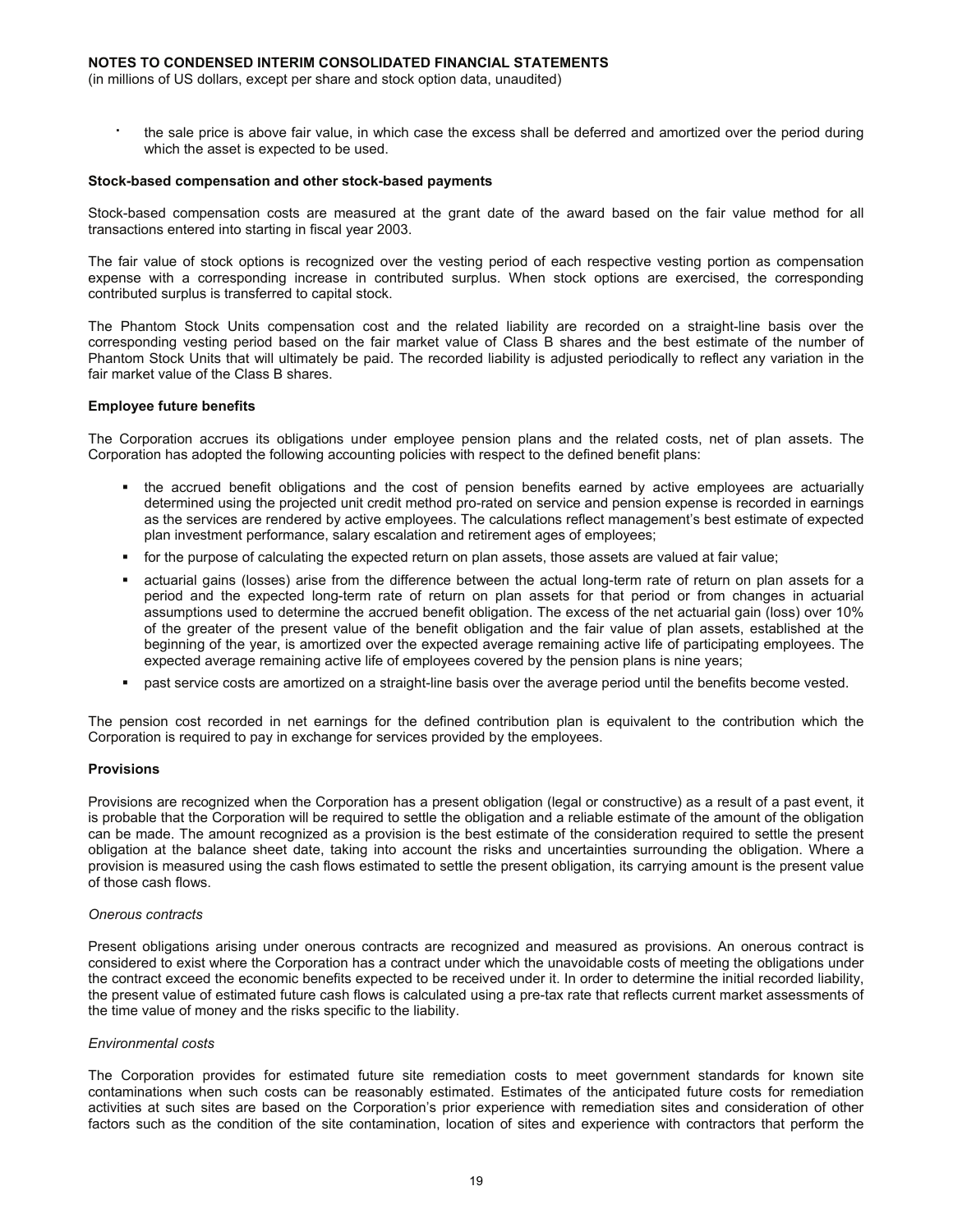(in millions of US dollars, except per share and stock option data, unaudited)

environmental assessments and remediation work. In order to determine the initial recorded liability, the present value of estimated future cash flows was calculated using a pre-tax rate that reflects current market assessments of the time value of money and the risks specific to the liability.

#### *Asset retirement obligations*

Asset retirement obligations relate to estimated future costs to remove underground motor fuel storage tanks and are based on the Corporation's prior experience in removing these tanks, estimated tank useful life, lease terms for those tanks installed on leased properties, external estimates and governmental regulatory requirements. A discounted liability is recorded for the fair value of an asset retirement obligation with a corresponding increase to the carrying value of the related long-lived asset at the time an underground storage tank is installed. To determine the initial recorded liability, the future estimated cash flows are discounted using a pre-tax rate that reflects current market assessments of the time value of money and the risks specific to the liability. The amount added to property and equipment is amortized and an accretion expense is recognized in connection with the discounted liability over the remaining life of the tank or lease term for leased properties.

Following the initial recognition of the asset retirement obligation, the carrying amount of the liability is increased to reflect the passage of time and then adjusted for variations in the current market-based discount rate or the scheduled underlying cash flows required to settle the liability.

#### *Obligations related to general liability and workers' compensation*

In the United States, the Corporation is self-insured for certain losses related to general liability and workers' compensation. The expected ultimate cost for claims incurred as of the balance sheet date is discounted and is recognized as a liability. This cost is estimated based on analysis of the Corporation's historical data and actuarial estimates. In order to determine the initial recorded liability, the present value of estimated future cash flows is calculated using a pre-tax rate that reflects current market assessments of the time value of money and the risks specific to the liability.

#### **Financial instruments recognition and measurement**

The Corporation has made the following classifications for its financial assets and liabilities:

| <b>Financial assets and liabilities</b>   | <b>Classification</b>       | <b>Subsequent</b><br>measurement <sup>(1)</sup> | Classification of gains and<br>losses |
|-------------------------------------------|-----------------------------|-------------------------------------------------|---------------------------------------|
| Cash and cash equivalents                 | Loans and receivables       | Amortized cost                                  | Net earnings                          |
| Accounts receivable                       | Loans and receivables       | Amortized cost                                  | Net earnings                          |
| Investments in publicly-traded securities | Available for sale          | Fair value                                      | Other comprehensive income            |
| Bank indebtedness and long-term debt      | Other financial liabilities | Amortized cost                                  | Net earnings                          |
| Accounts payable and accrued liabilities  | Other financial liabilities | Amortized cost                                  | Net earnings                          |

 $<sup>(1)</sup>$  Initial measurement of all financial assets and liabilities is at fair value.</sup>

#### **Business combinations**

Business combinations are accounted for using the purchase method. The cost of a business combination is measured as the aggregate of the fair values (at the date of acquisition) of assets given, liabilities incurred or assumed, and equity instruments issued by the Corporation in exchange for control of the acquiree. The acquiree's identifiable assets, liabilities and contingent liabilities that meet the conditions for recognition under IFRS 3 "Business Combinations" are recognized at their fair values at the acquisition date. Direct acquisition costs are recorded to earnings when incurred.

Goodwill arising from business combinations is recognized as an asset and initially measured at cost, being the excess of the cost of the business combination over the Corporation's interest in the net fair value of the identifiable assets, liabilities and contingent liabilities recognized. If, after reassessment, the Corporation's interest in the net fair value of the acquiree's identifiable assets, liabilities and contingent liabilities exceeds the cost of the business combination, the excess is recognized immediately to earnings.

Earnings from the businesses acquired are included in the consolidated statements of earnings from their respective dates of acquisition.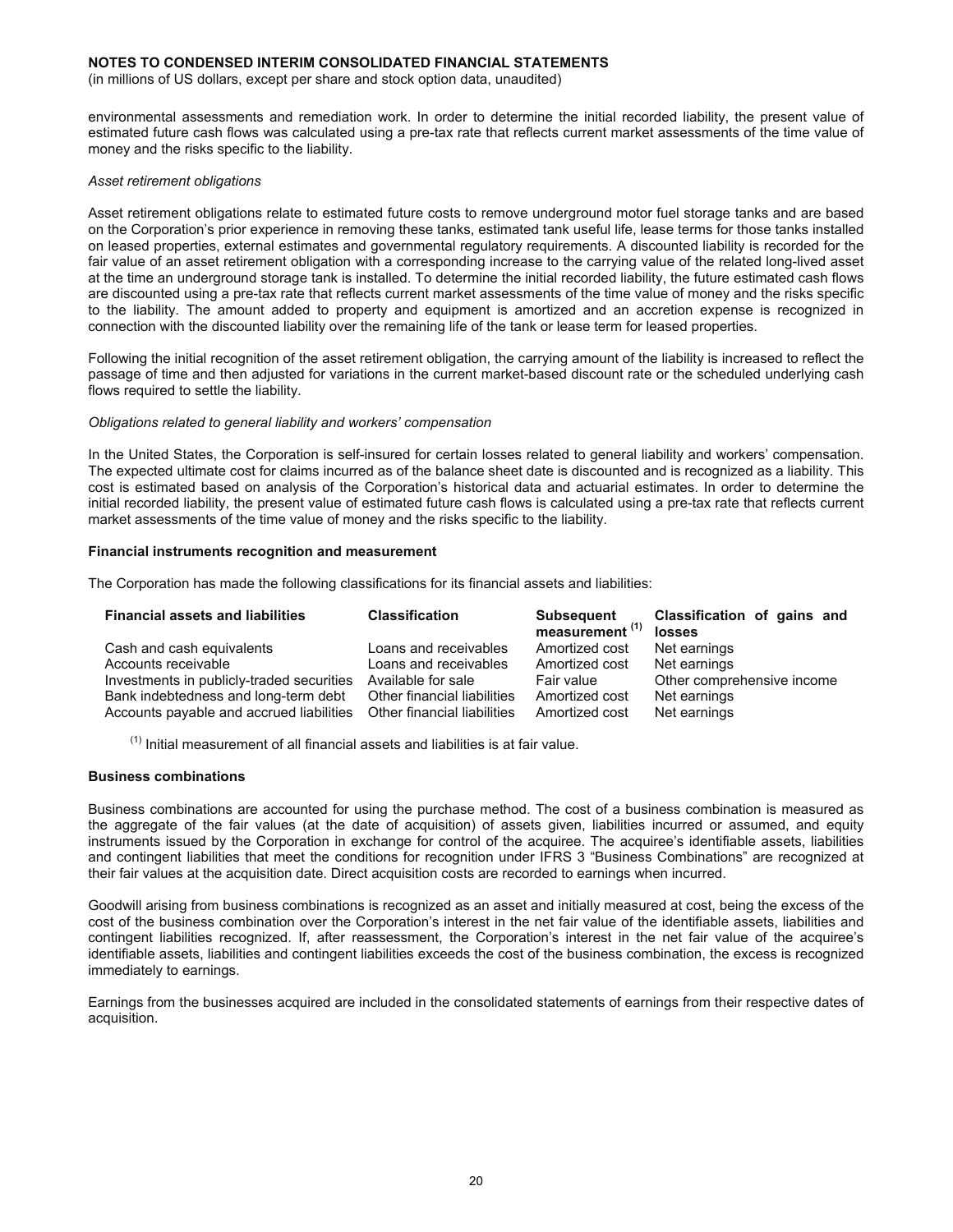(in millions of US dollars, except per share and stock option data, unaudited)

#### **3. RECENTLY ISSUED ACCOUNTING STANDARDS NOT YET IMPLEMENTED**

#### **Revised Standards**

#### *Financial Statement Presentation*

In June 2011, the IASB issued amendments to IAS 1, "Presentation of Financial Statements". The amendments govern the presentation of Other Comprehensive Income ("OCI") in the financial statements, primarily by requiring OCI items that may be reclassified to the statement of earnings to be presented separately from those that remain in equity.

These changes are applicable for fiscal years beginning on or after July  $1<sup>st</sup>$ , 2012. The Corporation will apply these changes for its first quarter of fiscal year 2013 and is still evaluating their impact but does not expect a significant impact on its consolidated financial statements.

#### *Employee Benefits*

In June 2011, the IASB issued a revised version of IAS 19 "Employee Benefits" to modify accounting rules for defined benefits pension plans. The revised version of the standard contains multiple modifications, including the elimination of the corridor approach, which allowed deferring part of actuarial gains and losses, as well as enhanced guidance on measurement of plan assets and defined benefit obligations, streamlining the presentation of changes in assets and liabilities arising from defined benefit plans and the introduction of enhanced disclosures for defined benefit plans.

These changes are applicable to fiscal years beginning on or after January 1<sup>st</sup>, 2013. The Corporation will apply this new standard for its first quarter of fiscal year 2014 and is still evaluating its impact on its consolidated financial statements.

#### **New standards**

#### *Financial Instruments*

In November 2009, the IASB issued a new standard, IFRS 9 "Financial Instruments" which is the first phase of the IASB's three-phase project to replace IAS 39 "Financial Instruments: Recognition and Measurement". The standard provides guidance on the classification and measurement of financial liabilities and requirements for the derecognition of financial assets and financial liabilities.

#### *Consolidated financial statements*

In May 2011, the IASB issued a new standard, IFRS 10 "Consolidated Financial Statements" which requires an entity to consolidate an investee when it is exposed, or has rights, to variable returns from its involvement with the investee and has the ability to affect those returns through its power over the investee. Under existing IFRS, consolidation is required when an entity has the power to govern the financial and operating policies of an entity so as to obtain benefits from its activities. IFRS 10 replaces SIC-12 "Consolidation—Special Purpose Entities" and parts of IAS 27 "Consolidated and Separate Financial Statements".

#### *Joint Arrangements*

In May 2011, the IASB issued a new standard, IFRS 11 "Joint Arrangements" which requires a venturer to classify its interest in a joint arrangement as a joint venture or joint operation. Joint ventures will be accounted for using the equity method of accounting whereas for a joint operation the venturer will recognize its share of the assets, liabilities, revenue and expenses of the joint operation. Under existing IFRS, entities have the choice to proportionately consolidate or equity account for interests in joint ventures. IFRS 11 supersedes IAS 31 "Interests in Joint Ventures", and SIC-13 "Jointly Controlled Entities— Non-monetary Contributions by Venturers".

#### *Disclosure of Interest in Other Entities*

In May 2011, the IASB issued a new standard, IFRS 12 "Disclosure of Interest in Other Entities". IFRS 12 establishes disclosure requirements for interests in other entities, such as joint arrangements, associates, special purpose vehicles and off balance sheet vehicles. The standard includes existing disclosures and also introduces significant additional disclosure requirements that address the nature of, and risks associated with, an entity's interests in other entities.

#### *Fair Value Measurement*

In May 2011, the IASB issued a new standard, IFRS 13 "Fair value measurement". IFRS 13 is a comprehensive standard for fair value measurement and disclosure requirements for use across all IFRS standards. The new standard clarifies that fair value is the price that would be received to sell an asset, or paid to transfer a liability in an orderly transaction between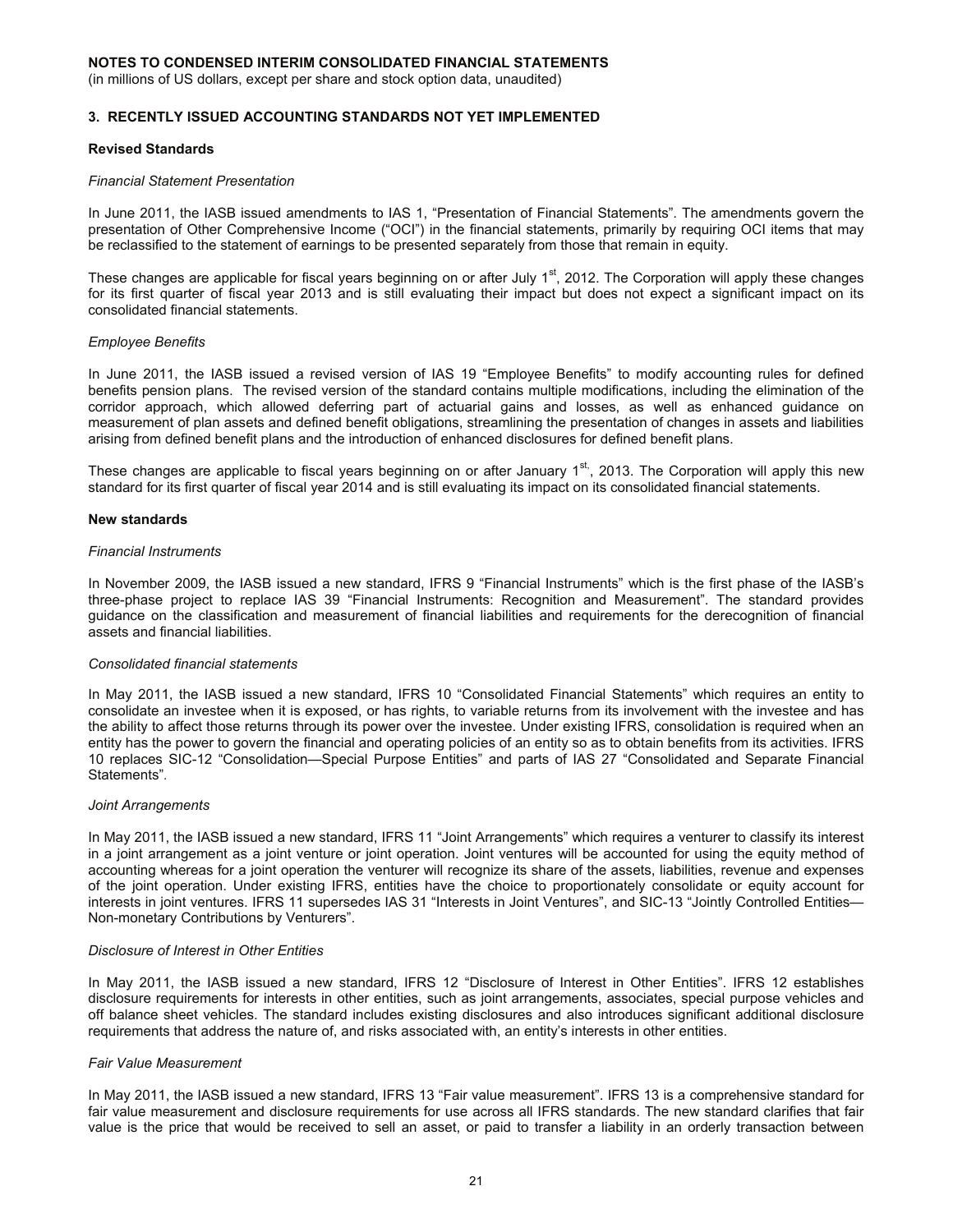(in millions of US dollars, except per share and stock option data, unaudited)

market participants, at the measurement date. It also establishes disclosures about fair value measurement. Under existing IFRS, guidance on measuring and disclosing fair value is dispersed among the specific standards requiring fair value measurements and in many cases does not reflect a clear measurement basis or consistent disclosures.

IFRS 9, 10, 11, 12 and 13 are all applicable for fiscal years beginning on or after January  $1<sup>st</sup>$ , 2013. The Corporation will apply these new standards for its first quarter of fiscal year 2014 and is still evaluating their impact on its consolidated financial statements.

#### **4. BUSINESS ACQUISITIONS**

- In May 2011, the Corporation purchased 11 company-operated stores located in Ontario, Manitoba, Saskatchewan, Alberta and British-Columbia from Shell Canada Products. The Corporation leases the land and buildings for four sites and owns both these assets for the other sites. Two out of the 11 sites have not yet been integrated into the Corporation's network.
- On May 11, 2011, the Corporation purchased five company-operated stores of which one is located in Arizona and four in the Chicago area, United States, from Gas City, Ltd. The four sites in Chicago were acquired through the RDK joint venture. The Corporation leases the land and buildings for one site and owns both these assets for the other sites.
- During the 12-week period ended July 17, 2011, the Corporation also acquired one other store. The Corporation owns the land and building for this site.

Acquisition costs in connection with these acquisitions are included in Operating, selling, administrative and general expenses. These acquisitions were settled for a total cash consideration of \$14.4. Purchase price allocations based on the estimated fair value on the dates of acquisition are as follows:

|                                          | \$   |
|------------------------------------------|------|
| Tangible assets acquired                 |      |
| Inventories                              | 0.3  |
| Property and equipment                   | 10.4 |
| Total tangible assets                    | 10.7 |
| Liabilities assumed                      |      |
| Accounts payable and accrued liabilities | 0.1  |
| <b>Total liabilities</b>                 | 0.1  |
| Net tangible assets acquired             | 10.6 |
| Goodwill                                 | 3.8  |
| Total consideration paid                 | 14.4 |

The Corporation expects that approximately \$1.3 of the goodwill related to these transactions will be deductible for tax purposes.

These acquisitions were concluded in order to expand the Corporation's market share and to increase its economies of scale. These acquisitions generated goodwill in the amount of \$3.8 mainly due to the location of stores which is favorable to the Corporation's operations: accessible location, limited competition, proximity to target clientele. Since the date of acquisition, revenues and net earnings from these stores amounted to \$4.7 and \$0.2, respectively.

#### **5. NET EARNINGS PER SHARE**

|                                                                  |                        | 12-week period<br>ended July 17, 2011                         |                                     |                        | 12-week period<br>ended July 18, 2010                  |                              |
|------------------------------------------------------------------|------------------------|---------------------------------------------------------------|-------------------------------------|------------------------|--------------------------------------------------------|------------------------------|
|                                                                  | <b>Net</b><br>earnings | <b>Weighted average</b><br>number of shares<br>(in thousands) | <b>Net</b><br>earnings<br>per share | <b>Net</b><br>earnings | Weighted average<br>number of shares<br>(in thousands) | Net<br>earnings<br>per share |
|                                                                  |                        |                                                               | ъ                                   | S                      |                                                        | \$                           |
| Basic net earnings attributable to<br>Class A and B shareholders | 139.5                  | 183.689                                                       | 0.76                                | 126.9                  | 185.307                                                | 0.68                         |
| Dilutive effect of stock options                                 |                        | 3.380                                                         | 0.01                                |                        | 3.178                                                  | 0.01                         |
| Diluted net earnings available for<br>Class A and B shareholders | 139.5                  | 187,069                                                       | 0.75                                | 126.9                  | 188.485                                                | 0.67                         |

When they have an anti-dilutive effect, stock options must be excluded from the calculation of the diluted net earnings per share. No stock options were excluded for the 12-week period ended July 17, 2011. There are 967,175 stocks options excluded from the calculation for the corresponding 12-week period ended July 18, 2010.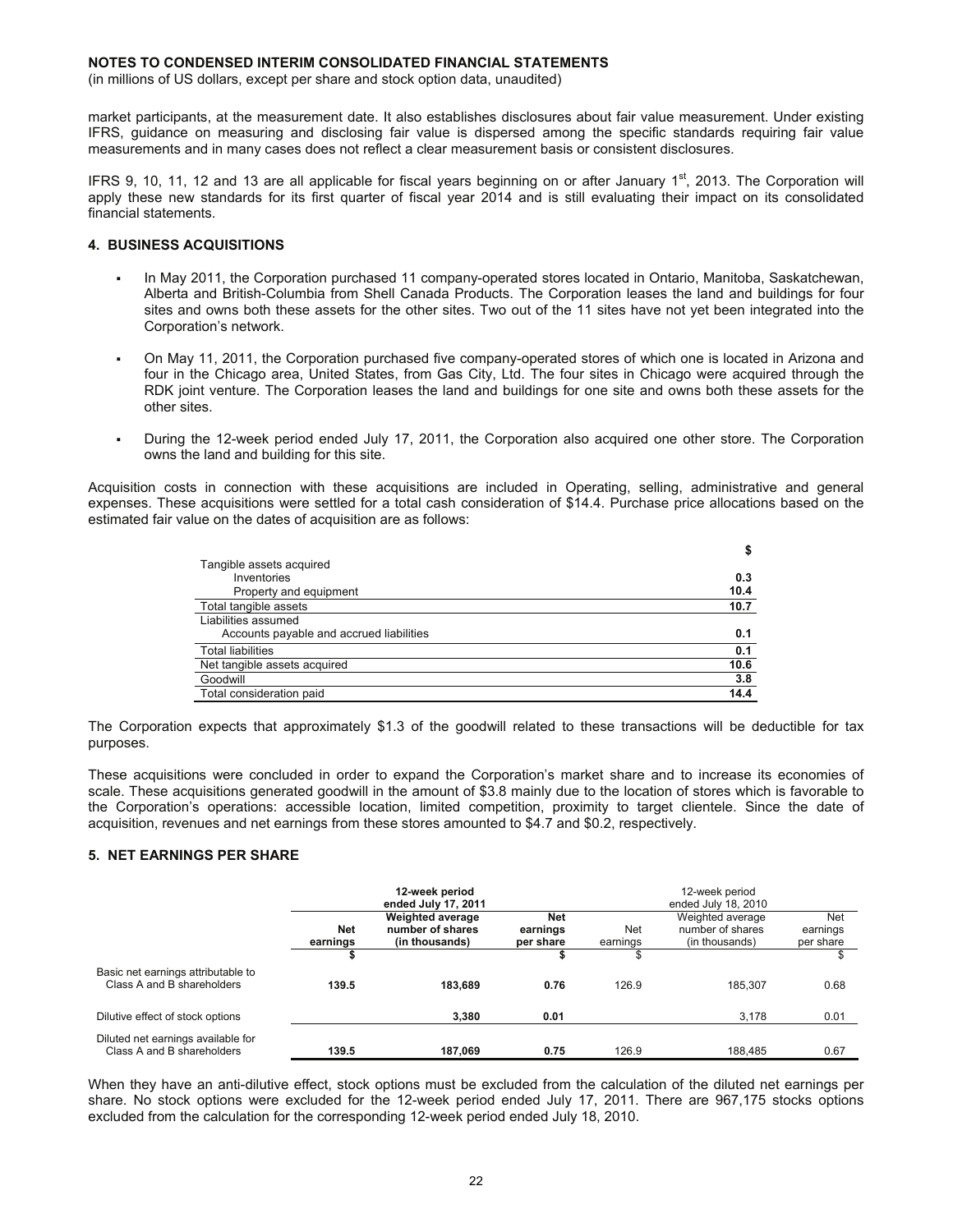(in millions of US dollars, except per share and stock option data, unaudited)

#### **6. CAPITAL STOCK**

As at July 17, 2011, the Corporation has 53,690,112 (53,706,712 as at July 18, 2010) issued and outstanding Class A multiple voting shares each comprising ten votes per share and 130,036,946 (131,711,661 as at July 18, 2010) outstanding Class B subordinate voting shares each comprising one vote per share.

On October 25, 2010, the Corporation implemented a share repurchase program. This program allows the Corporation to repurchase up to 2,685,335 of the 53,706,712 Class A multiple voting shares and up to 11,621,801 of the 116,218,014 Class B subordinate voting shares issued and outstanding as at October 20, 2010 (representing 5.0% of the Class A multiple voting shares issued and outstanding and 10.0% of the Class B subordinate voting shares of the public float, as at that date, respectively, as defined by applicable rules). In accordance with Toronto Stock Exchange requirements, the Corporation can repurchase a daily maximum of 1,000 Class A multiple voting shares and of 83,622 Class B subordinate voting shares. When making such repurchases, the number of Class A multiple voting shares and of Class B subordinate voting shares in circulation is reduced and the proportionate interest of all remaining shareholders in the Corporation's share capital is increased on a pro rata basis. All shares repurchased under the share repurchase program are cancelled upon repurchase. The share repurchase period will end no later than October 24, 2011.

For the 12-week period ended July 17, 2011, no share were repurchased pursuant this program. On a cumulative basis since the implementation of the program, the Corporation has repurchased a total of 12,000 Class A multiple voting shares at an average cost of CA\$25.32 and 2,768,300 Class B subordinate voting shares at an average cost of CA\$25.08.

For the 12-week period ended July 17, 2011, a total of 133,301 Class B subordinate voting shares were issued following the exercise of stock options (1,768,848 for the 12-week period ended July 18, 2010).

#### **7. SEGMENTED INFORMATION**

The Corporation operates convenience stores in the United States and in Canada. It essentially operates in one reportable segment, the sale of goods for immediate consumption and motor fuel through corporate stores or franchise operations. It operates a convenience store chain under several banners, including Couche-Tard, Mac's and Circle K. Revenues from outside sources mainly fall into two categories: merchandise and services and motor fuel.

The following table provides the information on the principal revenue classes as well as geographic information:

|                                          |                      | 12-week period<br>ended July 17, 2011 |         |                      | 12-week period<br>ended July 18, 2010 |         |
|------------------------------------------|----------------------|---------------------------------------|---------|----------------------|---------------------------------------|---------|
|                                          | <b>United States</b> | Canada                                | Total   | <b>United States</b> | Canada                                | Total   |
|                                          |                      |                                       | \$      | \$                   | \$                                    | \$      |
| <b>External customer</b><br>revenues (a) |                      |                                       |         |                      |                                       |         |
| Merchandise and services                 | 1,013.3              | 548.6                                 | 1.561.9 | 992.5                | 516.6                                 | 1.509.1 |
| Motor fuel                               | 2.974.2              | 641.5                                 | 3.615.7 | 2.206.5              | 461.8                                 | 2,668.3 |
|                                          | 3.987.5              | 1,190.1                               | 5,177.6 | 3,199.0              | 978.4                                 | 4,177.4 |
| <b>Gross Profit</b>                      |                      |                                       |         |                      |                                       |         |
| Merchandise and services                 | 336.6                | 186.6                                 | 523,2   | 326.2                | 181.4                                 | 507.6   |
| Motor fuel                               | 160.4                | 35.5                                  | 195.9   | 149.8                | 30.3                                  | 180.1   |
|                                          | 497.0                | 222.1                                 | 719.1   | 476.0                | 211.7                                 | 687.7   |
| Total non-current assets <sup>(b)</sup>  | 2.051.1              | 594.6                                 | 2.645.7 | 2.067.6              | 508.6                                 | 2.576.2 |

(a) Geographic areas are determined according to where the Corporation generates operating income (where the sale takes place) and according to the location of the property and equipment and goodwill.

(b) Excluding financial instruments, deferred tax assets and post-employment benefit assets.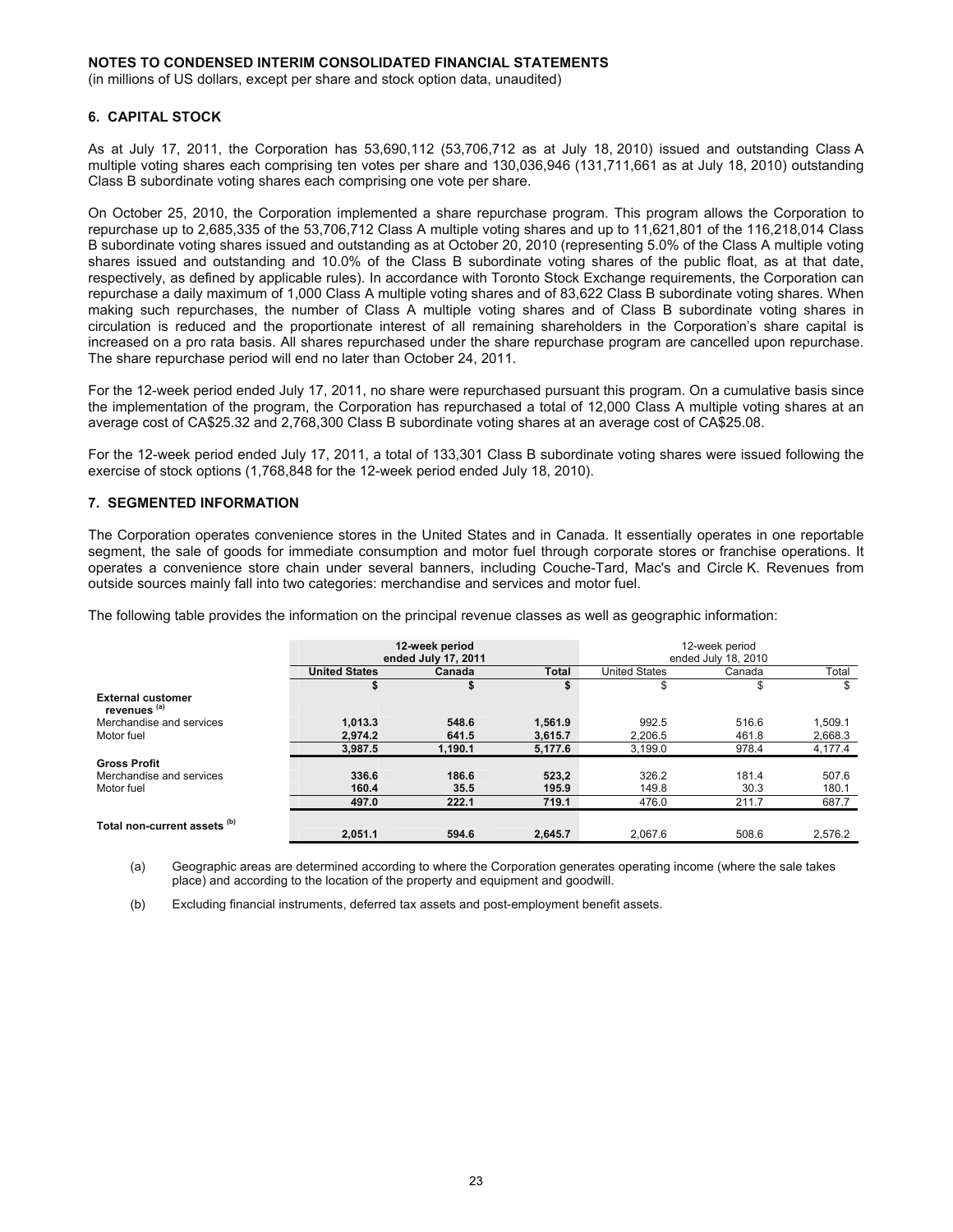(in millions of US dollars, except per share and stock option data, unaudited)

#### **8. PROVISIONS**

The reconciliation of the Corporation's main provisions is as follows:

|                                          | <b>Asset retirement</b><br>obligation<br>\$ | <b>Provision for</b><br>site restoration<br>costs<br>\$ | <b>Provision for</b><br>workers'<br>compensation<br>\$ | <b>Provision for</b><br>general liability<br>\$ | Other<br>provisions<br>\$ | <b>Total</b><br>\$ |
|------------------------------------------|---------------------------------------------|---------------------------------------------------------|--------------------------------------------------------|-------------------------------------------------|---------------------------|--------------------|
| 12-week period ended<br>July 17, 2011    |                                             |                                                         |                                                        |                                                 |                           |                    |
| Balance, beginning of period             | 60.8                                        | 25.5                                                    | 25.0                                                   | 13.7                                            |                           | 125.0              |
| Liabilities incurred                     | 0.3                                         | 1.2                                                     | 3.5                                                    | 2.2                                             |                           | 7.2                |
| Liabilities settled                      | (0.3)                                       | (1.2)                                                   | (3.0)                                                  | (1.1)                                           |                           | (5.6)              |
| Accretion expense<br>Change in estimates | 1.0                                         | 0.1                                                     | 0.1<br>0.1                                             |                                                 |                           | 1.1<br>0.2         |
| Balance, end of period                   | 61.8                                        | 25.6                                                    | 25.7                                                   | 14.8                                            |                           | 127.9              |
| Current portion of provisions            |                                             |                                                         |                                                        |                                                 |                           | 36.7               |
| Long term portion of provisions          |                                             |                                                         |                                                        |                                                 |                           | 91.2               |
| 52-week period ended<br>April 24, 2011   |                                             |                                                         |                                                        |                                                 |                           |                    |
| Balance, beginning of period             | 56.4                                        | 26.6                                                    | 23.3                                                   | 12.0                                            | 0.8                       | 119.1              |
| Liabilities incurred                     | 0.5                                         | 8.3                                                     | 15.7                                                   | 9.0                                             |                           | 33.5               |
| Liabilities settled                      | (1.6)                                       | (6.2)                                                   | (14.4)                                                 | (7.4)                                           | (0.8)                     | (30.4)             |
| Accretion expense                        | 4.5                                         | 0.3                                                     | 0.5                                                    | 0.1                                             |                           | 5.4                |
| Reversal of provision                    |                                             | (3.8)                                                   | (0.1)                                                  | (0.1)                                           |                           | (4.0)              |
| <b>Business acquisitions</b>             | 0.4                                         |                                                         |                                                        |                                                 |                           | 0.4                |
| Change in estimates                      |                                             |                                                         |                                                        | 0.1                                             |                           | 0.1                |
| Effect of exchange rate                  |                                             |                                                         |                                                        |                                                 |                           |                    |
| variations                               | 0.6                                         | 0.3                                                     |                                                        |                                                 |                           | 0.9                |
| Balance, end of period                   | 60.8                                        | 25.5                                                    | 25.0                                                   | 13.7                                            | ۰                         | 125.0              |
| Current portion of provisions            |                                             |                                                         |                                                        |                                                 |                           | 36.3               |
| Long term portion of provisions          |                                             |                                                         |                                                        |                                                 |                           | 88.7               |

#### **9. SUBSEQUENT EVENTS**

In August 2011, the Corporation signed an agreement to acquire from ExxonMobil, 33 company-operated stores operating under the "On the Run" banner in Louisiana, United States. Assuming the closing of the transaction which is scheduled for December 2011, the Corporation would own the real estate for 27 sites while it would lease the other sites. The transaction is subject to standard regulatory approvals and closing conditions.

In August 2011, through its RDK joint venture, the Corporation signed an agreement for 27 stores operating in the Chicago area, Illinois, United States. The agreement also includes the transfer to RDK of two vacant land parcels. Out of the 27 stores, 14 are expected to be company-operated while the other 13 are expected to be operated by independent operators. Assuming the closing of the transaction that is expected in the early fall of 2011, RDK would own the real estate for 24 sites as well as the two land parcels while it would lease the real estate for the other sites. The transaction is subject to standard regulatory approvals and closing conditions.

#### **10. FIRST-TIME ADOPTION OF IFRS**

The consolidated financial statements for the fiscal year ended April 29, 2012 will be the first annual consolidated financial statements of the Corporation prepared in accordance with IFRS. These interim financial statements have been prepared in accordance with applicable standards for interim financial reporting, as issued by the IASB. The date of the Corporation's transition to IFRS is April 26, 2010.

The Corporation's IFRS accounting policies presented in Note 2 have been applied in preparing the interim financial statements for the 12-week period ended July 17, 2011, for the comparative information and for the opening consolidated balance sheet at the date of transition.

The Corporation has applied IAS 34, "*Interim Financial Reporting"* and IFRS 1 "*First-time Adoption of International Financial Reporting Standards"* in preparing its first IFRS interim financial statements. The effects of the transition to IFRS on the consolidated statements of earnings, consolidated balance sheets, consolidated shareholders' equity and consolidated cash flows are presented in this section and are further explained in the explanatory notes that accompany the tables.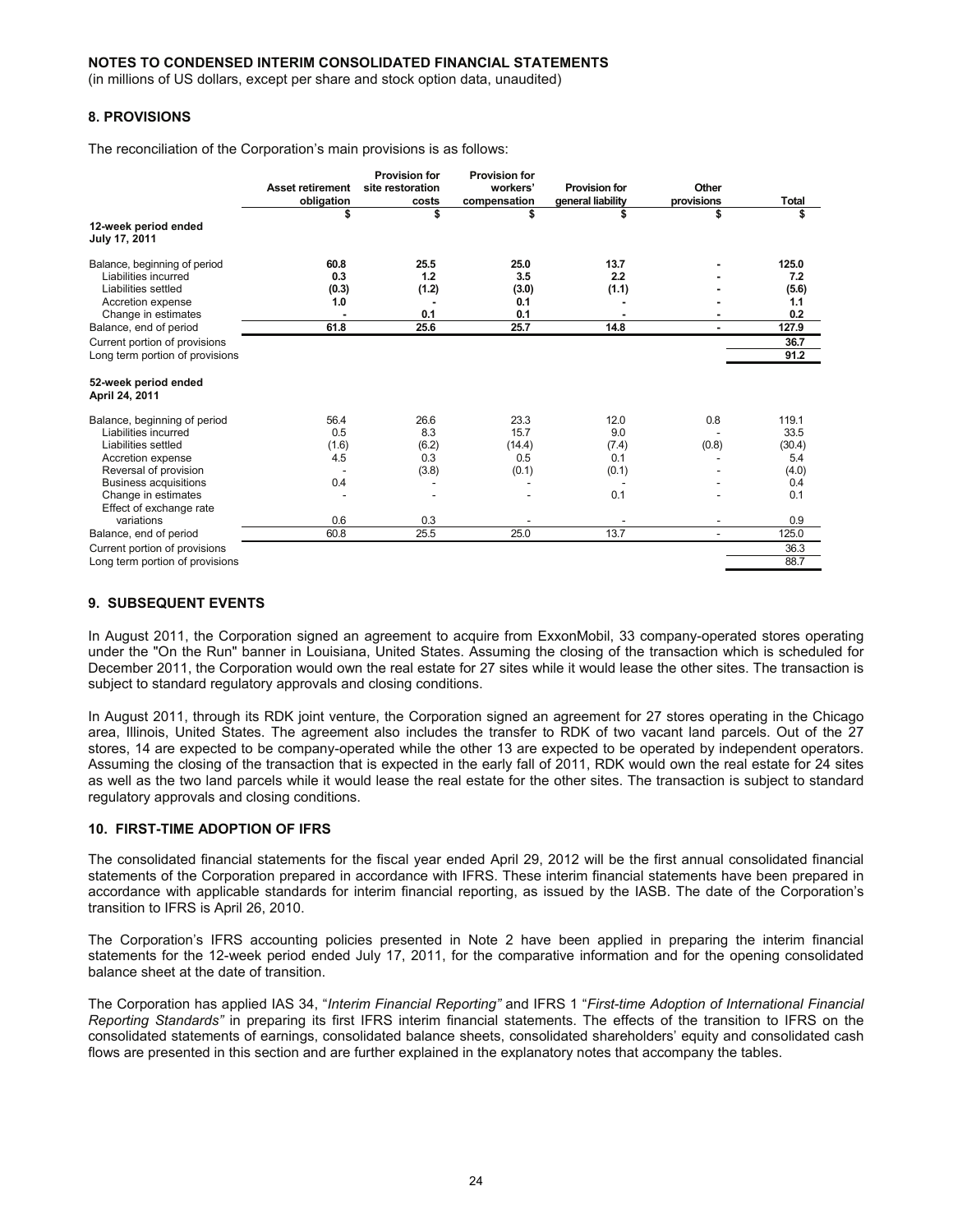(in millions of US dollars, except per share and stock option data, unaudited)

#### **First-time adoption exemptions**

Upon transition, IFRS 1 imposes certain mandatory exceptions and permits certain exemptions from full retrospective application. The Corporation has applied the mandatory exceptions and the following optional exemptions: *Mandatory exceptions applied by the Corporation:* 

- Financial assets and liabilities that had been de-recognized before April 26, 2010 under Canadian GAAP have not been recognized under IFRS.
- The Corporation has only applied hedge accounting in the opening statement of financial position where all the requirements in IAS 39 were met at the date of transition.
- The estimates previously established under Canadian GAAP have not been revised following the adoption of IFRS, unless it was necessary to take into account differences in accounting policies.

*Other optional exemptions adopted by the Corporation:* 

- The Corporation has elected not to apply IFRS 3 "*Business Combinations"* retrospectively to business combinations that occurred before the date of transition (April 26, 2010), including business acquisitions done by the joint venture. See note g to obtain an explanation of the effect of this exemption.
- For all its employee future benefits plans, the Corporation has elected to recognize all cumulative actuarial gains and losses existing at the transition date to retained earning. See note d to obtain an explanation of the effect of this exemption.
- The Corporation has elected not to retrospectively recognize the effect on the assets of the variances related to its existing asset retirement obligation and similar liabilities, which may have occurred before the transition date.
- The Corporation elected to use facts and circumstances existing as at April 26, 2010 to determine whether an arrangement signed before April 26, 2004 contains a lease. The arrangements signed after that date were evaluated under Canadian GAAP and were not analyzed in detail since this analysis would have given similar conclusions as per IAS 17 and IFRIC 4.
- The Corporation elected to avail itself of the exemption provided under IFRS 1 and applied IFRS 2 for all equity instruments granted after April 29, 2002.
- The Corporation elected to reset all cumulative translation adjustments to zero in opening retained earnings at its Transition Date.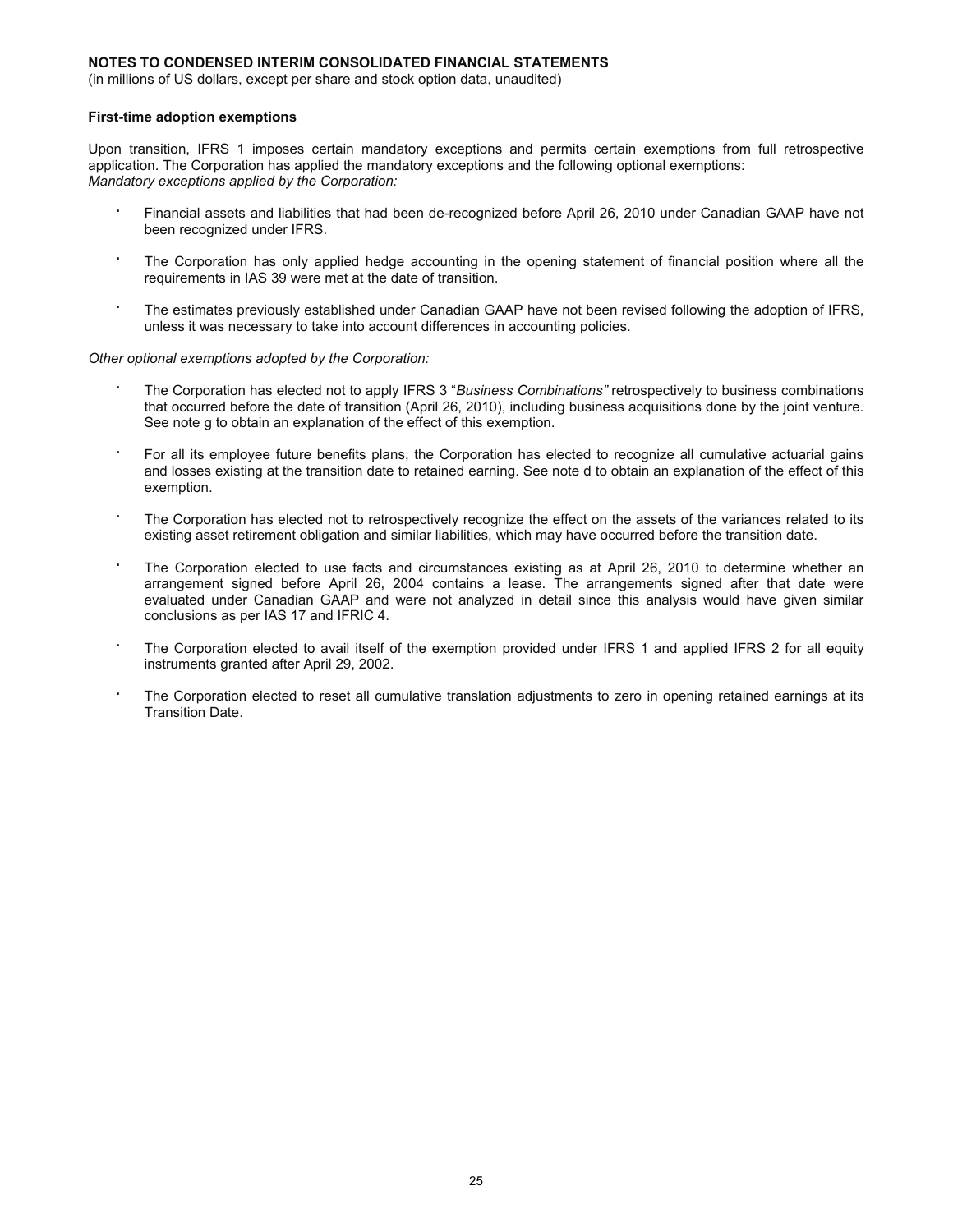| NOTES TO CONSOLIDATED FINANCIAL STATEMENTS | (in millions of US dollars, except per share and stock option data, unaudited) | Reconciliation of consolidated balance sheets and Shareholders' equity as |
|--------------------------------------------|--------------------------------------------------------------------------------|---------------------------------------------------------------------------|
|                                            |                                                                                |                                                                           |

|                                                                                                                               |                                                                                             | Rec<br>R |
|-------------------------------------------------------------------------------------------------------------------------------|---------------------------------------------------------------------------------------------|----------|
|                                                                                                                               |                                                                                             |          |
|                                                                                                                               |                                                                                             |          |
|                                                                                                                               |                                                                                             |          |
| in the property of the second state of the second state of the second state of the second state of the second state of $\sim$ | Reconciliation of consolidated balance sheets and Shareholders' equity as at April 26, 2010 |          |

|                                                  |                                                          |                                           |                              |                      | Reconciling items with IFRS    |                         |                  |                             |                                                     |                                       |
|--------------------------------------------------|----------------------------------------------------------|-------------------------------------------|------------------------------|----------------------|--------------------------------|-------------------------|------------------|-----------------------------|-----------------------------------------------------|---------------------------------------|
|                                                  | sheet under<br><b>GAAP</b><br><b>Balance</b><br>Canadian | leaseback<br>transactions<br>and<br>Sale: | Discounting<br>of provisions | contracts<br>Onerous | future<br>Employee<br>benefits | options<br><b>Stock</b> | Joint venture    | Presentation<br>differences | Cumulative<br>translation<br>adjustment<br>reversal | <b>Balance</b><br>sheet<br>under IFRS |
| Explanatory notes                                |                                                          | କ                                         | $\widehat{\mathbf{p}}$       | ō                    | ଟ                              | $\widehat{\bullet}$     | ₽                | $\widehat{=}$               | ≘                                                   |                                       |
|                                                  | ↮                                                        | ↮                                         | ↮                            | ↮                    | ↮                              | ↮                       | ↮                | ↮                           | ↮                                                   | ₩                                     |
| Assets                                           |                                                          |                                           |                              |                      |                                |                         |                  |                             |                                                     |                                       |
| Current assets                                   |                                                          |                                           |                              |                      |                                |                         |                  |                             |                                                     |                                       |
| Cash and cash equivalents                        | 220.9                                                    |                                           |                              |                      |                                |                         | (5.2)            |                             |                                                     | 215.7                                 |
| Accounts receivable                              | 286.2                                                    |                                           |                              |                      |                                |                         |                  |                             |                                                     | 280.8                                 |
| Inventories                                      | 474.1                                                    |                                           |                              |                      |                                |                         | `ଜ୍ୟଗ୍<br>.୫.ଏ.ଏ |                             |                                                     | 469.9                                 |
| Prepaid expenses                                 | 20.2                                                     |                                           |                              |                      |                                |                         |                  |                             |                                                     | 20.0<br>17.7                          |
| Income taxes receivable<br>Deferred income taxes | 24.9<br>4.7                                              |                                           |                              |                      |                                |                         |                  | (24.9)<br>13.0              |                                                     |                                       |
|                                                  | 1,031.0                                                  | J.                                        | $\mathbf{I}$                 | J.                   | J.                             | J.                      |                  | (11.9)                      |                                                     | 1,004.1                               |
| Property and equipment                           | 1,980.5                                                  |                                           |                              |                      |                                |                         | (0.91)           |                             |                                                     | 1,914.9                               |
| Goodwill                                         | 426.5                                                    |                                           |                              |                      |                                |                         | (1.2)            |                             |                                                     | 425.3                                 |
| ntangible assets                                 | 188.2                                                    |                                           |                              |                      |                                |                         |                  |                             |                                                     | 188.2                                 |
| Investment in a joint venture                    |                                                          |                                           |                              |                      |                                |                         | 42.1             |                             |                                                     | 42.1                                  |
| Other assets                                     | 65.2                                                     |                                           | (1.1)                        |                      |                                |                         |                  |                             |                                                     | 55.8                                  |
| Deferred income taxes                            | 5.3                                                      |                                           |                              | $\overline{0}$       | ၈<br>စ. ၈                      |                         |                  | $\overline{c}$              |                                                     | 8.6                                   |
|                                                  | 3,696.7                                                  | $\blacksquare$                            | اب<br>ا                      | 0.2                  | (5.3)                          | $\mathbf{I}$            | (39.7)           | (1.8)                       |                                                     | 3,639.0                               |
| Liabilities                                      |                                                          |                                           |                              |                      |                                |                         |                  |                             |                                                     |                                       |
| Current liabilities                              |                                                          |                                           |                              |                      |                                |                         |                  |                             |                                                     |                                       |
| Accounts payable and accrued liabilities         | 872.9                                                    | (0.1)                                     |                              |                      |                                |                         | (14.2)           | $(36.9)$<br>$37.4$          |                                                     | 821.7                                 |
| Current portion of long-term debt<br>Provisions  | 4.4                                                      |                                           |                              |                      |                                |                         |                  |                             |                                                     | 31.4<br>4.4                           |
| Deferred income taxes                            | 5.6                                                      |                                           | 0.2                          |                      | (3.0)                          |                         |                  | (2.8)                       |                                                     |                                       |
|                                                  | 882.9                                                    | $\overline{0}$ .1)                        | $\overline{0}$ .             | $\blacksquare$       | (3.0)                          |                         | (24.9)           | (8.3)                       |                                                     | 857.5                                 |
| Long-term debt<br>Provisions                     | 736.8                                                    |                                           |                              | $\frac{8}{2}$        |                                |                         |                  | 90.3                        |                                                     | 711.9<br>87.7                         |
| Deferred credits and other liabilities           | 285.8                                                    | (98.6)                                    | (3.4)                        |                      | 13.2                           |                         | (0.6)            | (71.8)                      |                                                     | 128.0                                 |
| Deferred income taxes                            | 176.9                                                    | 38.4                                      | 0.6                          |                      |                                |                         |                  | (22.0)                      |                                                     | 193.9                                 |
|                                                  | 2,082.4                                                  | (60.3)                                    | (2.6)                        | ∞<br>∽               | 10.2                           |                         | (39.7)           | (11.8)                      |                                                     | 1,979.0                               |
| Shareholders' equity                             |                                                          |                                           |                              |                      |                                |                         |                  |                             |                                                     |                                       |
| Capital stock                                    | 319.5                                                    |                                           |                              |                      |                                |                         |                  |                             |                                                     | 319.5                                 |
| Contributed surplus                              | 18.8                                                     |                                           |                              |                      |                                | $\frac{6}{10}$          |                  |                             |                                                     | 20.4                                  |
| Retained earnings                                | 1,167.0                                                  | 60.3                                      | $\frac{1}{1}$                | (0.6)                | (15.5)                         |                         |                  |                             | 108.6                                               | 1,319.7                               |
| Accumulated other comprehensive income           | 109.0                                                    |                                           |                              |                      |                                |                         |                  |                             | (108.6)                                             | $\overline{0.4}$                      |
|                                                  | 1,614.3                                                  | 60.3                                      | $\frac{5}{1}$                | (0.6)                | (15.5)                         | $\mathbf I$             |                  | ı                           |                                                     | 1,660.0                               |
|                                                  | 3,696.7                                                  |                                           | Ë                            | 0.2                  | (5.3)                          |                         | (39.7)           | (11.8)                      |                                                     | 3,639.0                               |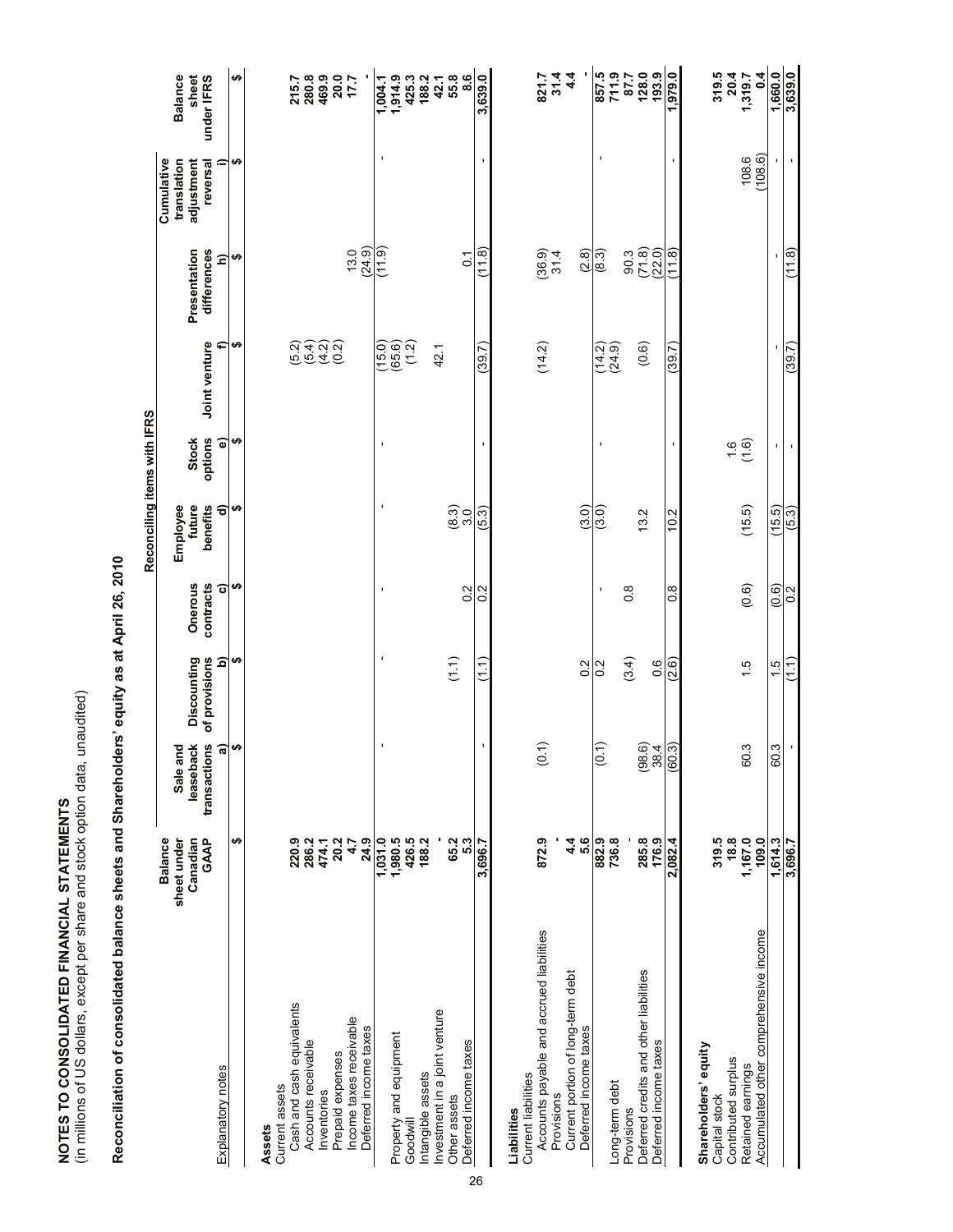| NOTES TO CONDENSED INTERIM CONSOLIDATED FINANCIAL STATEMENTS | (in millions of US dollars, except per share and stock option data, unaudited) |
|--------------------------------------------------------------|--------------------------------------------------------------------------------|
|                                                              |                                                                                |

| $\frac{1}{2}$          |
|------------------------|
|                        |
|                        |
|                        |
|                        |
|                        |
|                        |
|                        |
|                        |
|                        |
| <b>Libilo Dile のり?</b> |
|                        |
|                        |
|                        |
|                        |
|                        |
|                        |
|                        |
|                        |
|                        |
|                        |
| $\frac{1}{2}$          |
|                        |
|                        |
|                        |
|                        |
|                        |
|                        |
| :                      |
|                        |
| I                      |

|                                                 |                                  |                                |                            |                                           | Reconciling items with IFRS   |                      |                                                  |                              |                                         |                                  |
|-------------------------------------------------|----------------------------------|--------------------------------|----------------------------|-------------------------------------------|-------------------------------|----------------------|--------------------------------------------------|------------------------------|-----------------------------------------|----------------------------------|
|                                                 | <b>Balance</b><br>sheet<br>under | Sale and<br>leaseback          | Discounting<br>৳           | future<br>Employee                        | <b>Stock</b>                  | Joint                | - acquisition<br><b>Business</b><br>combinations | Presentation                 | Cumulative<br>adjustment<br>translation | <b>Balance</b><br>sheet<br>under |
| Explanatory notes                               | Canadian<br><b>GAAP</b>          | transactions<br>$\overline{a}$ | provisions<br>$\mathbf{a}$ | benefits<br>$\widehat{\sigma}$            | option<br>$\widehat{\bullet}$ | venture<br>Բ         | costs<br>ತಾ                                      | differences<br>$\widehat{=}$ | ≘<br>reversal                           | <b>IFRS</b>                      |
|                                                 | မာ                               |                                | ↮                          | H                                         | H                             | ↮                    | ↮                                                | H                            | ↮                                       | H                                |
| Assets                                          |                                  |                                |                            |                                           |                               |                      |                                                  |                              |                                         |                                  |
| Current assets                                  |                                  |                                |                            |                                           |                               |                      |                                                  |                              |                                         |                                  |
| Cash and cash equivalents                       | 320.4                            |                                |                            |                                           |                               |                      |                                                  |                              |                                         | 309.7                            |
| Accounts receivable                             | 356.1                            |                                |                            |                                           |                               | core<br>Core<br>Core | (0.1)                                            |                              |                                         |                                  |
| Inventories                                     | 530.7                            |                                |                            |                                           |                               |                      |                                                  |                              |                                         |                                  |
| Prepaid expenses                                | 21.3                             |                                |                            |                                           |                               |                      |                                                  |                              |                                         | ្គ<br>១៩០០ ។<br>១៩០ ភូមិ         |
| Income taxes receivable                         | 26.6                             |                                |                            |                                           |                               |                      |                                                  | 9.8                          |                                         |                                  |
| Deferred income taxes                           | 33.9                             |                                | (0.2)                      | $\frac{8}{2}$                             |                               |                      |                                                  | (36.5)                       |                                         |                                  |
|                                                 | 1,289.0                          |                                | (0.2)                      | $\frac{8}{2}$                             | ı                             | (22.6)               |                                                  | (26.7)                       | ı                                       | 1,242.2                          |
| Property and equipment                          | 2,002.8                          |                                |                            |                                           |                               | (67.2)               | e<br>Can<br>Can                                  |                              |                                         | 1,935.4                          |
| Goodwill                                        | 442.5                            |                                |                            |                                           |                               | (1.1)                |                                                  |                              |                                         | 440.9                            |
| Intangible assets                               | 188.6                            |                                |                            |                                           |                               |                      |                                                  |                              |                                         | 188.6                            |
| Investment in a joint venture                   |                                  |                                |                            |                                           |                               | 48.2                 |                                                  |                              |                                         | 48.2                             |
| Other assets                                    | 66.9                             |                                | (0.8)                      | $\begin{array}{c} 0.9 \\ 0.9 \end{array}$ |                               | (0.2)                |                                                  |                              |                                         | 58.0                             |
| Deferred income taxes                           | 9.8                              |                                |                            |                                           |                               |                      |                                                  |                              |                                         | 12.7                             |
|                                                 | 3,999.6                          |                                | $\frac{0}{2}$              | (2.2)                                     | $\blacksquare$                | (42.9)               | (0.8)                                            | (26.7)                       |                                         | 3,926.0                          |
| Liabilities                                     |                                  |                                |                            |                                           |                               |                      |                                                  |                              |                                         |                                  |
| <b>Current liabilities</b>                      |                                  |                                |                            |                                           |                               |                      |                                                  |                              |                                         |                                  |
| Accounts payable and accrued                    |                                  |                                |                            |                                           |                               |                      |                                                  |                              |                                         |                                  |
| liabilities                                     | 994.5                            | (0.2)                          |                            |                                           |                               | (17.5)               |                                                  | (40.3)<br>363                |                                         | 936.5                            |
| Current portion of long-term debt<br>Provisions | 4.6                              |                                |                            |                                           |                               |                      |                                                  |                              |                                         | 36.3<br>4.6                      |
| Deferred income taxes                           | 21.2                             |                                |                            |                                           |                               |                      |                                                  | (21.2)                       |                                         |                                  |
|                                                 | 1,020.3                          | $\frac{2}{3}$                  | J.                         | $\blacksquare$                            | $\blacksquare$                | (17.5)               | J,                                               | (25.2)                       |                                         | 977.4                            |
| Long-term debt                                  | 521.8                            |                                |                            |                                           |                               | (24.9)               |                                                  |                              |                                         | 496.9                            |
| Provisions                                      |                                  |                                | (3.3)                      |                                           |                               |                      |                                                  | 92.0                         |                                         | 88.7                             |
| Deferred credits and other liabilities          | 299.0                            | 95.2<br>37.2                   |                            | 13.0                                      |                               | (0.5)                |                                                  | $(78.2)$<br>$(15.3)$         |                                         | 137.7                            |
| Deferred income taxes                           | 222.4                            |                                | $\overline{0}$             |                                           |                               |                      | (0.3)                                            |                              |                                         | 244.7                            |
|                                                 | 2,063.5                          | (58.6)                         | (2.6)                      | 13.0                                      |                               | (42.9)               | (0.3)                                            | (26.7)                       |                                         | 1,945.4                          |
| Shareholders' equity                            |                                  |                                |                            |                                           |                               |                      |                                                  |                              |                                         |                                  |
| Capital stock                                   | 323.8                            |                                |                            |                                           |                               |                      |                                                  |                              |                                         | 323.8                            |
| Contributed surplus                             | 18.1                             |                                |                            |                                           | $\frac{1}{2}$                 |                      |                                                  |                              |                                         | 19.3<br>1,596.3                  |
| Retained earnings                               | 1,444.5                          | 58.5                           | 1.6                        | (15.2)                                    |                               |                      | (0.5)                                            |                              | 108.6                                   |                                  |
| Accumulated other comprehensive<br>income       | 149.7                            | $\overline{c}$                 |                            |                                           |                               |                      |                                                  |                              | (108.6)                                 | 41.2                             |
|                                                 | 1,936.1                          | 58.6                           | $\frac{6}{1}$              | (15.2)                                    |                               |                      | (0.5)                                            |                              |                                         | 1,980.6                          |
|                                                 | 3,999.6                          |                                | (1.0)                      | (2.2)                                     | $\blacksquare$                | (42.9)               | (0.8)                                            | (26.7)                       | $\mathbf{r}$                            | 3,926.0                          |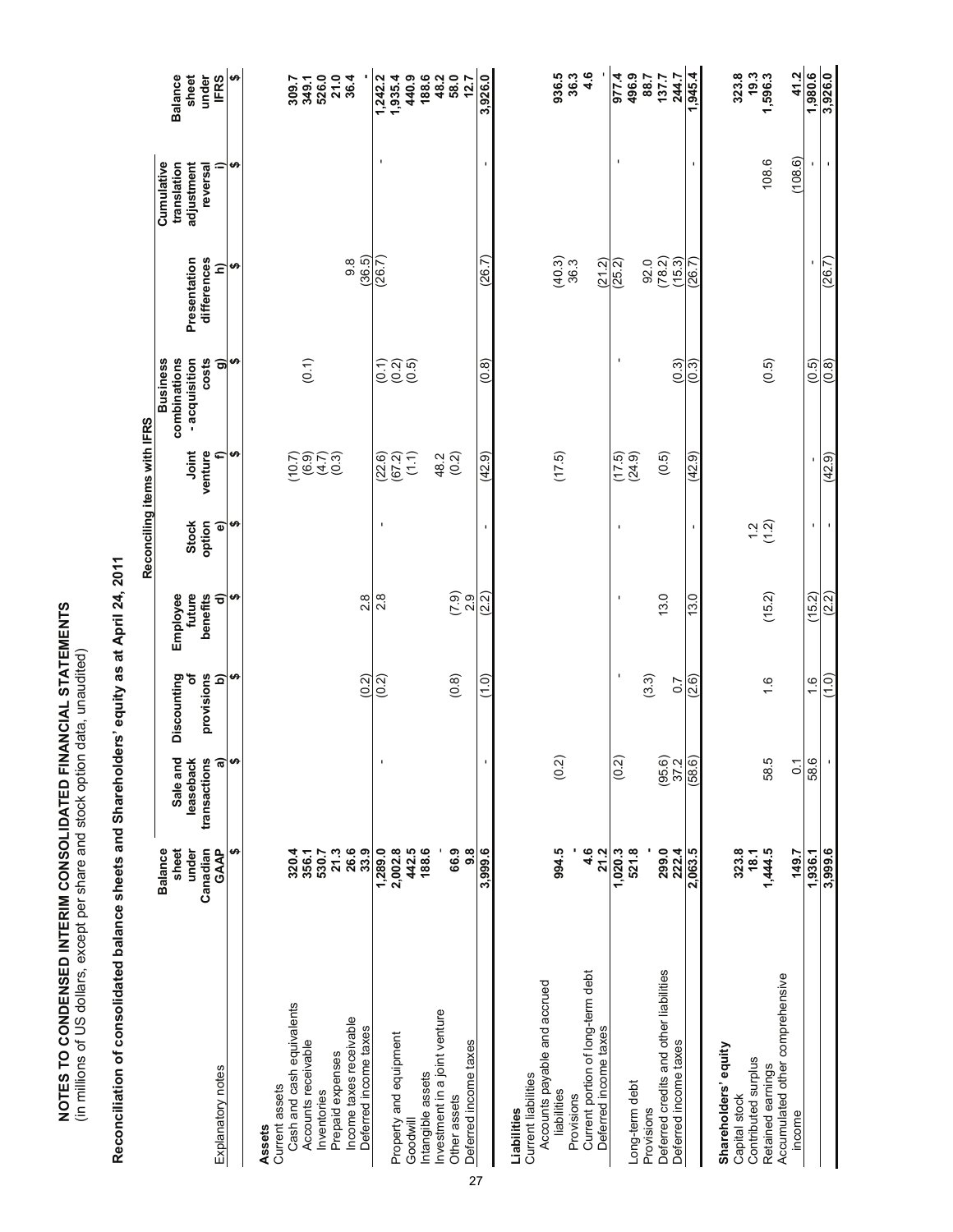NOTES TO CONDENSED INTERIM CONSOLIDATED FINANCIAL STATEMENTS<br>(in millions of US dollars, except per share and stock option data, unaudited) **NOTES TO CONDENSED INTERIM CONSOLIDATED FINANCIAL STATEMENTS**  (in millions of US dollars, except per share and stock option data, unaudited)

| I                                                  |
|----------------------------------------------------|
|                                                    |
|                                                    |
|                                                    |
|                                                    |
|                                                    |
|                                                    |
|                                                    |
|                                                    |
|                                                    |
|                                                    |
|                                                    |
|                                                    |
| ì                                                  |
|                                                    |
|                                                    |
|                                                    |
|                                                    |
|                                                    |
|                                                    |
| ֧֧ׅ֧֧֧֪ׅ֧֚֚֚֚֚֚֚֚֚֚֚֚֚֚֚֚֚֚֚֚֚֚֚֚֚֚֚֚֚֚֚֝֝֓֝֓֝֓֡֬֓ |
|                                                    |
|                                                    |
|                                                    |
| I                                                  |

|                                                                               |                            |                           |                 |                      |                                | Reconciling items with IFRS |                  |                                 |                             |                                                                                  |
|-------------------------------------------------------------------------------|----------------------------|---------------------------|-----------------|----------------------|--------------------------------|-----------------------------|------------------|---------------------------------|-----------------------------|----------------------------------------------------------------------------------|
|                                                                               | ৳<br>Statement<br>earnings | Sale and                  | Discounting     |                      |                                |                             |                  | <b>Business</b><br>combinations |                             | ð<br>Statement                                                                   |
|                                                                               | Canadian<br>under          | transactions<br>leaseback | provisions<br>৳ | Onerous<br>contracts | Employee<br>future<br>benefits | Stock<br>option             | Joint<br>venture | costs<br>acquisition            | Presentation<br>differences | earnings<br>under<br>IFRS                                                        |
| Explanatory notes                                                             | <b>GAAP</b>                |                           | ô               | ō                    | ଟ                              | $\widehat{\bullet}$         |                  | ີສ                              | Ξ                           |                                                                                  |
|                                                                               | t,                         | H)                        | မာ              | မာ                   | မာ                             | မာ                          | မာ               | မာ                              | မာ                          | ↔                                                                                |
| Revenues                                                                      | 18,965.9                   |                           |                 |                      |                                |                             | (415.5)          |                                 |                             | 18,550.4                                                                         |
| Cost of sales                                                                 | 16,180.7                   |                           |                 |                      |                                |                             | (376.0)          |                                 |                             | 15,804.7                                                                         |
| Gross profit                                                                  | 2,785.2                    |                           | ı               | ı                    | ı                              | ı                           | (39.5)           | t                               | ı                           | 2,745.7                                                                          |
| Operating, selling, administrative and                                        |                            |                           |                 |                      |                                |                             |                  |                                 |                             |                                                                                  |
| general expenses                                                              | 2,050.4                    | ್ಲ                        | (0.9)           | (0.8)                | (0.6)                          | (0.4)                       | (18.1)           | $\frac{8}{2}$                   | (4.5)                       | 2,028.9                                                                          |
| Depreciation and amortization of property                                     |                            |                           |                 |                      |                                |                             |                  |                                 |                             |                                                                                  |
| and equipment and other assets                                                | 216.3                      |                           |                 |                      |                                |                             | (2.6)            |                                 |                             | 213.7                                                                            |
| Operating income                                                              | 518.5                      | $\tilde{c}$               | 0.0             | $\frac{8}{1}$        | o.o                            | $\overline{0}$              | (18.8)           | (0.8)                           | 4.5                         | 503.1                                                                            |
| accounted for using the equity method<br>Share of earnings of a joint venture |                            |                           |                 |                      |                                |                             |                  |                                 |                             |                                                                                  |
| Financial expenses                                                            | 37.6                       |                           | 0.7             |                      |                                |                             | (6.9)            |                                 | 4.5                         | 9 9 9 이 <mark>9 년 년 일</mark><br>19 9 년 <mark>2 년 년 3 년</mark><br>19 9 년 <u>1</u> |
| Financial revenues                                                            | (11.3)                     |                           |                 |                      |                                |                             |                  |                                 |                             |                                                                                  |
| Net financial expenses                                                        | 26.3                       |                           | $\overline{0}$  |                      |                                |                             | (1.9)            |                                 | 4.5                         |                                                                                  |
| Earnings before income taxes                                                  | 492.2                      | <u>ာ</u>                  | $\frac{2}{3}$   | $\frac{8}{1}$        | 0.6                            | $\frac{4}{1}$               |                  | (0.8)                           |                             |                                                                                  |
| Income taxes                                                                  | 122.1                      |                           | $\overline{c}$  | 0.2                  | $\overline{0}$                 |                             |                  | (0.3)                           |                             |                                                                                  |
| Net earnings attributable to parent                                           |                            |                           |                 |                      |                                |                             |                  |                                 |                             |                                                                                  |
| Corporation shareholders                                                      | 370.1                      | ै।<br>C                   | $\tilde{c}$     | 0.6                  | $\frac{3}{2}$                  | 0.4                         |                  | (0.5)                           |                             | 369.2                                                                            |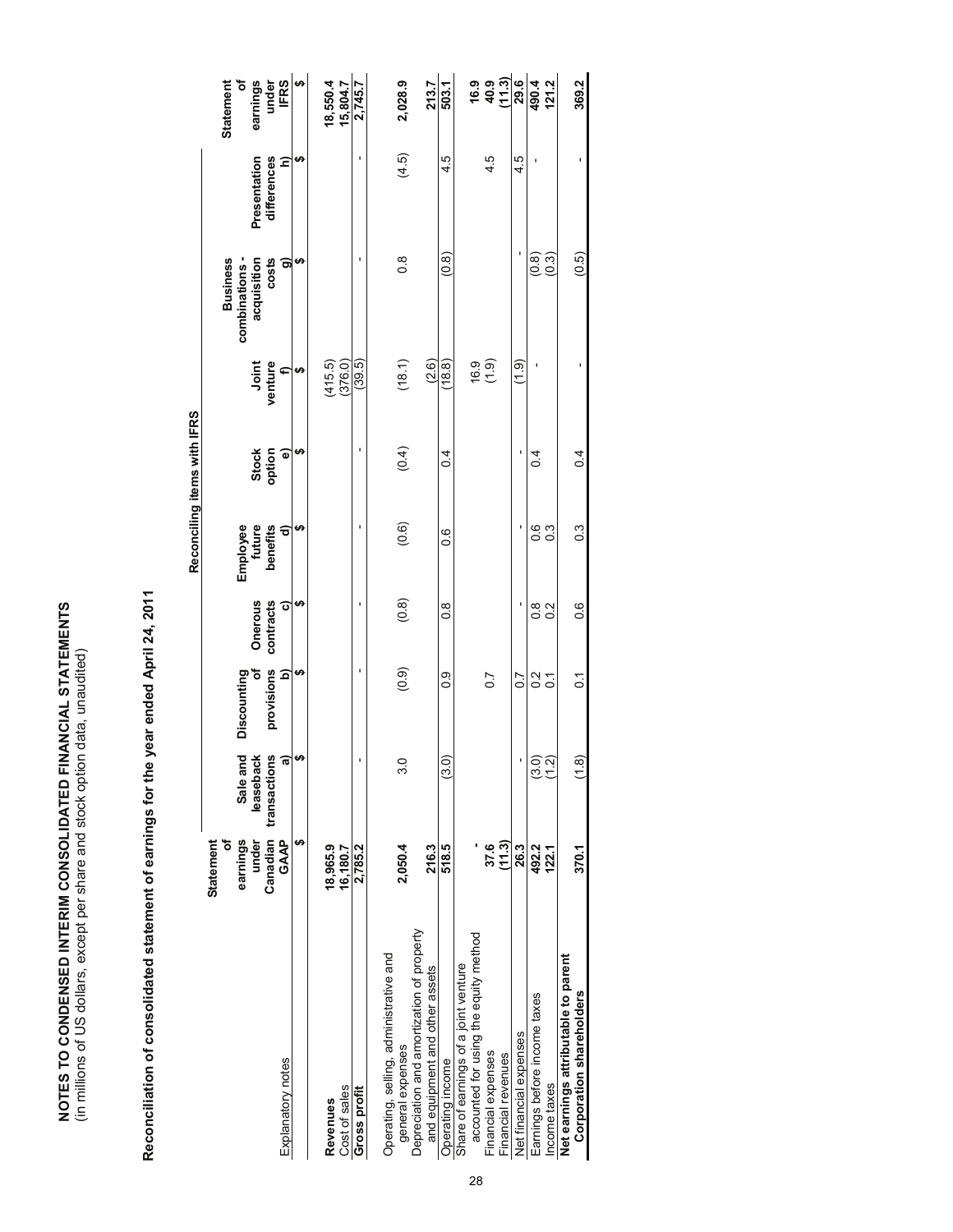NOTES TO CONSOLIDATED FINANCIAL STATEMENTS<br>(in millions of US dollars, except per share and stock option data, unaudited) (in millions of US dollars, except per share and stock option data, unaudited) **NOTES TO CONSOLIDATED FINANCIAL STATEMENTS** 

# Reconciliation of consolidated Shareholders' equity as at July 18, 2010 **Reconciliation of consolidated Shareholders' equity as at July 18, 2010**

|                                        |                          |                   |                       |                         | Reconciling items with IFRS |                      |                                 |                           |                             |
|----------------------------------------|--------------------------|-------------------|-----------------------|-------------------------|-----------------------------|----------------------|---------------------------------|---------------------------|-----------------------------|
|                                        | Shareholders'            | Sale and          |                       |                         |                             |                      | combinations<br><b>Business</b> | Cumulative                |                             |
|                                        | equity under<br>Canadian |                   | leaseback Discounting | <b>Onerous</b>          | Employee<br>future          |                      | acquisition                     | translation<br>adjustment | Shareholders'               |
|                                        |                          | sactions<br>trans | of provisions         | contracts               | benefits                    | Stock<br>option      | cost                            | reversal                  | equity under                |
| Explanatory notes                      | GAAP                     | ື                 |                       | $\overline{\mathbf{c}}$ |                             | $\overline{\bullet}$ |                                 |                           | <b>IFRS</b>                 |
|                                        |                          |                   |                       |                         |                             |                      |                                 |                           | G,                          |
|                                        |                          |                   |                       |                         |                             |                      |                                 |                           |                             |
| hareholders' equity                    |                          |                   |                       |                         |                             |                      |                                 |                           |                             |
| Capital stock                          |                          |                   |                       |                         |                             |                      |                                 |                           |                             |
| Contributed surplus                    | 323.4<br>19.2            |                   |                       |                         |                             | $\overline{5}$       |                                 |                           |                             |
| Retained earnings                      | 1,289.0<br>87.5          | 59.7              |                       | (0.5)                   | (15.7)                      | (1.5)                | (2.0)                           | 108.6                     | 323.6<br>1,439.1<br>1,439.1 |
| Accumulated other comprehensive income |                          |                   |                       |                         |                             |                      |                                 | (08.6)                    |                             |
|                                        | 1,719.3                  | 59.7              | $\frac{5}{1}$         | (0.5)                   | (15.7)                      |                      | (2.0)                           |                           | ,762.3                      |
|                                        |                          |                   |                       |                         |                             |                      |                                 |                           |                             |

# Reconciliation of consolidated statement of earnings for the 12-week period ended July 18, 2010 **Reconciliation of consolidated statement of earnings for the 12-week period ended July 18, 2010**

|                                                |                   |                           |                              |                      | Reconciling items with IFRS    |                     |                  |                        |                             |                    |
|------------------------------------------------|-------------------|---------------------------|------------------------------|----------------------|--------------------------------|---------------------|------------------|------------------------|-----------------------------|--------------------|
|                                                | <b>Statement</b>  |                           |                              |                      |                                |                     |                  | <b>Business</b>        |                             | <b>Statement</b>   |
|                                                | of earnings       | Sale and                  |                              |                      |                                |                     |                  | combinations           |                             | ئ                  |
|                                                | under<br>Canadian | leaseback<br>transactions | Discounting<br>of provisions | Onerous<br>contracts | benefits<br>Employee<br>future | Stock<br>option     | Joint<br>venture | - acquisition<br>costs | differences<br>Presentation | earnings<br>under  |
| Explanatory notes                              | GAAP              | ೯                         | $\widehat{\mathbf{p}}$       | $\sigma$             | $\widehat{\sigma}$             | $\widehat{\bullet}$ |                  | ີສ                     | $\widehat{z}$               | <b>IFRS</b>        |
|                                                | မာ                | မာ                        | မာ                           | မာ                   | ക                              | ↮                   | မာ               | မာ                     | မာ                          | ↮                  |
| Revenues                                       | 4,272.9           |                           |                              |                      |                                |                     | (95.5)           |                        |                             |                    |
| Cost of sales                                  | 3,574.1           |                           |                              |                      |                                |                     | (84.4)           |                        |                             | 4,177.4<br>3,489.7 |
| Gross profit                                   | 698.8             | ı                         | ı                            | ı                    | ı                              | ı                   | (111)<br>سا      | ı                      | ı                           | 687.7              |
| Operating, selling, administrative and general |                   |                           |                              |                      |                                |                     |                  |                        |                             |                    |
| expenses                                       | 469.1             | 0.0                       | $\overline{0.1}$             | (0.1)                |                                | (0.1)               | (4.4)            | 2.7                    | (0.9)                       | 467.1              |
| Depreciation and amortization of property and  |                   |                           |                              |                      |                                |                     |                  |                        |                             |                    |
| equipment and other assets                     | 48.0              |                           |                              |                      |                                |                     | (0.6)            |                        |                             | 47.4               |
| Operating income                               | 181.7             | (0.9)                     | 5                            | Σ,                   |                                | ៍                   | (6.1             | (2.7)                  | ၀ံ                          | 173.2              |
| Share of earnings of a joint venture accounted |                   |                           |                              |                      |                                |                     |                  |                        |                             |                    |
| for using the equity method                    |                   |                           |                              |                      |                                |                     |                  |                        |                             | 5.7                |
| Financial expenses                             | 8.2               |                           | $\frac{2}{3}$                |                      |                                |                     | $\frac{57}{0.4}$ |                        | $\frac{0}{2}$               | 8.9<br>0.3         |
| Financial revenues                             | (1.3)             |                           |                              |                      |                                |                     |                  |                        |                             |                    |
| Net financial expenses                         | င္မ               |                           | $\frac{2}{3}$                |                      |                                |                     | (0.4)            |                        | 0.0                         | 7.6                |
| Earnings before income taxes                   | 174.8             | $\overline{0.9}$          | $\overline{0}$ .             | Σ,                   |                                | ွ                   |                  | (2.7)                  |                             | 171.3              |
| Income taxes                                   | 45.3              | $\overline{0}$            |                              |                      | $\frac{2}{3}$                  |                     |                  | (0.8)                  |                             | 44.4               |
| Net earnings attributable to parent            |                   |                           |                              |                      |                                |                     |                  |                        |                             |                    |
| Corporation shareholders                       | 129.5             | (0.6)                     | (0.1)                        | $\overline{c}$       | (0.2)                          | $\tilde{\circ}$     |                  | (1.9)                  |                             | 126.9              |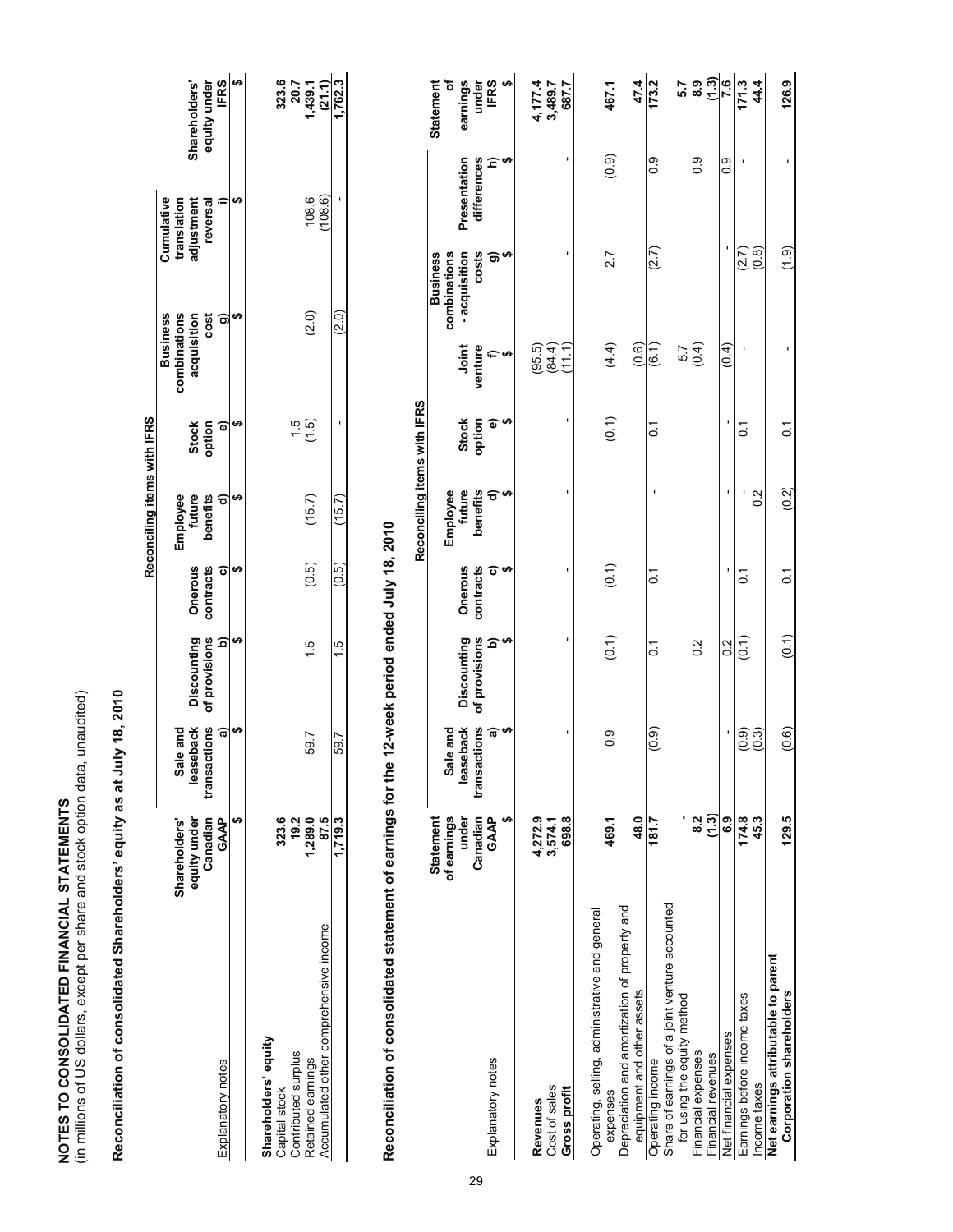(in millions of US dollars, except per share and stock option data, unaudited)

#### **Explanatory notes related to the reconciliations**

#### **a) Deferred gains on sale and leaseback recognition**

*Under Canadian GAAP*: CICA Handbook Section 3065 *"Leases"* required that any profit or loss arising from a sale and leaseback transaction be deferred and amortized over the lease term. A loss was recognized to earnings immediately when, at the time of the transaction, the fair value of the property was less than its carrying value.

*Under IFRS:* IAS 17 *"Leases"* requires the immediate recognition of all profits or losses arising from a sale and leaseback transaction except if:

- the sale price is below fair value and the loss is compensated for by future lease payments below market price, in which case it shall be deferred and amortized in proportion to the lease payments over the period during which the asset is expected to be used;
- the sale price is above fair value, in which case the excess shall be deferred and amortized over the period during which the asset is expected to be used.

Considering this difference, the Corporation analyzed all deferred gains existing at the transition date. When the transactions were concluded at fair value, the deferred gains in the balance sheet at the transition date were reversed and recognized to retained earnings. The amortization of the deferred gains recognized in 2011 was reversed and all deferred gains from sale and leaseback transactions realized in 2011 were reclassified and recognized directly to earnings.

#### **b) Discounting of provisions**

*Under Canadian GAAP*: The only provision that needed to be discounted was the asset retirement obligation provision and changes in the discount rate were not applied retroactively.

*Under IFRS:* IAS 37 *"Provisions, contingent liabilities and contingent assets"* states that where the effect of the time value of money is material, the amount of a provision shall be the present value of the expenditures expected to be required to settle the obligation.

Considering this difference, the Corporation reviewed all provisions recorded in its balance sheet at the transition date and discounted those for which the time value of money had a significant impact. This resulted in the reduction of the provision balances in the balance sheet at the transition date. For fiscal 2011, new expenses recognized to earnings related to these provisions have been reduced to reflect their discounting and an accretion expense has been recorded in earnings.

#### **c) Onerous contracts**

*Under Canadian GAAP*: Provisions were not recognized for onerous contracts.

*Under IFRS*: As per IAS 37 *"Provisions, contingent liabilities and contingent assets",* if an entity has a contract that is onerous, the present obligation under the contract shall be recognized and measured as a provision. An onerous contract is a contract in which the unavoidable costs of meeting the obligations under the contract exceed the economic benefits expected to be received under it. The unavoidable costs under a contract reflect the least net cost of exiting from the contract, which is the lower of the cost of fulfilling it and any compensation or penalties arising from failure to fulfill it.

Considering this difference, the Corporation has reviewed its existing contracts at the transition date to identify onerous contracts. This resulted in the recognition of a provision for onerous contracts as at April 26, 2010. This provision is recognized to earnings and reversed as the contracts progress. This has led to a decrease in Operating, selling, administrative and general expenses of fiscal 2011 following the amortization of the provision.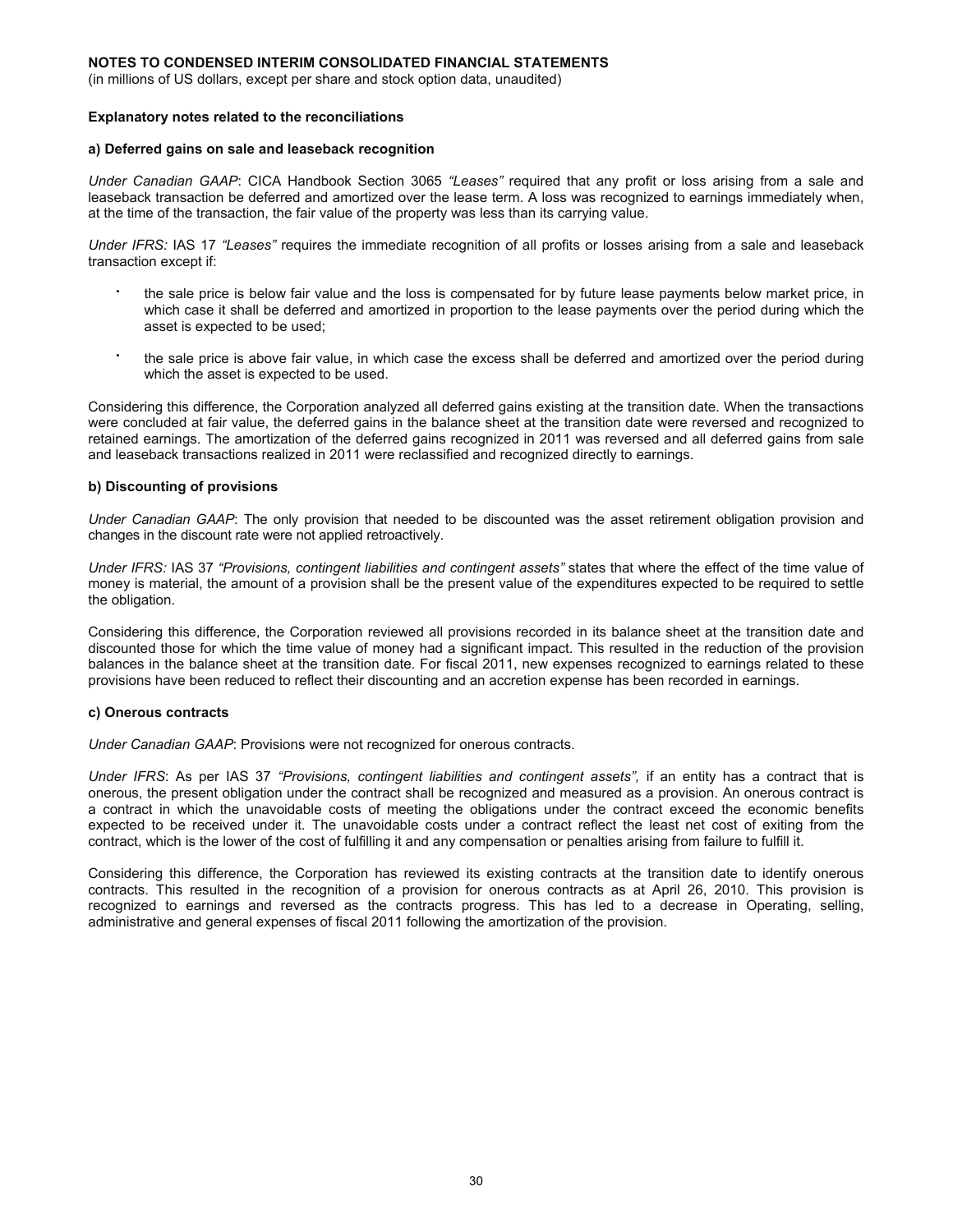(in millions of US dollars, except per share and stock option data, unaudited)

#### **d) Employee future benefits**

i) Actuarial gains and losses

*Under Canadian GAAP*: Under CICA Handbook Section 3461 *"Employee future benefits"*, for a defined benefit plan, an entity had to use the *"*corridor" approach and recognize amortization of actuarial gains and losses in a period in which, as of the beginning of the period, the unamortized net actuarial gain or loss exceeded 10% of the greater of:

- a) the accrued benefit obligation at the beginning of the year; and
- b) the fair value, or market-related value, of plan assets at the beginning of the year.

*Under IFRS*: As per IAS 19 *"Employee benefits",* an entity may choose to use the corridor approach involving the nonrecognition of a portion of the actuarial gains or losses, or elect to recognize actuarial gains or losses directly to equity.

The Corporation has decided to retain its current accounting method, the corridor approach. This decision has no impact on the opening balances of the balance sheet at the transition date. However, using IFRS 1, a first-time adopter may elect to recognize all cumulative actuarial gains and losses at the date of transition to IFRS, even if the corridor approach is used for later actuarial gains and losses. Therefore, the Corporation elected to reverse unamortized actuarial gains and losses to retained earnings on April 26, 2010. The amortization amount of the actuarial losses for fiscal 2011 was calculated considering the IFRS adjusted balances and the amortization amount recognized to earnings under Canadian GAAP was reversed.

ii) Past service costs

*Under Canadian GAAP*: Under CICA Handbook Section 3461 *"Employee future benefits"*, an entity amortized past service costs arising from a plan initiation or amendment by assigning an equal amount to each remaining service period up to the full eligibility date of each employee active at the date of the plan initiation or amendment who was not yet fully eligible for benefits at that date.

*Under IFRS*: As per IAS 19 *"Employee benefits",* an entity shall recognise past service costs as an expense on a straight-line basis over the average period until the benefits become vested.

Considering this difference, the Corporation reversed fully vested unamortized past service costs to retained earnings on April 26, 2010. The amortization amount of the past service costs for fiscal 2011 was calculated considering the IFRS adjusted balances and the amortization amount recognized to earnings under Canadian GAAP was reversed.

#### **e) Stock-based compensation**

*Under Canadian GAAP*: CICA Handbook Section 3870 *"Stock-based compensation and other stock-based payments*" stated that, when stock-based awards granted vest gradually, it was possible to recognize the compensation cost using the straightline method when a method different than the gradual vesting method was used in calculating the fair value. As the Corporation was not anticipating any significant difference between the expected lives of each group of options, the straightline method was previously used.

*Under IFRS*: IFRS 2 *"Share-based payment*", does not provide such an exception. Thus, when options granted vest gradually, an entity must consider each portion as a distinct grant and amortize the corresponding expense distinctly for each portion.

Considering this difference, the Corporation modified its expense amortization model related to stock option vesting to consider the different dates of rights acquisition and stopped using the straight-line method. The total cumulative additional expense that should have been recorded from the inception of the plans as at April 26, 2010 based on IFRS was recorded to retained earnings. The expense recognized to earnings in 2011 under Canadian GAAP has been adjusted to reflect the difference between the two amortization methods.

#### **f) Joint Venture**

*Under Canadian GAAP:* CICA Handbook Section 3055 *"Interests in Joint Ventures"* required the proportionate consolidation method. It did not allow the use of the equity method to account for investments in joint ventures.

*Under IFRS:* IAS 31 *"Interests in Joint Ventures"* offers the possibility of applying either the equity method or the proportionate consolidation method to investments in joint ventures.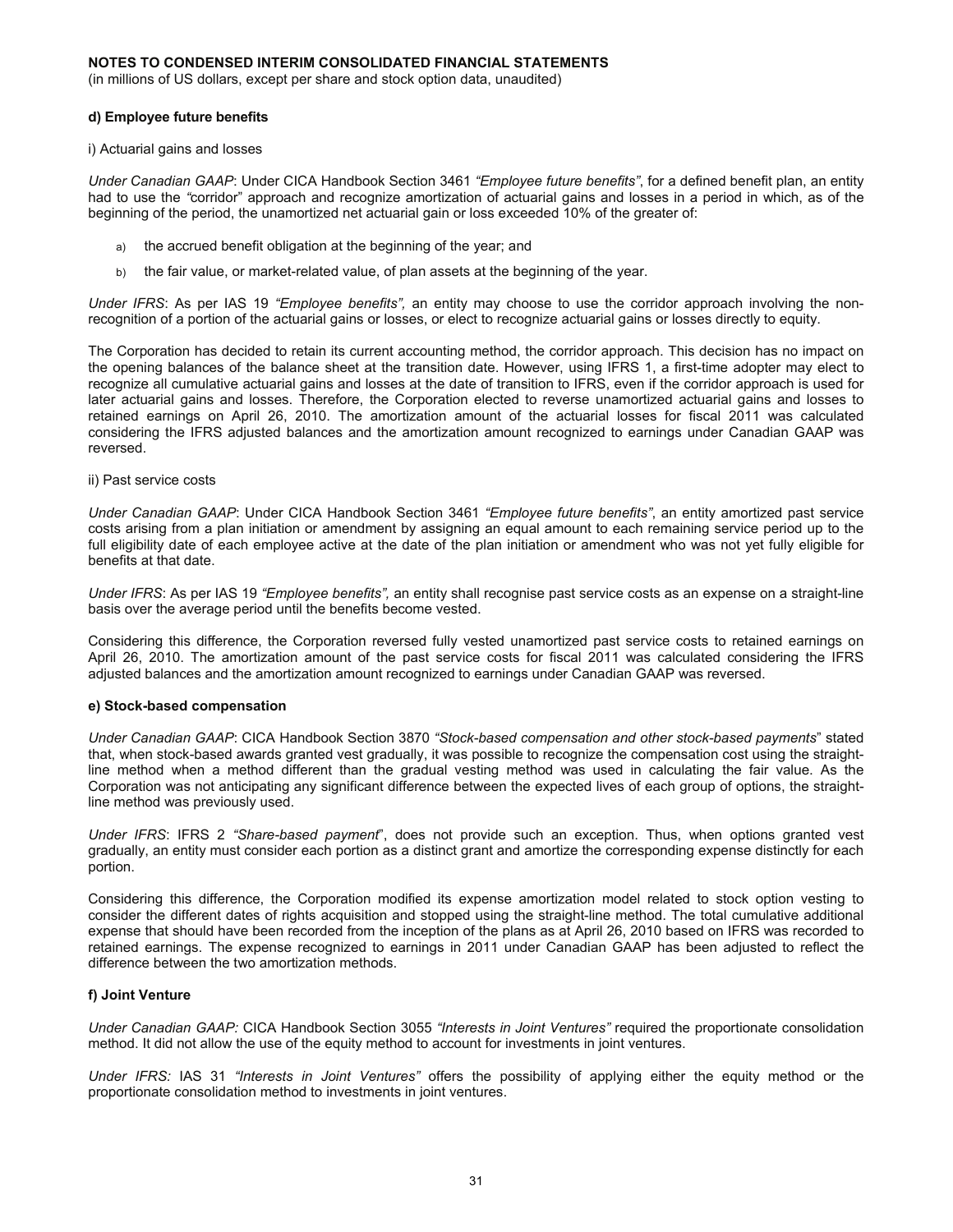(in millions of US dollars, except per share and stock option data, unaudited)

Considering this difference, the Corporation opted to record its investment in RDK using the equity method at the IFRS transition date. Since the Corporation was using the proportionate consolidation method under Canadian GAAP to recognize its RDK investment, 50.01% of the values of all of the joint venture's accounts were included in the consolidated balance sheet and consolidated statement of earnings. These amounts have been removed through the reconciliation with IFRS. The value of the investment in the joint venture was recorded on the balance sheet under the item *Investment in a joint venture*  and the Corporation's proportionate interest of RDK's income for fiscal 2011 was presented in the consolidated statement of earnings under *Share of earnings of a joint venture accounted for using the equity method*.

#### **g) Business combinations** - **Direct acquisition costs**

*Under Canadian GAAP*: As per previous CICA Handbook Section 1581 *"Business Combinations"* (section applicable before the IFRS transition), direct acquisition costs were part of the acquisition cost.

*Under IFR*S: As per IFRS 3 *"Business Combinations",* direct acquisition costs are recognized to earnings when they are incurred.

Since the Corporation has decided to use the exemption in IFRS 1 which allows not restating all business combinations prior to the transition date, no restatement occurred on April 26, 2010. Business combinations that occurred during fiscal 2011 were restated to reflect this difference. As a result, direct acquisition costs that occurred during fiscal 2011 were recognized to earnings on the financial statement adjusted for IFRS.

#### **h) Presentation differences**

Some amounts have been reclassified to reflect the following classification differences:

#### Deferred income taxes:

*Under Canadian GAAP*: As per CICA Handbook Section 3465 *"Income taxes"*, current income tax liabilities and current income tax assets had to be presented separately from non-current portions.

*Under IFR*S: As per IAS 12 *"Income taxes"*, income tax liabilities and income tax assets should all be presented under longterm assets and liabilities.

Considering IAS 12, all deferred income taxes were reclassified to long-term on the Corporation's balance sheet.

#### Current definition

*Under Canadian GAAP*: As per CICA Handbook Section 1510 *"Current assets and current liabilities*", current assets and liabilities included those items ordinarily realizable or payable within one year from the date of the balance sheet or within the normal operating cycle, when that was longer than a year**.** 

*Under IFR*S: As per IAS 1 *"Presentation of financial statements"*, an entity shall disclose the amount expected to be recovered or settled after more than twelve months for each asset and liability line item that combines amounts expected to be recovered or settled:

- a) no more than twelve months after the reporting period, and
- b) more than twelve months after the reporting period.

The definition under IFRS being more directive, this resulted in a reclassification of some long-term amounts previously presented as current on the Corporation's consolidated balance sheet.

#### Provision presentation

*Under Canadian GAAP*: There was no specific indication about presentation of provisions.

*Under IFR*S: IAS 1 *"Presentation of financial statements"* states in paragraph 54 l) that, as a minimum, the balance sheet shall include some items, including provisions.

Considering this difference, the current portion of provisions has been removed from *Accounts payable and accrued liabilities*, and the long-term portion has been removed from *Deferred credits and other liabilities* on the consolidated balance sheet to be presented distinctively under *Provisions*.